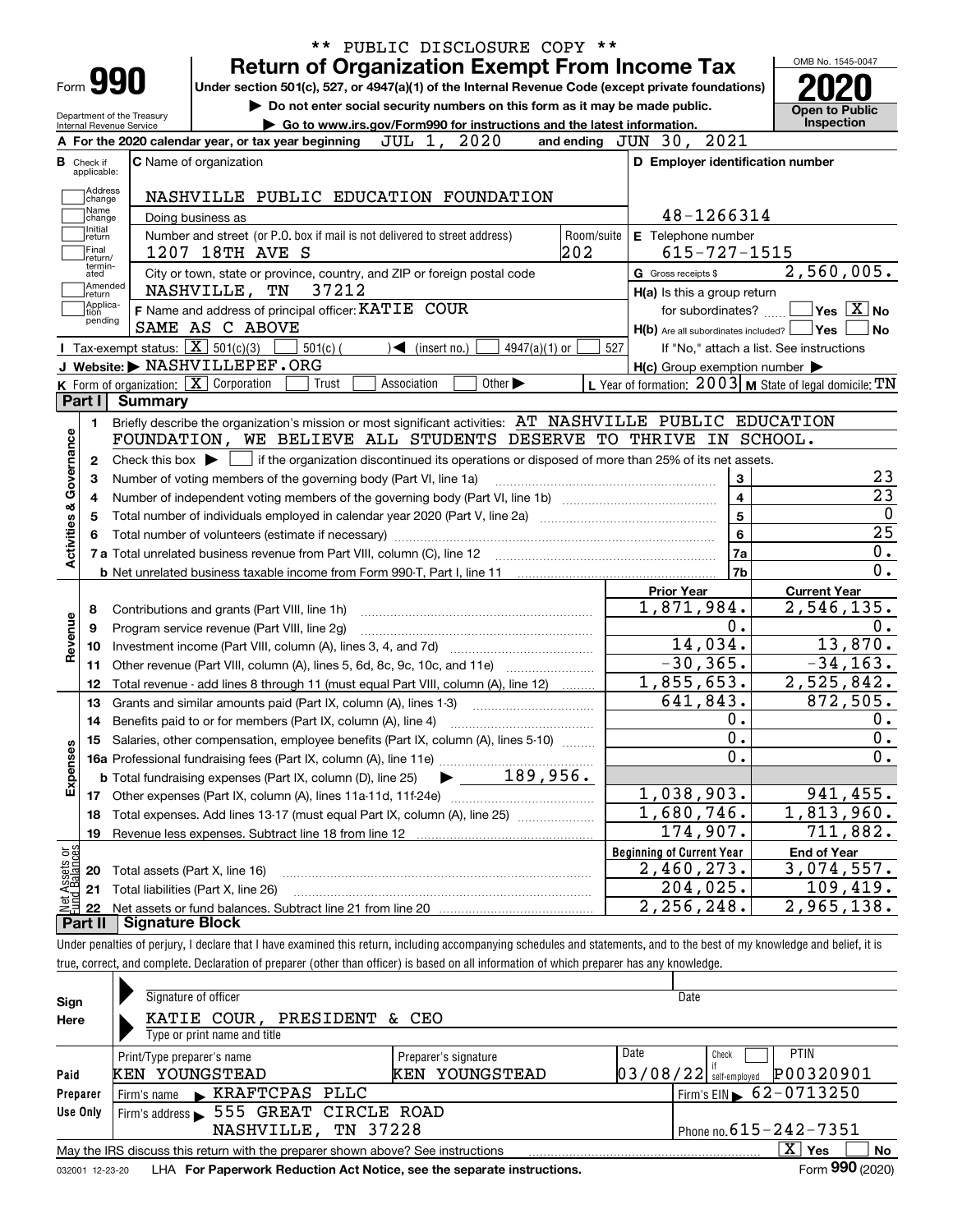|              | 48-1266314<br>NASHVILLE PUBLIC EDUCATION FOUNDATION<br>Page 2<br>Form 990 (2020)<br><b>Part III   Statement of Program Service Accomplishments</b>     |
|--------------|--------------------------------------------------------------------------------------------------------------------------------------------------------|
|              | $\overline{\mathbf{x}}$                                                                                                                                |
| $\mathbf 1$  | Briefly describe the organization's mission:                                                                                                           |
|              | AT THE NASHVILLE PUBLIC EDUCATION FOUNDATION, WE BELIEVE ALL STUDENTS                                                                                  |
|              | DESERVE TO THRIVE IN SCHOOL. WE ARE A NONPROFIT ORGANIZATION THAT<br>REMOVES BARRIERS TO STUDENT SUCCESS BY ADVOCATING FOR CHANGE TO                   |
|              | ADVANCE ENLIGHTENED PUBLIC POLICY THAT CENTERS THE STUDENT IN                                                                                          |
| $\mathbf{2}$ | Did the organization undertake any significant program services during the year which were not listed on the                                           |
|              | $\overline{\mathsf{Yes}\mathrel{\hspace{0.05cm}\mathbf{X}}$ No<br>prior Form 990 or 990-EZ?                                                            |
|              | If "Yes," describe these new services on Schedule O.                                                                                                   |
| 3            | $\sqrt{}$ Yes $\sqrt{}$ X $\sqrt{}$ No<br>Did the organization cease conducting, or make significant changes in how it conducts, any program services? |
|              | If "Yes," describe these changes on Schedule O.                                                                                                        |
| 4            | Describe the organization's program service accomplishments for each of its three largest program services, as measured by expenses.                   |
|              | Section 501(c)(3) and 501(c)(4) organizations are required to report the amount of grants and allocations to others, the total expenses, and           |
|              | revenue, if any, for each program service reported.<br>1,539,635. including grants of \$<br>872,505. ) (Revenue \$                                     |
| 4a           | (Expenses \$<br>(Code:<br>THE NASHVILLE PUBLIC EDUCATION FOUNDATION LED THE STUDY ON TEACHER                                                           |
|              | COMPENSATION THAT RESULTED IN THE MAYOR'S \$49 MILLION INVESTMENT TO                                                                                   |
|              | INCREASE TEACHER SALARIES.<br>PUBLISHED THE FOURTH BRIDGE TO COMPLETION                                                                                |
|              | REPORT, WHICH EXAMINES MNPS STUDENTS' COLLEGE ACCESS AND SUCCESS AND                                                                                   |
|              | PROVIDES RECOMMENDATIONS FOR MOVING FORWARD.<br>FACILITATED BETTER                                                                                     |
|              | TOGETHER COLLABORATION BETWEEN MNPS AND NASHVILLE STATE COMMUNITY                                                                                      |
|              | COLLEGE, WITH THE GOAL OF SUPPORTING STUDENT SUCCESS IN COLLEGE AND                                                                                    |
|              | SUPPORTED COACHING AND MENTORING FOR PRINCIPAL SUPERVISORS<br>BEYOND.                                                                                  |
|              | AND IMPLEMENTATION OF PRINCIPAL QUALITY INITIATIVES. HOSTED OVER 1,300                                                                                 |
|              | NASHVILLIANS AT SCREENINGS OF BY DESIGN: THE SHAPING OF NASHVILLE'S                                                                                    |
|              | PUBLIC SCHOOLS AND FACILITATED DISCUSSIONS ABOUT NEXT STEPS.<br>THE                                                                                    |
| 4b           | FOUNDATION ALSO CONTINUED ITS SUPPORT OF MNPS INCLUDING MUSIC MAKES US                                                                                 |
|              |                                                                                                                                                        |
|              |                                                                                                                                                        |
|              |                                                                                                                                                        |
|              |                                                                                                                                                        |
|              |                                                                                                                                                        |
|              |                                                                                                                                                        |
| 4c           | $\left(\text{Code:} \right) \left(\text{Expenses } \$\right)$<br>) (Revenue \$<br>including grants of \$                                               |
|              |                                                                                                                                                        |
|              |                                                                                                                                                        |
|              |                                                                                                                                                        |
|              |                                                                                                                                                        |
|              |                                                                                                                                                        |
|              |                                                                                                                                                        |
|              |                                                                                                                                                        |
|              |                                                                                                                                                        |
|              |                                                                                                                                                        |
|              |                                                                                                                                                        |
|              |                                                                                                                                                        |
|              |                                                                                                                                                        |
| 4d           | Other program services (Describe on Schedule O.)                                                                                                       |
|              | Expenses \$<br>(Revenue \$<br>including grants of \$                                                                                                   |
|              | 1,539,635.<br>4e Total program service expenses<br>Form 990 (2020)                                                                                     |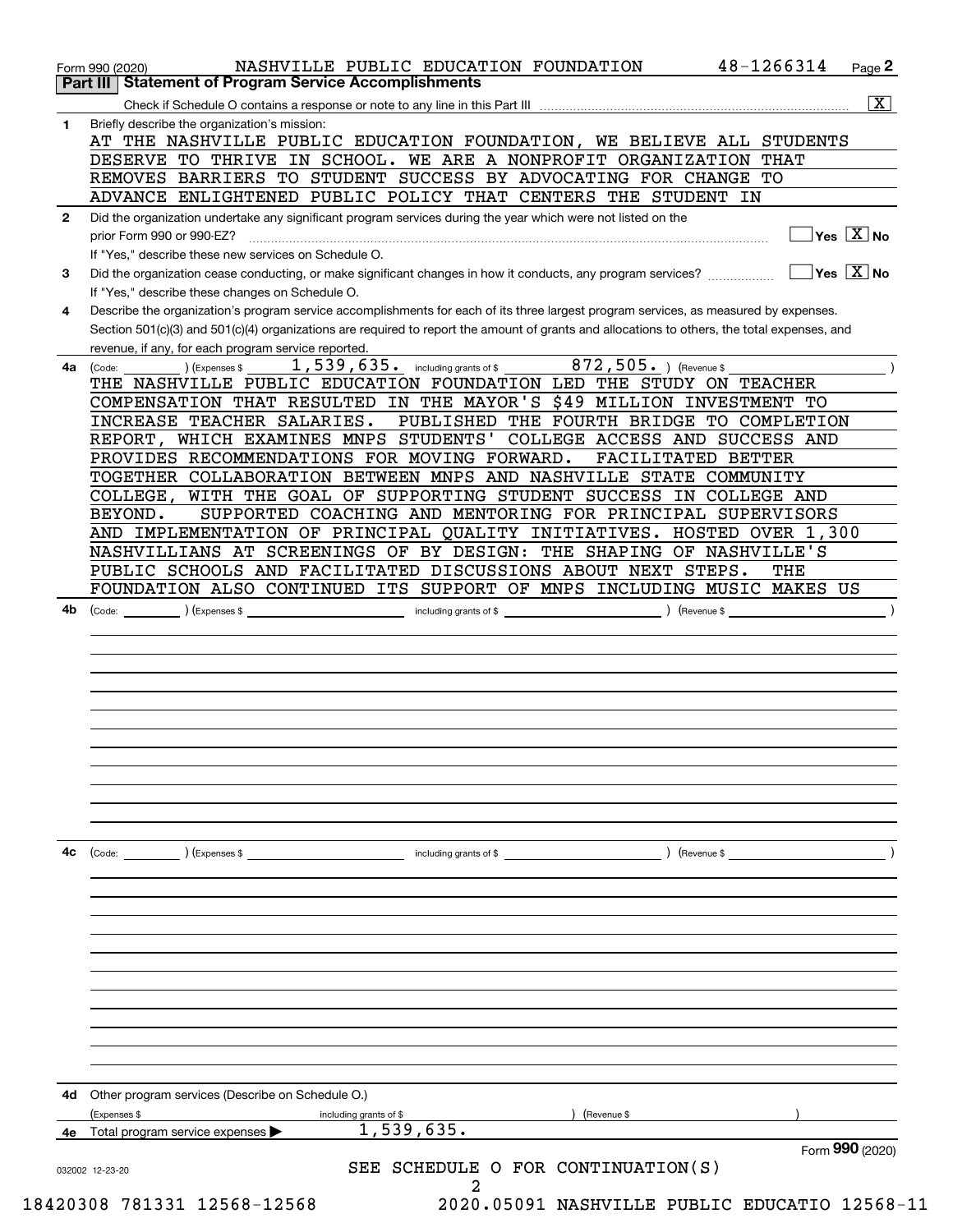|  | Form 990 (2020) |
|--|-----------------|
|  |                 |

|     |                                                                                                                                               |                 |             | Yes   No        |
|-----|-----------------------------------------------------------------------------------------------------------------------------------------------|-----------------|-------------|-----------------|
| 1   | Is the organization described in section $501(c)(3)$ or $4947(a)(1)$ (other than a private foundation)?                                       |                 |             |                 |
|     |                                                                                                                                               | 1               | X           |                 |
| 2   |                                                                                                                                               | $\overline{2}$  | $\mathbf X$ |                 |
| 3   | Did the organization engage in direct or indirect political campaign activities on behalf of or in opposition to candidates for               |                 |             |                 |
|     |                                                                                                                                               | 3               |             | x               |
| 4   | Section 501(c)(3) organizations. Did the organization engage in lobbying activities, or have a section 501(h) election in effect              |                 |             |                 |
|     |                                                                                                                                               | 4               |             | x               |
| 5   | Is the organization a section 501(c)(4), 501(c)(5), or 501(c)(6) organization that receives membership dues, assessments, or                  |                 |             |                 |
|     |                                                                                                                                               | 5               |             | x               |
| 6   | Did the organization maintain any donor advised funds or any similar funds or accounts for which donors have the right to                     |                 |             |                 |
|     | provide advice on the distribution or investment of amounts in such funds or accounts? If "Yes," complete Schedule D, Part I                  | 6               |             | x               |
| 7   | Did the organization receive or hold a conservation easement, including easements to preserve open space,                                     |                 |             |                 |
|     |                                                                                                                                               | $\overline{7}$  |             | x               |
| 8   | Did the organization maintain collections of works of art, historical treasures, or other similar assets? If "Yes," complete                  |                 |             |                 |
|     |                                                                                                                                               | 8               |             | x               |
| 9   | Did the organization report an amount in Part X, line 21, for escrow or custodial account liability, serve as a custodian for                 |                 |             |                 |
|     | amounts not listed in Part X; or provide credit counseling, debt management, credit repair, or debt negotiation services?                     |                 |             | x               |
|     |                                                                                                                                               | 9               |             |                 |
| 10  | Did the organization, directly or through a related organization, hold assets in donor-restricted endowments                                  |                 | x           |                 |
|     | If the organization's answer to any of the following questions is "Yes," then complete Schedule D, Parts VI, VII, VIII, IX, or X              | 10              |             |                 |
| 11  |                                                                                                                                               |                 |             |                 |
|     | as applicable.<br>Did the organization report an amount for land, buildings, and equipment in Part X, line 10? If "Yes," complete Schedule D. |                 |             |                 |
| а   |                                                                                                                                               | 11a             | x           |                 |
|     | Did the organization report an amount for investments - other securities in Part X, line 12, that is 5% or more of its total                  |                 |             |                 |
|     |                                                                                                                                               | 11 <sub>b</sub> |             | x               |
| c   | Did the organization report an amount for investments - program related in Part X, line 13, that is 5% or more of its total                   |                 |             |                 |
|     |                                                                                                                                               | 11c             |             | x               |
| d   | Did the organization report an amount for other assets in Part X, line 15, that is 5% or more of its total assets reported in                 |                 |             |                 |
|     |                                                                                                                                               | 11d             |             | x               |
|     |                                                                                                                                               | 11e             | $\mathbf X$ |                 |
| f   | Did the organization's separate or consolidated financial statements for the tax year include a footnote that addresses                       |                 |             |                 |
|     | the organization's liability for uncertain tax positions under FIN 48 (ASC 740)? If "Yes," complete Schedule D, Part X                        | 11f             | x           |                 |
|     | 12a Did the organization obtain separate, independent audited financial statements for the tax year? If "Yes," complete                       |                 |             |                 |
|     |                                                                                                                                               | 12a             | x           |                 |
|     | <b>b</b> Was the organization included in consolidated, independent audited financial statements for the tax year?                            |                 |             |                 |
|     | If "Yes," and if the organization answered "No" to line 12a, then completing Schedule D, Parts XI and XII is optional                         | 12 <sub>b</sub> |             | 47              |
| 13  | Is the organization a school described in section $170(b)(1)(A)(ii)?$ If "Yes," complete Schedule E                                           | 13              |             | X               |
| 14a | Did the organization maintain an office, employees, or agents outside of the United States?                                                   | 14a             |             | X               |
| b   | Did the organization have aggregate revenues or expenses of more than \$10,000 from grantmaking, fundraising, business,                       |                 |             |                 |
|     | investment, and program service activities outside the United States, or aggregate foreign investments valued at \$100,000                    |                 |             |                 |
|     |                                                                                                                                               | 14b             |             | x               |
| 15  | Did the organization report on Part IX, column (A), line 3, more than \$5,000 of grants or other assistance to or for any                     |                 |             |                 |
|     |                                                                                                                                               | 15              |             | x               |
| 16  | Did the organization report on Part IX, column (A), line 3, more than \$5,000 of aggregate grants or other assistance to                      |                 |             |                 |
|     |                                                                                                                                               | 16              |             | x               |
| 17  | Did the organization report a total of more than \$15,000 of expenses for professional fundraising services on Part IX,                       |                 |             |                 |
|     |                                                                                                                                               | 17              |             | x               |
| 18  | Did the organization report more than \$15,000 total of fundraising event gross income and contributions on Part VIII, lines                  |                 |             |                 |
|     |                                                                                                                                               | 18              | x           |                 |
| 19  | Did the organization report more than \$15,000 of gross income from gaming activities on Part VIII, line 9a? If "Yes."                        |                 |             |                 |
|     |                                                                                                                                               | 19              |             | x               |
| 20a |                                                                                                                                               | <b>20a</b>      |             | X               |
|     | b If "Yes" to line 20a, did the organization attach a copy of its audited financial statements to this return?                                | 20 <sub>b</sub> |             |                 |
| 21  | Did the organization report more than \$5,000 of grants or other assistance to any domestic organization or                                   |                 |             |                 |
|     |                                                                                                                                               | 21              | х           |                 |
|     | 032003 12-23-20                                                                                                                               |                 |             | Form 990 (2020) |

032003 12-23-20

18420308 781331 12568-12568 2020.05091 NASHVILLE PUBLIC EDUCATIO 12568-11

3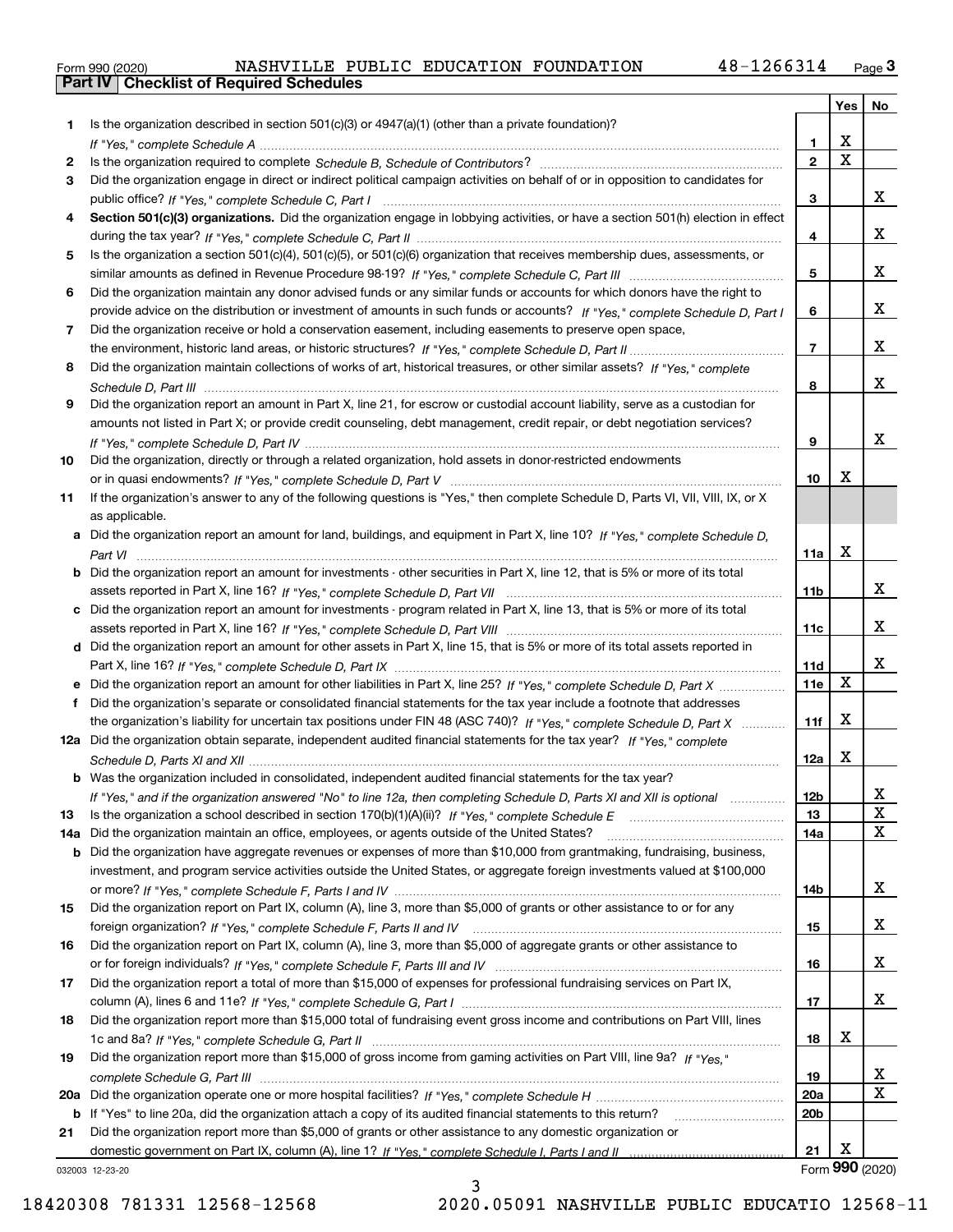|  | Form 990 (2020) |
|--|-----------------|
|  |                 |

*(continued)*

|               |                                                                                                                                                                                                    |                 | Yes | No               |  |  |  |  |  |
|---------------|----------------------------------------------------------------------------------------------------------------------------------------------------------------------------------------------------|-----------------|-----|------------------|--|--|--|--|--|
| 22            | Did the organization report more than \$5,000 of grants or other assistance to or for domestic individuals on                                                                                      |                 |     |                  |  |  |  |  |  |
|               |                                                                                                                                                                                                    | 22              | X   |                  |  |  |  |  |  |
| 23            | Did the organization answer "Yes" to Part VII, Section A, line 3, 4, or 5 about compensation of the organization's current                                                                         |                 |     |                  |  |  |  |  |  |
|               | and former officers, directors, trustees, key employees, and highest compensated employees? If "Yes," complete                                                                                     |                 |     |                  |  |  |  |  |  |
|               |                                                                                                                                                                                                    | 23              |     | x                |  |  |  |  |  |
|               | 24a Did the organization have a tax-exempt bond issue with an outstanding principal amount of more than \$100,000 as of the                                                                        |                 |     |                  |  |  |  |  |  |
|               | last day of the year, that was issued after December 31, 2002? If "Yes," answer lines 24b through 24d and complete                                                                                 |                 |     |                  |  |  |  |  |  |
|               |                                                                                                                                                                                                    | 24a             |     | х                |  |  |  |  |  |
|               | <b>b</b> Did the organization invest any proceeds of tax-exempt bonds beyond a temporary period exception?                                                                                         | 24 <sub>b</sub> |     |                  |  |  |  |  |  |
|               | c Did the organization maintain an escrow account other than a refunding escrow at any time during the year to defease                                                                             |                 |     |                  |  |  |  |  |  |
|               |                                                                                                                                                                                                    | 24c             |     |                  |  |  |  |  |  |
|               |                                                                                                                                                                                                    | 24d             |     |                  |  |  |  |  |  |
|               | 25a Section 501(c)(3), 501(c)(4), and 501(c)(29) organizations. Did the organization engage in an excess benefit                                                                                   |                 |     |                  |  |  |  |  |  |
|               |                                                                                                                                                                                                    | 25a             |     | x                |  |  |  |  |  |
|               | b Is the organization aware that it engaged in an excess benefit transaction with a disqualified person in a prior year, and                                                                       |                 |     |                  |  |  |  |  |  |
|               | that the transaction has not been reported on any of the organization's prior Forms 990 or 990-EZ? If "Yes," complete                                                                              |                 |     |                  |  |  |  |  |  |
|               | Schedule L, Part I                                                                                                                                                                                 | 25b             |     | x                |  |  |  |  |  |
| 26            | Did the organization report any amount on Part X, line 5 or 22, for receivables from or payables to any current                                                                                    |                 |     |                  |  |  |  |  |  |
|               | or former officer, director, trustee, key employee, creator or founder, substantial contributor, or 35%                                                                                            |                 |     |                  |  |  |  |  |  |
|               |                                                                                                                                                                                                    | 26              |     | x                |  |  |  |  |  |
| 27            | Did the organization provide a grant or other assistance to any current or former officer, director, trustee, key employee,                                                                        |                 |     |                  |  |  |  |  |  |
|               |                                                                                                                                                                                                    |                 |     |                  |  |  |  |  |  |
|               | creator or founder, substantial contributor or employee thereof, a grant selection committee member, or to a 35% controlled                                                                        | 27              |     | х                |  |  |  |  |  |
|               | entity (including an employee thereof) or family member of any of these persons? If "Yes," complete Schedule L, Part III                                                                           |                 |     |                  |  |  |  |  |  |
| 28            | Was the organization a party to a business transaction with one of the following parties (see Schedule L, Part IV                                                                                  |                 |     |                  |  |  |  |  |  |
|               | instructions, for applicable filing thresholds, conditions, and exceptions):<br>a A current or former officer, director, trustee, key employee, creator or founder, or substantial contributor? If |                 |     |                  |  |  |  |  |  |
|               |                                                                                                                                                                                                    |                 |     | x                |  |  |  |  |  |
|               |                                                                                                                                                                                                    | 28a             |     | X                |  |  |  |  |  |
|               |                                                                                                                                                                                                    | 28b             |     |                  |  |  |  |  |  |
|               | c A 35% controlled entity of one or more individuals and/or organizations described in lines 28a or 28b? If                                                                                        |                 |     | х                |  |  |  |  |  |
|               |                                                                                                                                                                                                    | 28c             | X   |                  |  |  |  |  |  |
| 29            |                                                                                                                                                                                                    | 29              |     |                  |  |  |  |  |  |
| 30            | Did the organization receive contributions of art, historical treasures, or other similar assets, or qualified conservation                                                                        |                 |     |                  |  |  |  |  |  |
|               |                                                                                                                                                                                                    | 30              |     | x<br>$\mathbf X$ |  |  |  |  |  |
| 31            | Did the organization liquidate, terminate, or dissolve and cease operations? If "Yes," complete Schedule N, Part I                                                                                 | 31              |     |                  |  |  |  |  |  |
| 32            | Did the organization sell, exchange, dispose of, or transfer more than 25% of its net assets? If "Yes," complete                                                                                   |                 |     |                  |  |  |  |  |  |
|               |                                                                                                                                                                                                    | 32              |     | х                |  |  |  |  |  |
| 33            | Did the organization own 100% of an entity disregarded as separate from the organization under Regulations                                                                                         |                 |     |                  |  |  |  |  |  |
|               |                                                                                                                                                                                                    | 33              |     | х                |  |  |  |  |  |
| 34            | Was the organization related to any tax-exempt or taxable entity? If "Yes," complete Schedule R, Part II, III, or IV, and                                                                          |                 |     |                  |  |  |  |  |  |
|               |                                                                                                                                                                                                    | 34              |     | х                |  |  |  |  |  |
|               | 35a Did the organization have a controlled entity within the meaning of section 512(b)(13)?                                                                                                        | 35a             |     | X                |  |  |  |  |  |
|               | <b>b</b> If "Yes" to line 35a, did the organization receive any payment from or engage in any transaction with a controlled entity                                                                 |                 |     |                  |  |  |  |  |  |
|               |                                                                                                                                                                                                    | 35b             |     |                  |  |  |  |  |  |
| 36            | Section 501(c)(3) organizations. Did the organization make any transfers to an exempt non-charitable related organization?                                                                         |                 |     |                  |  |  |  |  |  |
|               |                                                                                                                                                                                                    | 36              |     | x                |  |  |  |  |  |
| 37            | Did the organization conduct more than 5% of its activities through an entity that is not a related organization                                                                                   |                 |     |                  |  |  |  |  |  |
|               |                                                                                                                                                                                                    | 37              |     | x                |  |  |  |  |  |
| 38            | Did the organization complete Schedule O and provide explanations in Schedule O for Part VI, lines 11b and 19?                                                                                     |                 |     |                  |  |  |  |  |  |
|               | Note: All Form 990 filers are required to complete Schedule O                                                                                                                                      | 38              | х   |                  |  |  |  |  |  |
| <b>Part V</b> | <b>Statements Regarding Other IRS Filings and Tax Compliance</b>                                                                                                                                   |                 |     |                  |  |  |  |  |  |
|               | Check if Schedule O contains a response or note to any line in this Part V                                                                                                                         |                 |     |                  |  |  |  |  |  |
|               |                                                                                                                                                                                                    |                 | Yes | No               |  |  |  |  |  |
|               | 83<br>1a Enter the number reported in Box 3 of Form 1096. Enter -0- if not applicable<br>1a                                                                                                        |                 |     |                  |  |  |  |  |  |
|               | 0<br>1b                                                                                                                                                                                            |                 |     |                  |  |  |  |  |  |
|               | c Did the organization comply with backup withholding rules for reportable payments to vendors and reportable gaming                                                                               |                 |     |                  |  |  |  |  |  |
|               | (gambling) winnings to prize winners?                                                                                                                                                              | 1c              | X   |                  |  |  |  |  |  |
|               | 032004 12-23-20<br>4                                                                                                                                                                               |                 |     | Form 990 (2020)  |  |  |  |  |  |
|               |                                                                                                                                                                                                    |                 |     |                  |  |  |  |  |  |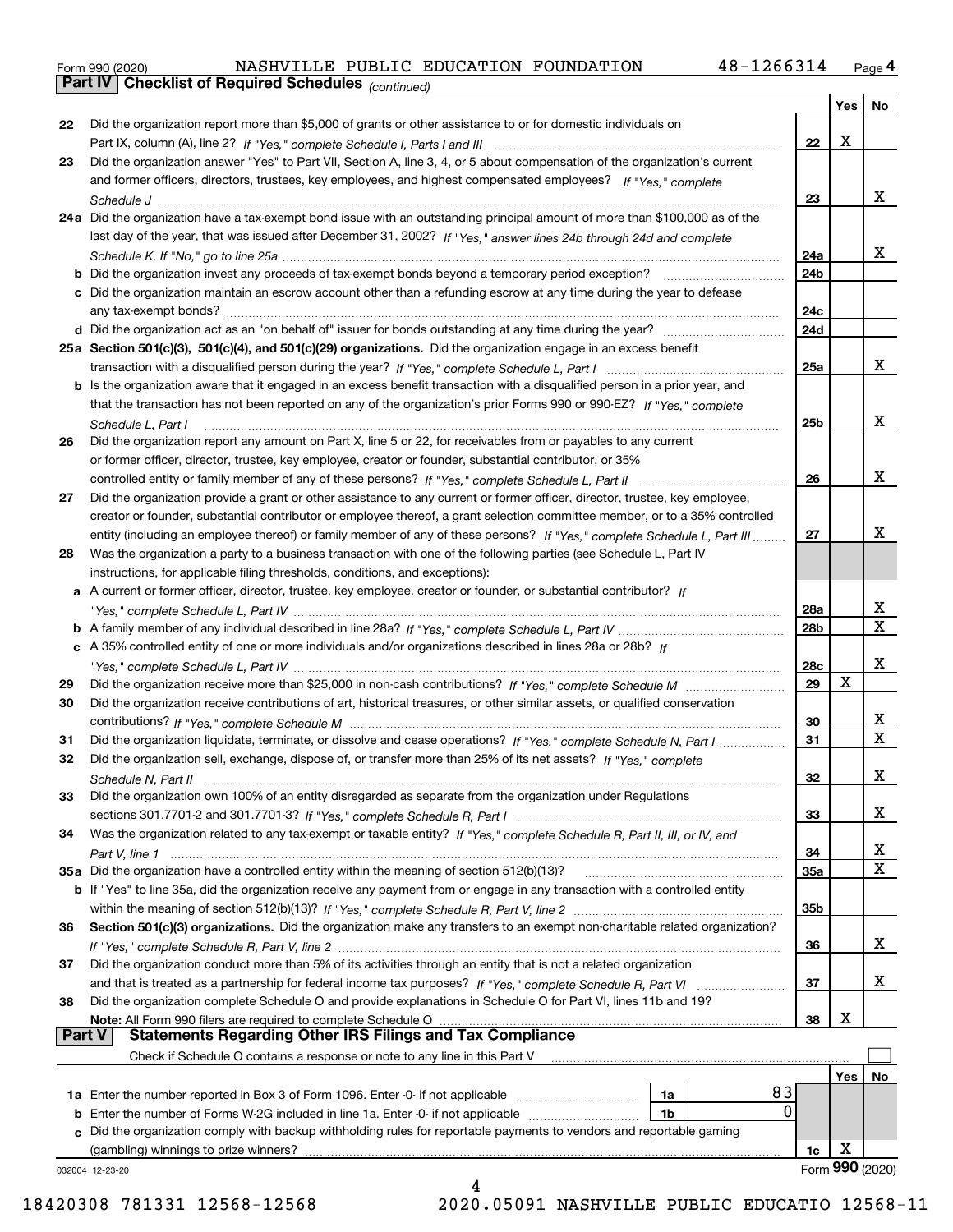|               | NASHVILLE PUBLIC EDUCATION FOUNDATION<br>48-1266314<br>Form 990 (2020)                                                                                                                                                                |            |     | $_{\text{Page}}$ 5  |  |  |  |  |  |  |
|---------------|---------------------------------------------------------------------------------------------------------------------------------------------------------------------------------------------------------------------------------------|------------|-----|---------------------|--|--|--|--|--|--|
| <b>Part V</b> | Statements Regarding Other IRS Filings and Tax Compliance (continued)                                                                                                                                                                 |            |     |                     |  |  |  |  |  |  |
|               |                                                                                                                                                                                                                                       |            | Yes | No                  |  |  |  |  |  |  |
|               | 2a Enter the number of employees reported on Form W-3, Transmittal of Wage and Tax Statements,                                                                                                                                        |            |     |                     |  |  |  |  |  |  |
|               | 0<br>filed for the calendar year ending with or within the year covered by this return<br>2a                                                                                                                                          |            |     |                     |  |  |  |  |  |  |
|               |                                                                                                                                                                                                                                       | 2b         |     |                     |  |  |  |  |  |  |
|               |                                                                                                                                                                                                                                       |            |     |                     |  |  |  |  |  |  |
|               | 3a Did the organization have unrelated business gross income of \$1,000 or more during the year?                                                                                                                                      | 3a         |     | х                   |  |  |  |  |  |  |
|               |                                                                                                                                                                                                                                       | 3b         |     |                     |  |  |  |  |  |  |
|               | 4a At any time during the calendar year, did the organization have an interest in, or a signature or other authority over, a                                                                                                          |            |     |                     |  |  |  |  |  |  |
|               |                                                                                                                                                                                                                                       |            |     |                     |  |  |  |  |  |  |
|               | <b>b</b> If "Yes," enter the name of the foreign country $\blacktriangleright$                                                                                                                                                        |            |     |                     |  |  |  |  |  |  |
|               | See instructions for filing requirements for FinCEN Form 114, Report of Foreign Bank and Financial Accounts (FBAR).                                                                                                                   |            |     |                     |  |  |  |  |  |  |
|               | 5a Was the organization a party to a prohibited tax shelter transaction at any time during the tax year?                                                                                                                              | 5а         |     | х                   |  |  |  |  |  |  |
| b             |                                                                                                                                                                                                                                       | 5b         |     | х                   |  |  |  |  |  |  |
| с             |                                                                                                                                                                                                                                       | 5c         |     |                     |  |  |  |  |  |  |
|               | 6a Does the organization have annual gross receipts that are normally greater than \$100,000, and did the organization solicit                                                                                                        |            |     |                     |  |  |  |  |  |  |
|               |                                                                                                                                                                                                                                       | 6a         |     | х                   |  |  |  |  |  |  |
|               | <b>b</b> If "Yes," did the organization include with every solicitation an express statement that such contributions or gifts                                                                                                         |            |     |                     |  |  |  |  |  |  |
|               |                                                                                                                                                                                                                                       | 6b         |     |                     |  |  |  |  |  |  |
| 7             | Organizations that may receive deductible contributions under section 170(c).                                                                                                                                                         |            |     |                     |  |  |  |  |  |  |
| a             | Did the organization receive a payment in excess of \$75 made partly as a contribution and partly for goods and services provided to the payor?                                                                                       | 7a         | х   |                     |  |  |  |  |  |  |
|               | <b>b</b> If "Yes," did the organization notify the donor of the value of the goods or services provided?                                                                                                                              | 7b         | х   |                     |  |  |  |  |  |  |
|               | c Did the organization sell, exchange, or otherwise dispose of tangible personal property for which it was required                                                                                                                   |            |     |                     |  |  |  |  |  |  |
|               |                                                                                                                                                                                                                                       | 7c         |     | х                   |  |  |  |  |  |  |
|               | 7d<br>d If "Yes," indicate the number of Forms 8282 filed during the year manufactured in the set of the set of the water                                                                                                             |            |     |                     |  |  |  |  |  |  |
| е             | Did the organization receive any funds, directly or indirectly, to pay premiums on a personal benefit contract?                                                                                                                       |            |     |                     |  |  |  |  |  |  |
|               | Did the organization, during the year, pay premiums, directly or indirectly, on a personal benefit contract?<br>f                                                                                                                     |            |     |                     |  |  |  |  |  |  |
|               | If the organization received a contribution of qualified intellectual property, did the organization file Form 8899 as required?<br>g                                                                                                 |            |     |                     |  |  |  |  |  |  |
|               | If the organization received a contribution of cars, boats, airplanes, or other vehicles, did the organization file a Form 1098-C?<br>h                                                                                               |            |     |                     |  |  |  |  |  |  |
|               | Sponsoring organizations maintaining donor advised funds. Did a donor advised fund maintained by the<br>8                                                                                                                             |            |     |                     |  |  |  |  |  |  |
|               | sponsoring organization have excess business holdings at any time during the year?                                                                                                                                                    | 8          |     |                     |  |  |  |  |  |  |
| 9             | Sponsoring organizations maintaining donor advised funds.<br>Did the sponsoring organization make any taxable distributions under section 4966?                                                                                       | 9а         |     |                     |  |  |  |  |  |  |
| а<br>b        | Did the sponsoring organization make a distribution to a donor, donor advisor, or related person? [[[[[[[[[[[                                                                                                                         | 9b         |     |                     |  |  |  |  |  |  |
| 10            | Section 501(c)(7) organizations. Enter:                                                                                                                                                                                               |            |     |                     |  |  |  |  |  |  |
|               | 10a<br>a Initiation fees and capital contributions included on Part VIII, line 12 [111] [12] [11] [12] [11] [12] [11] [12] [11] [12] [11] [12] [11] [12] [11] [12] [11] [12] [11] [12] [11] [12] [11] [12] [11] [12] [11] [12] [11] [ |            |     |                     |  |  |  |  |  |  |
|               | 10b <br>Gross receipts, included on Form 990, Part VIII, line 12, for public use of club facilities                                                                                                                                   |            |     |                     |  |  |  |  |  |  |
| 11            | Section 501(c)(12) organizations. Enter:                                                                                                                                                                                              |            |     |                     |  |  |  |  |  |  |
| a             | Gross income from members or shareholders<br>11a                                                                                                                                                                                      |            |     |                     |  |  |  |  |  |  |
|               | b Gross income from other sources (Do not net amounts due or paid to other sources against                                                                                                                                            |            |     |                     |  |  |  |  |  |  |
|               | amounts due or received from them.)<br>11b                                                                                                                                                                                            |            |     |                     |  |  |  |  |  |  |
|               | 12a Section 4947(a)(1) non-exempt charitable trusts. Is the organization filing Form 990 in lieu of Form 1041?                                                                                                                        | <b>12a</b> |     |                     |  |  |  |  |  |  |
|               | 12b<br><b>b</b> If "Yes," enter the amount of tax-exempt interest received or accrued during the year <i>manument</i>                                                                                                                 |            |     |                     |  |  |  |  |  |  |
| 13            | Section 501(c)(29) qualified nonprofit health insurance issuers.                                                                                                                                                                      |            |     |                     |  |  |  |  |  |  |
|               | a Is the organization licensed to issue qualified health plans in more than one state?                                                                                                                                                | 13a        |     |                     |  |  |  |  |  |  |
|               | Note: See the instructions for additional information the organization must report on Schedule O.                                                                                                                                     |            |     |                     |  |  |  |  |  |  |
|               | <b>b</b> Enter the amount of reserves the organization is required to maintain by the states in which the                                                                                                                             |            |     |                     |  |  |  |  |  |  |
|               | 13b                                                                                                                                                                                                                                   |            |     |                     |  |  |  |  |  |  |
|               | 13с                                                                                                                                                                                                                                   |            |     |                     |  |  |  |  |  |  |
| 14a           | Did the organization receive any payments for indoor tanning services during the tax year?                                                                                                                                            | 14a        |     | х                   |  |  |  |  |  |  |
|               | <b>b</b> If "Yes," has it filed a Form 720 to report these payments? If "No," provide an explanation on Schedule O                                                                                                                    | 14b        |     |                     |  |  |  |  |  |  |
| 15            | Is the organization subject to the section 4960 tax on payment(s) of more than \$1,000,000 in remuneration or                                                                                                                         |            |     |                     |  |  |  |  |  |  |
|               |                                                                                                                                                                                                                                       | 15         |     | х                   |  |  |  |  |  |  |
|               | If "Yes," see instructions and file Form 4720, Schedule N.                                                                                                                                                                            |            |     |                     |  |  |  |  |  |  |
| 16            | Is the organization an educational institution subject to the section 4968 excise tax on net investment income?                                                                                                                       | 16         |     | х                   |  |  |  |  |  |  |
|               | If "Yes," complete Form 4720, Schedule O.                                                                                                                                                                                             |            |     | $000 \text{ years}$ |  |  |  |  |  |  |

Form (2020) **990**

032005 12-23-20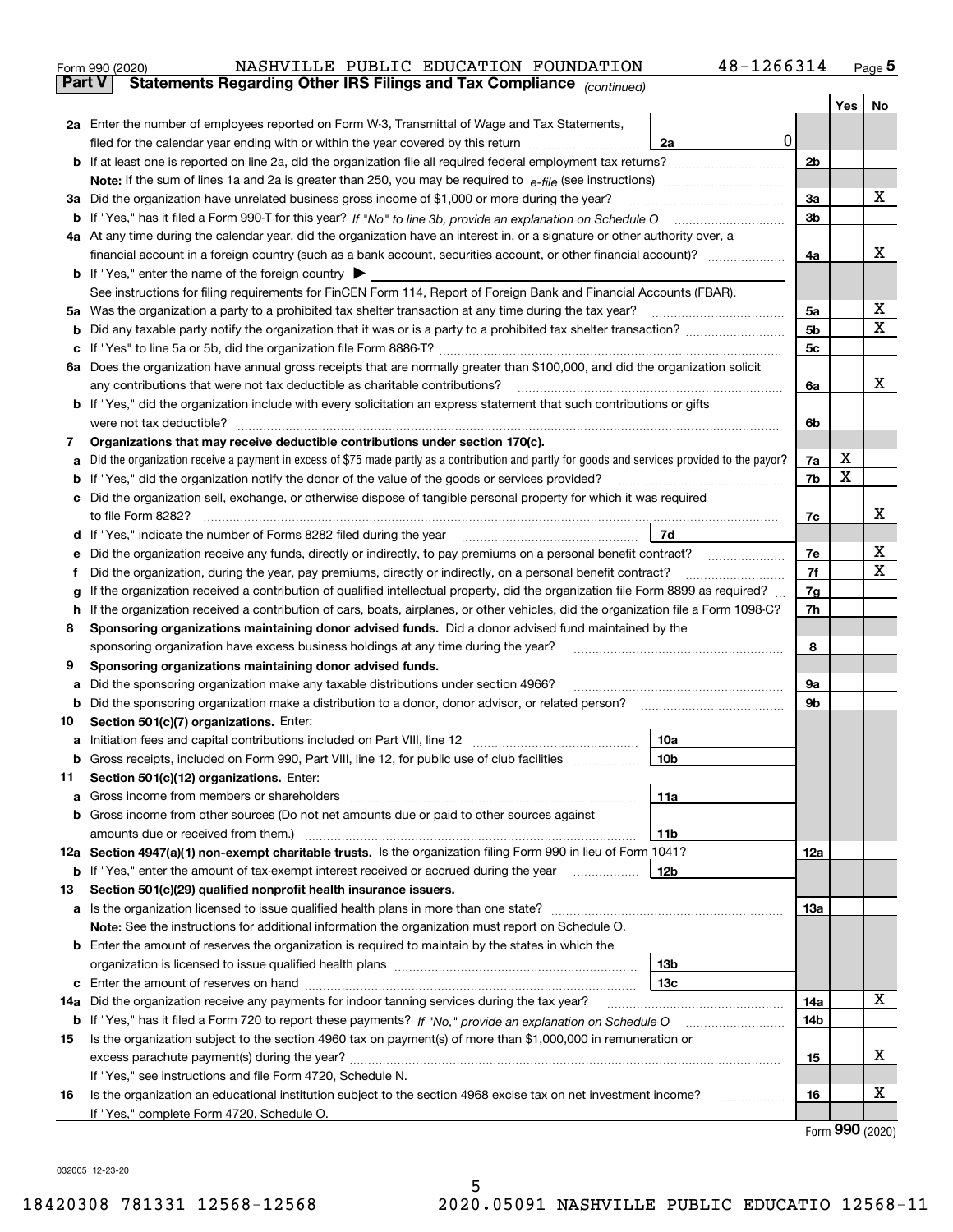| Form 990 (2020) |
|-----------------|
|-----------------|

## NASHVILLE PUBLIC EDUCATION FOUNDATION 48-1266314

*For each "Yes" response to lines 2 through 7b below, and for a "No" response to line 8a, 8b, or 10b below, describe the circumstances, processes, or changes on Schedule O. See instructions.* Form 990 (2020) **CONTRO BOO BY A STATE PUBLIC EDUCATION FOUNDATION** 188 - 1266314 Page 6<br>**Part VI Governance, Management, and Disclosure** For each "Yes" response to lines 2 through 7b below, and for a "No" response

| b  | <b>1a</b> Enter the number of voting members of the governing body at the end of the tax year                                                                                                                                  | 1a |  | 23 |                         |        |                         |  |  |  |  |
|----|--------------------------------------------------------------------------------------------------------------------------------------------------------------------------------------------------------------------------------|----|--|----|-------------------------|--------|-------------------------|--|--|--|--|
|    | If there are material differences in voting rights among members of the governing body, or if the governing                                                                                                                    |    |  |    |                         |        |                         |  |  |  |  |
|    | body delegated broad authority to an executive committee or similar committee, explain on Schedule O.                                                                                                                          |    |  |    |                         |        |                         |  |  |  |  |
|    | Enter the number of voting members included on line 1a, above, who are independent                                                                                                                                             | 1b |  | 23 |                         |        |                         |  |  |  |  |
| 2  | Did any officer, director, trustee, or key employee have a family relationship or a business relationship with any other                                                                                                       |    |  |    |                         |        |                         |  |  |  |  |
|    | officer, director, trustee, or key employee?                                                                                                                                                                                   |    |  |    | $\mathbf{2}$            |        | X                       |  |  |  |  |
| З  | Did the organization delegate control over management duties customarily performed by or under the direct supervision                                                                                                          |    |  |    |                         |        |                         |  |  |  |  |
|    | of officers, directors, trustees, or key employees to a management company or other person?                                                                                                                                    |    |  |    | 3                       |        | X                       |  |  |  |  |
| 4  | Did the organization make any significant changes to its governing documents since the prior Form 990 was filed?                                                                                                               |    |  |    | $\overline{\mathbf{4}}$ |        | $\overline{\mathbf{x}}$ |  |  |  |  |
| 5  |                                                                                                                                                                                                                                |    |  |    | 5                       |        | $\overline{\mathbf{x}}$ |  |  |  |  |
| 6  | Did the organization have members or stockholders?                                                                                                                                                                             |    |  |    |                         |        |                         |  |  |  |  |
| 7a | Did the organization have members, stockholders, or other persons who had the power to elect or appoint one or                                                                                                                 |    |  |    | 6                       |        | $\mathbf X$             |  |  |  |  |
|    |                                                                                                                                                                                                                                |    |  |    |                         |        |                         |  |  |  |  |
|    | <b>b</b> Are any governance decisions of the organization reserved to (or subject to approval by) members, stockholders, or                                                                                                    |    |  |    | 7a                      |        | X                       |  |  |  |  |
|    | persons other than the governing body?                                                                                                                                                                                         |    |  |    |                         |        | х                       |  |  |  |  |
|    | Did the organization contemporaneously document the meetings held or written actions undertaken during the year by the following:                                                                                              |    |  |    | 7b                      |        |                         |  |  |  |  |
| 8  |                                                                                                                                                                                                                                |    |  |    |                         | X      |                         |  |  |  |  |
| a  |                                                                                                                                                                                                                                |    |  |    | 8а<br>8b                | X      |                         |  |  |  |  |
| b  |                                                                                                                                                                                                                                |    |  |    |                         |        |                         |  |  |  |  |
| 9  | Is there any officer, director, trustee, or key employee listed in Part VII, Section A, who cannot be reached at the                                                                                                           |    |  |    |                         |        | X                       |  |  |  |  |
|    |                                                                                                                                                                                                                                |    |  |    | 9                       |        |                         |  |  |  |  |
|    | Section B. Policies (This Section B requests information about policies not required by the Internal Revenue Code.)                                                                                                            |    |  |    |                         |        |                         |  |  |  |  |
|    |                                                                                                                                                                                                                                |    |  |    |                         | Yes    | No<br>X                 |  |  |  |  |
|    |                                                                                                                                                                                                                                |    |  |    | 10a                     |        |                         |  |  |  |  |
|    | <b>b</b> If "Yes," did the organization have written policies and procedures governing the activities of such chapters, affiliates,                                                                                            |    |  |    |                         |        |                         |  |  |  |  |
|    |                                                                                                                                                                                                                                |    |  |    | 10 <sub>b</sub>         |        |                         |  |  |  |  |
|    | 11a Has the organization provided a complete copy of this Form 990 to all members of its governing body before filing the form?                                                                                                |    |  |    | 11a                     | X      |                         |  |  |  |  |
|    | <b>b</b> Describe in Schedule O the process, if any, used by the organization to review this Form 990.                                                                                                                         |    |  |    |                         |        |                         |  |  |  |  |
|    |                                                                                                                                                                                                                                |    |  |    | 12a<br>12 <sub>b</sub>  | X<br>х |                         |  |  |  |  |
|    | <b>b</b> Were officers, directors, or trustees, and key employees required to disclose annually interests that could give rise to conflicts?                                                                                   |    |  |    |                         |        |                         |  |  |  |  |
|    | c Did the organization regularly and consistently monitor and enforce compliance with the policy? If "Yes," describe                                                                                                           |    |  |    |                         |        |                         |  |  |  |  |
|    | in Schedule O how this was done manufactured and continuum control of the Schedule O how this was done manufactured and continuum control of the Schedule O how this was done                                                  |    |  |    | 12c                     | X      |                         |  |  |  |  |
| 13 |                                                                                                                                                                                                                                |    |  |    | 13                      | X      |                         |  |  |  |  |
| 14 |                                                                                                                                                                                                                                |    |  |    | 14                      | X      |                         |  |  |  |  |
| 15 | Did the process for determining compensation of the following persons include a review and approval by independent                                                                                                             |    |  |    |                         |        |                         |  |  |  |  |
|    | persons, comparability data, and contemporaneous substantiation of the deliberation and decision?                                                                                                                              |    |  |    |                         |        |                         |  |  |  |  |
|    | a The organization's CEO, Executive Director, or top management official manufactured content content of the organization's CEO, Executive Director, or top management official manufactured content of the state of the conte |    |  |    | 15a                     | X      |                         |  |  |  |  |
|    |                                                                                                                                                                                                                                |    |  |    | 15b                     | X      |                         |  |  |  |  |
|    | If "Yes" to line 15a or 15b, describe the process in Schedule O (see instructions).                                                                                                                                            |    |  |    |                         |        |                         |  |  |  |  |
|    | 16a Did the organization invest in, contribute assets to, or participate in a joint venture or similar arrangement with a                                                                                                      |    |  |    |                         |        |                         |  |  |  |  |
|    | taxable entity during the year?                                                                                                                                                                                                |    |  |    | 16a                     |        | X                       |  |  |  |  |
|    | b If "Yes," did the organization follow a written policy or procedure requiring the organization to evaluate its participation                                                                                                 |    |  |    |                         |        |                         |  |  |  |  |
|    | in joint venture arrangements under applicable federal tax law, and take steps to safeguard the organization's                                                                                                                 |    |  |    |                         |        |                         |  |  |  |  |
|    | exempt status with respect to such arrangements?                                                                                                                                                                               |    |  |    | 16b                     |        |                         |  |  |  |  |
|    | <b>Section C. Disclosure</b>                                                                                                                                                                                                   |    |  |    |                         |        |                         |  |  |  |  |
| 17 | List the states with which a copy of this Form 990 is required to be filed $\blacktriangleright$ TN                                                                                                                            |    |  |    |                         |        |                         |  |  |  |  |
| 18 | Section 6104 requires an organization to make its Forms 1023 (1024 or 1024-A, if applicable), 990, and 990-T (Section 501(c)(3)s only) available                                                                               |    |  |    |                         |        |                         |  |  |  |  |
|    | for public inspection. Indicate how you made these available. Check all that apply.                                                                                                                                            |    |  |    |                         |        |                         |  |  |  |  |
|    | $\lfloor x \rfloor$ Upon request<br>$X$ Another's website<br>Own website<br>Other (explain on Schedule O)                                                                                                                      |    |  |    |                         |        |                         |  |  |  |  |
| 19 | Describe on Schedule O whether (and if so, how) the organization made its governing documents, conflict of interest policy, and financial                                                                                      |    |  |    |                         |        |                         |  |  |  |  |
|    | statements available to the public during the tax year.                                                                                                                                                                        |    |  |    |                         |        |                         |  |  |  |  |
| 20 | State the name, address, and telephone number of the person who possesses the organization's books and records                                                                                                                 |    |  |    |                         |        |                         |  |  |  |  |
|    | G & A - $615-248-9255$                                                                                                                                                                                                         |    |  |    |                         |        |                         |  |  |  |  |
|    | 37219<br>618 CHURCH STREET, SUITE 520,<br>NASHVILLE,<br>TN                                                                                                                                                                     |    |  |    |                         |        |                         |  |  |  |  |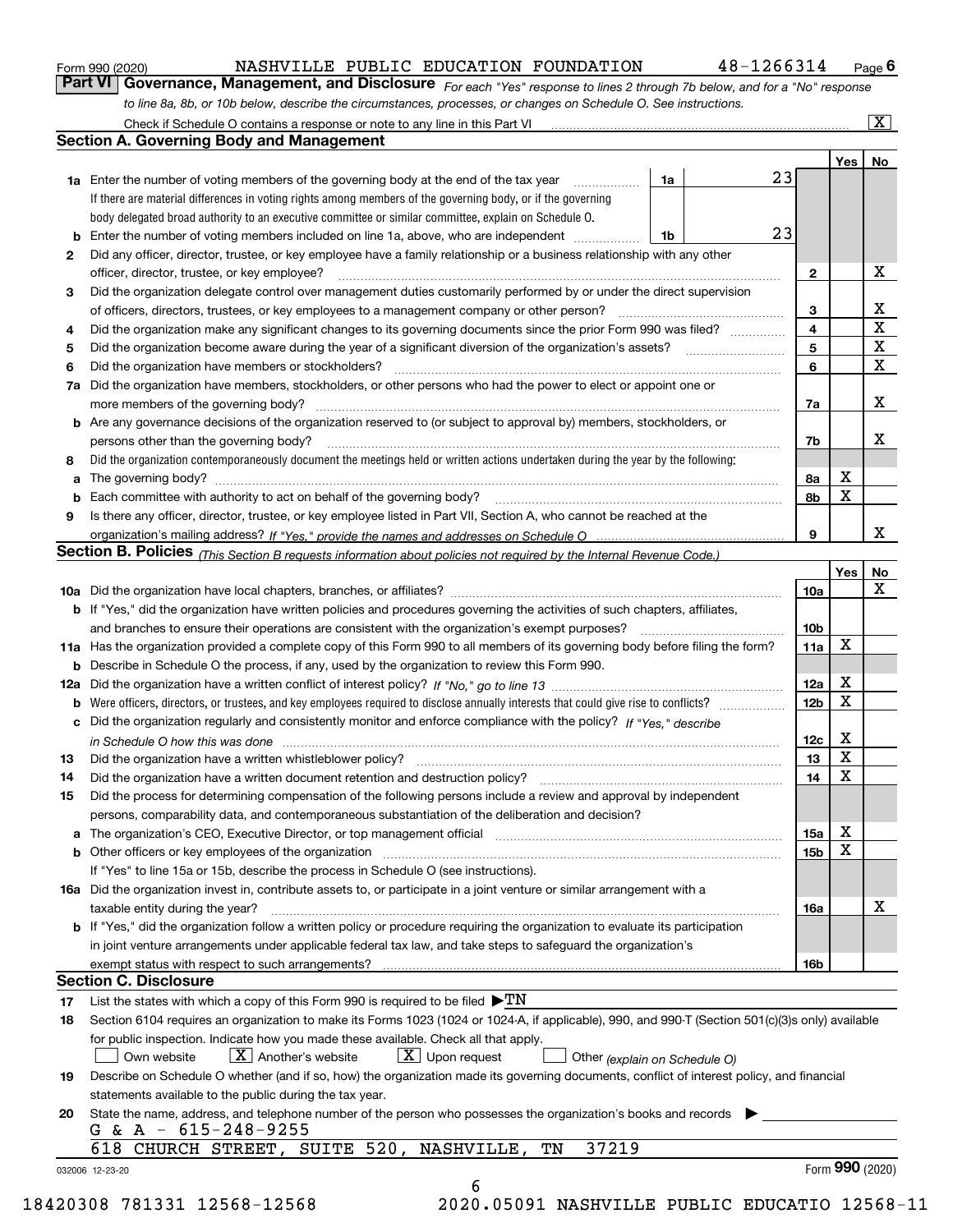$\mathcal{L}^{\text{max}}$ 

# **7Part VII Compensation of Officers, Directors, Trustees, Key Employees, Highest Compensated Employees, and Independent Contractors**

Check if Schedule O contains a response or note to any line in this Part VII

**Section A. Officers, Directors, Trustees, Key Employees, and Highest Compensated Employees**

**1a**  Complete this table for all persons required to be listed. Report compensation for the calendar year ending with or within the organization's tax year. **•** List all of the organization's current officers, directors, trustees (whether individuals or organizations), regardless of amount of compensation.

Enter -0- in columns (D), (E), and (F) if no compensation was paid.

 $\bullet$  List all of the organization's  $\,$ current key employees, if any. See instructions for definition of "key employee."

**•** List the organization's five current highest compensated employees (other than an officer, director, trustee, or key employee) who received reportable compensation (Box 5 of Form W-2 and/or Box 7 of Form 1099-MISC) of more than \$100,000 from the organization and any related organizations.

**•** List all of the organization's former officers, key employees, and highest compensated employees who received more than \$100,000 of reportable compensation from the organization and any related organizations.

**former directors or trustees**  ¥ List all of the organization's that received, in the capacity as a former director or trustee of the organization, more than \$10,000 of reportable compensation from the organization and any related organizations.

See instructions for the order in which to list the persons above.

Check this box if neither the organization nor any related organization compensated any current officer, director, or trustee.  $\mathcal{L}^{\text{max}}$ 

| (A)                            | (B)                    |                                                                  |                             | (C)                     |              |                                  |        | (D)             | (E)                           | (F)                   |
|--------------------------------|------------------------|------------------------------------------------------------------|-----------------------------|-------------------------|--------------|----------------------------------|--------|-----------------|-------------------------------|-----------------------|
| Name and title                 | Average                |                                                                  | (do not check more than one | Position                |              |                                  |        | Reportable      | Reportable                    | Estimated             |
|                                | hours per              | box, unless person is both an<br>officer and a director/trustee) |                             |                         |              |                                  |        | compensation    | compensation                  | amount of             |
|                                | week                   |                                                                  |                             |                         |              |                                  |        | from<br>the     | from related<br>organizations | other<br>compensation |
|                                | (list any<br>hours for | ndividual trustee or director                                    |                             |                         |              |                                  |        | organization    | (W-2/1099-MISC)               | from the              |
|                                | related                |                                                                  |                             |                         |              |                                  |        | (W-2/1099-MISC) |                               | organization          |
|                                | organizations          |                                                                  |                             |                         |              |                                  |        |                 |                               | and related           |
|                                | below                  |                                                                  | nstitutional trustee        |                         | Key employee | Highest compensated<br> employee |        |                 |                               | organizations         |
|                                | line)                  |                                                                  |                             | Officer                 |              |                                  | Former |                 |                               |                       |
| (1)<br>KATIE COUR              | 45.00                  |                                                                  |                             |                         |              |                                  |        |                 |                               |                       |
| CEO                            |                        | $\rm X$                                                          |                             | X                       |              |                                  |        | 85,000.         | 0.                            | 4,250.                |
| (2)<br>BRENDA WYNN             | 1.00                   |                                                                  |                             |                         |              |                                  |        |                 |                               |                       |
| CHAIR                          |                        | $\overline{\text{X}}$                                            |                             | $\overline{\textbf{X}}$ |              |                                  |        | $\mathbf 0$ .   | $\mathbf 0$ .                 | 0.                    |
| TONY HEARD<br>(3)              | 1.00                   |                                                                  |                             |                         |              |                                  |        |                 |                               |                       |
| VICE CHAIR                     |                        | $\mathbf X$                                                      |                             | $\overline{\textbf{X}}$ |              |                                  |        | $\mathbf 0$ .   | $\mathbf 0$ .                 | $0_{.}$               |
| <b>ASHLEY COOK</b><br>(4)      | 1.00                   |                                                                  |                             |                         |              |                                  |        |                 |                               |                       |
| <b>BOARD SECRETARY</b>         |                        | $\mathbf X$                                                      |                             | $\overline{\mathbf{X}}$ |              |                                  |        | 0.              | $\mathbf 0$ .                 | $\mathbf 0$ .         |
| ROBERT E. MCNEILLY, III<br>(5) | 1.00                   |                                                                  |                             |                         |              |                                  |        |                 |                               |                       |
| <b>BOARD TREASURER</b>         |                        | $\mathbf X$                                                      |                             | X                       |              |                                  |        | 0.              | $\mathbf 0$ .                 | $0_{.}$               |
| BRYON TRAUGER<br>(6)           | 1.00                   |                                                                  |                             |                         |              |                                  |        |                 |                               |                       |
| IMMEDIATE PAST CHAIR           |                        | $\mathbf X$                                                      |                             | $\overline{\text{X}}$   |              |                                  |        | $\mathbf 0$ .   | $\mathbf 0$ .                 | $0_{.}$               |
| ALFONZO ALEXANDER<br>(7)       | 0.50                   |                                                                  |                             |                         |              |                                  |        |                 |                               |                       |
| <b>DIRECTOR</b>                |                        | $\mathbf X$                                                      |                             |                         |              |                                  |        | 0.              | 0.                            | $\mathbf 0$ .         |
| D.J. WOOTSON<br>(8)            | 0.50                   |                                                                  |                             |                         |              |                                  |        |                 |                               |                       |
| <b>DIRECTOR</b>                |                        | $\mathbf X$                                                      |                             |                         |              |                                  |        | 0.              | 0.                            | $\mathbf 0$ .         |
| DAMON HININGER<br>(9)          | 0.50                   |                                                                  |                             |                         |              |                                  |        |                 |                               |                       |
| <b>DIRECTOR</b>                |                        | X                                                                |                             |                         |              |                                  |        | $\mathbf 0$ .   | $\mathbf 0$ .                 | $\mathbf 0$ .         |
| (10) GAIL WILLIAMS             | 0.50                   |                                                                  |                             |                         |              |                                  |        |                 |                               |                       |
| <b>DIRECTOR</b>                |                        | $\mathbf X$                                                      |                             |                         |              |                                  |        | $\mathbf 0$ .   | $\mathbf 0$ .                 | $0$ .                 |
| (11) GREGORY L. BURNS          | 0.50                   |                                                                  |                             |                         |              |                                  |        |                 |                               |                       |
| <b>DIRECTOR</b>                |                        | $\overline{\mathbf{X}}$                                          |                             |                         |              |                                  |        | $\mathbf 0$ .   | $\mathbf 0$ .                 | $\mathbf 0$ .         |
| (12) HARRY ALLEN               | 0.50                   |                                                                  |                             |                         |              |                                  |        |                 |                               |                       |
| <b>DIRECTOR</b>                |                        | $\mathbf X$                                                      |                             |                         |              |                                  |        | 0.              | $\mathbf 0$ .                 | $0_{.}$               |
| (13) HOWARD GENTRY             | 0.50                   |                                                                  |                             |                         |              |                                  |        |                 |                               |                       |
| <b>DIRECTOR</b>                |                        | X                                                                |                             |                         |              |                                  |        | 0.              | 0.                            | $0$ .                 |
| (14) ANNETTE ESKIND            | 0.50                   |                                                                  |                             |                         |              |                                  |        |                 |                               |                       |
| <b>DIRECTOR</b>                |                        | $\rm X$                                                          |                             |                         |              |                                  |        | $\mathbf 0$ .   | $\mathbf 0$ .                 | $\mathbf 0$ .         |
| (15) JANET MILLER              | 0.50                   |                                                                  |                             |                         |              |                                  |        |                 |                               |                       |
| <b>DIRECTOR</b>                |                        | X                                                                |                             |                         |              |                                  |        | 0.              | $\mathbf 0$ .                 | $0_{.}$               |
| (16) JERRY B. WILLIAMS         | 0.50                   |                                                                  |                             |                         |              |                                  |        |                 |                               |                       |
| <b>DIRECTOR</b>                |                        | $\rm X$                                                          |                             |                         |              |                                  |        | 0.              | 0.                            | $0_{.}$               |
| (17) JOEY HATCH                | 0.50                   |                                                                  |                             |                         |              |                                  |        |                 |                               |                       |
| <b>DIRECTOR</b>                |                        | X                                                                |                             |                         |              |                                  |        | 0.              | 0.                            | 0.                    |
|                                |                        |                                                                  |                             |                         |              |                                  |        |                 |                               | $\overline{2}$        |

7

032007 12-23-20

Form (2020) **990**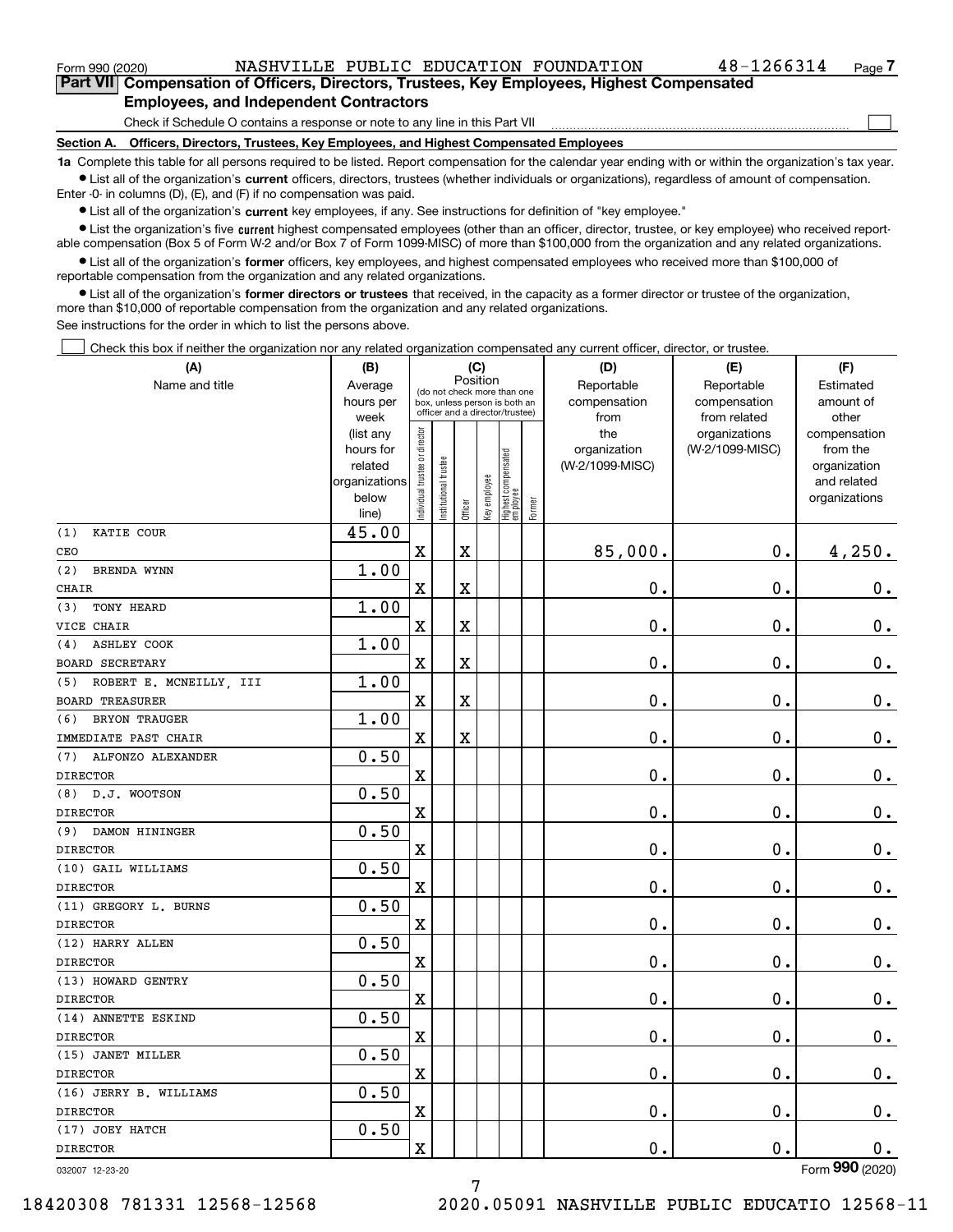| Form 990 (2020)                                                                                                                                                          |               |                                                              |                       |          |              |                                  |        | NASHVILLE PUBLIC EDUCATION FOUNDATION | 48-1266314       |   |               | Page 8 |
|--------------------------------------------------------------------------------------------------------------------------------------------------------------------------|---------------|--------------------------------------------------------------|-----------------------|----------|--------------|----------------------------------|--------|---------------------------------------|------------------|---|---------------|--------|
| <b>Part VII</b><br>Section A. Officers, Directors, Trustees, Key Employees, and Highest Compensated Employees (continued)                                                |               |                                                              |                       |          |              |                                  |        |                                       |                  |   |               |        |
| (A)                                                                                                                                                                      | (B)           |                                                              |                       | (C)      |              |                                  |        | (D)                                   | (E)              |   | (F)           |        |
| Name and title                                                                                                                                                           | Average       |                                                              |                       | Position |              |                                  |        | Reportable                            | Reportable       |   | Estimated     |        |
|                                                                                                                                                                          | hours per     | (do not check more than one<br>box, unless person is both an |                       |          |              |                                  |        | compensation                          | compensation     |   | amount of     |        |
| officer and a director/trustee)<br>week<br>from                                                                                                                          |               |                                                              |                       |          |              |                                  |        |                                       | from related     |   | other         |        |
|                                                                                                                                                                          | (list any     |                                                              |                       |          |              |                                  |        | the                                   | organizations    |   | compensation  |        |
|                                                                                                                                                                          | hours for     |                                                              |                       |          |              |                                  |        | organization                          | (W-2/1099-MISC)  |   | from the      |        |
|                                                                                                                                                                          | related       |                                                              |                       |          |              |                                  |        | (W-2/1099-MISC)                       |                  |   | organization  |        |
|                                                                                                                                                                          | organizations |                                                              |                       |          |              |                                  |        |                                       |                  |   | and related   |        |
|                                                                                                                                                                          | below         | Individual trustee or director                               | Institutional trustee |          | Key employee |                                  |        |                                       |                  |   | organizations |        |
|                                                                                                                                                                          | line)         |                                                              |                       | Officer  |              | Highest compensated<br> employee | Former |                                       |                  |   |               |        |
| (18) JULI MOSLEY                                                                                                                                                         | 0.50          |                                                              |                       |          |              |                                  |        |                                       |                  |   |               |        |
| <b>DIRECTOR</b>                                                                                                                                                          |               | X                                                            |                       |          |              |                                  |        | 0.                                    | 0.               |   |               | 0.     |
| (19) MEG HARRIS                                                                                                                                                          | 0.50          |                                                              |                       |          |              |                                  |        |                                       |                  |   |               |        |
| <b>DIRECTOR</b>                                                                                                                                                          |               | Χ                                                            |                       |          |              |                                  |        | 0.                                    | $\mathbf 0$ .    |   |               | 0.     |
| (20) RALPH DAVIS                                                                                                                                                         | 0.50          |                                                              |                       |          |              |                                  |        |                                       |                  |   |               |        |
| <b>DIRECTOR</b>                                                                                                                                                          |               | Χ                                                            |                       |          |              |                                  |        | 0.                                    | 0.               |   |               | 0.     |
| (21) RON CORBIN                                                                                                                                                          | 0.50          |                                                              |                       |          |              |                                  |        |                                       |                  |   |               |        |
| <b>DIRECTOR</b>                                                                                                                                                          |               | Χ                                                            |                       |          |              |                                  |        | 0.                                    | 0.               |   |               | 0.     |
| (22) SHEILA CALLOWAY                                                                                                                                                     | 0.50          |                                                              |                       |          |              |                                  |        |                                       |                  |   |               |        |
| <b>DIRECTOR</b>                                                                                                                                                          |               | х                                                            |                       |          |              |                                  |        | 0.                                    | 0.               |   |               | 0.     |
| (23) THOMAS SHERRARD                                                                                                                                                     | 0.50          |                                                              |                       |          |              |                                  |        |                                       |                  |   |               |        |
| <b>DIRECTOR</b>                                                                                                                                                          |               | Χ                                                            |                       |          |              |                                  |        | 0.                                    | 0.               |   |               | 0.     |
| (24) WANDA LYLE                                                                                                                                                          | 0.50          |                                                              |                       |          |              |                                  |        |                                       |                  |   |               |        |
| <b>DIRECTOR</b>                                                                                                                                                          |               | x                                                            |                       |          |              |                                  |        | 0.                                    | $\mathbf 0$ .    |   |               | 0.     |
|                                                                                                                                                                          |               |                                                              |                       |          |              |                                  |        |                                       |                  |   |               |        |
|                                                                                                                                                                          |               |                                                              |                       |          |              |                                  |        |                                       |                  |   |               |        |
|                                                                                                                                                                          |               |                                                              |                       |          |              |                                  |        |                                       |                  |   |               |        |
|                                                                                                                                                                          |               |                                                              |                       |          |              |                                  |        |                                       |                  |   |               |        |
|                                                                                                                                                                          |               |                                                              |                       |          |              |                                  |        |                                       |                  |   |               |        |
|                                                                                                                                                                          |               |                                                              |                       |          |              |                                  |        | 85,000.                               | $0$ .            |   |               | 4,250. |
| c Total from continuation sheets to Part VII, Section A manufactured in the Total from continuum                                                                         |               |                                                              |                       |          |              |                                  |        | $0$ .                                 | $\overline{0}$ . |   |               | 0.     |
|                                                                                                                                                                          |               |                                                              |                       |          |              |                                  |        | 85,000.                               | $\overline{0}$ . |   |               | 4,250. |
| Total number of individuals (including but not limited to those listed above) who received more than \$100,000 of reportable<br>$\mathbf{2}$                             |               |                                                              |                       |          |              |                                  |        |                                       |                  |   |               |        |
| compensation from the organization $\blacktriangleright$                                                                                                                 |               |                                                              |                       |          |              |                                  |        |                                       |                  |   |               | 0      |
|                                                                                                                                                                          |               |                                                              |                       |          |              |                                  |        |                                       |                  |   | Yes           | No     |
| 3<br>Did the organization list any former officer, director, trustee, key employee, or highest compensated employee on                                                   |               |                                                              |                       |          |              |                                  |        |                                       |                  |   |               |        |
| line 1a? If "Yes," complete Schedule J for such individual manufactured contained and the Ves," complete Schedule J for such individual                                  |               |                                                              |                       |          |              |                                  |        |                                       |                  | 3 |               | X      |
| For any individual listed on line 1a, is the sum of reportable compensation and other compensation from the organization                                                 |               |                                                              |                       |          |              |                                  |        |                                       |                  |   |               |        |
|                                                                                                                                                                          |               |                                                              |                       |          |              |                                  |        |                                       |                  | 4 |               | х      |
| Did any person listed on line 1a receive or accrue compensation from any unrelated organization or individual for services<br>5                                          |               |                                                              |                       |          |              |                                  |        |                                       |                  |   |               |        |
|                                                                                                                                                                          |               |                                                              |                       |          |              |                                  |        |                                       |                  | 5 |               | х      |
| <b>Section B. Independent Contractors</b>                                                                                                                                |               |                                                              |                       |          |              |                                  |        |                                       |                  |   |               |        |
| Complete this table for your five highest compensated independent contractors that received more than \$100,000 of compensation from<br>1                                |               |                                                              |                       |          |              |                                  |        |                                       |                  |   |               |        |
| the organization. Report compensation for the calendar year ending with or within the organization's tax year.                                                           |               |                                                              |                       |          |              |                                  |        |                                       |                  |   |               |        |
| (A)                                                                                                                                                                      |               |                                                              |                       |          |              |                                  |        | (B)                                   |                  |   | (C)           |        |
| Name and business address                                                                                                                                                |               |                                                              | <b>NONE</b>           |          |              |                                  |        | Description of services               |                  |   | Compensation  |        |
|                                                                                                                                                                          |               |                                                              |                       |          |              |                                  |        |                                       |                  |   |               |        |
|                                                                                                                                                                          |               |                                                              |                       |          |              |                                  |        |                                       |                  |   |               |        |
|                                                                                                                                                                          |               |                                                              |                       |          |              |                                  |        |                                       |                  |   |               |        |
|                                                                                                                                                                          |               |                                                              |                       |          |              |                                  |        |                                       |                  |   |               |        |
|                                                                                                                                                                          |               |                                                              |                       |          |              |                                  |        |                                       |                  |   |               |        |
|                                                                                                                                                                          |               |                                                              |                       |          |              |                                  |        |                                       |                  |   |               |        |
|                                                                                                                                                                          |               |                                                              |                       |          |              |                                  |        |                                       |                  |   |               |        |
|                                                                                                                                                                          |               |                                                              |                       |          |              |                                  |        |                                       |                  |   |               |        |
| Total number of independent contractors (including but not limited to those listed above) who received more than<br>2<br>\$100,000 of compensation from the organization |               |                                                              |                       |          | U            |                                  |        |                                       |                  |   |               |        |
|                                                                                                                                                                          |               |                                                              |                       |          |              |                                  |        |                                       |                  |   |               |        |

Form (2020) **990**

032008 12-23-20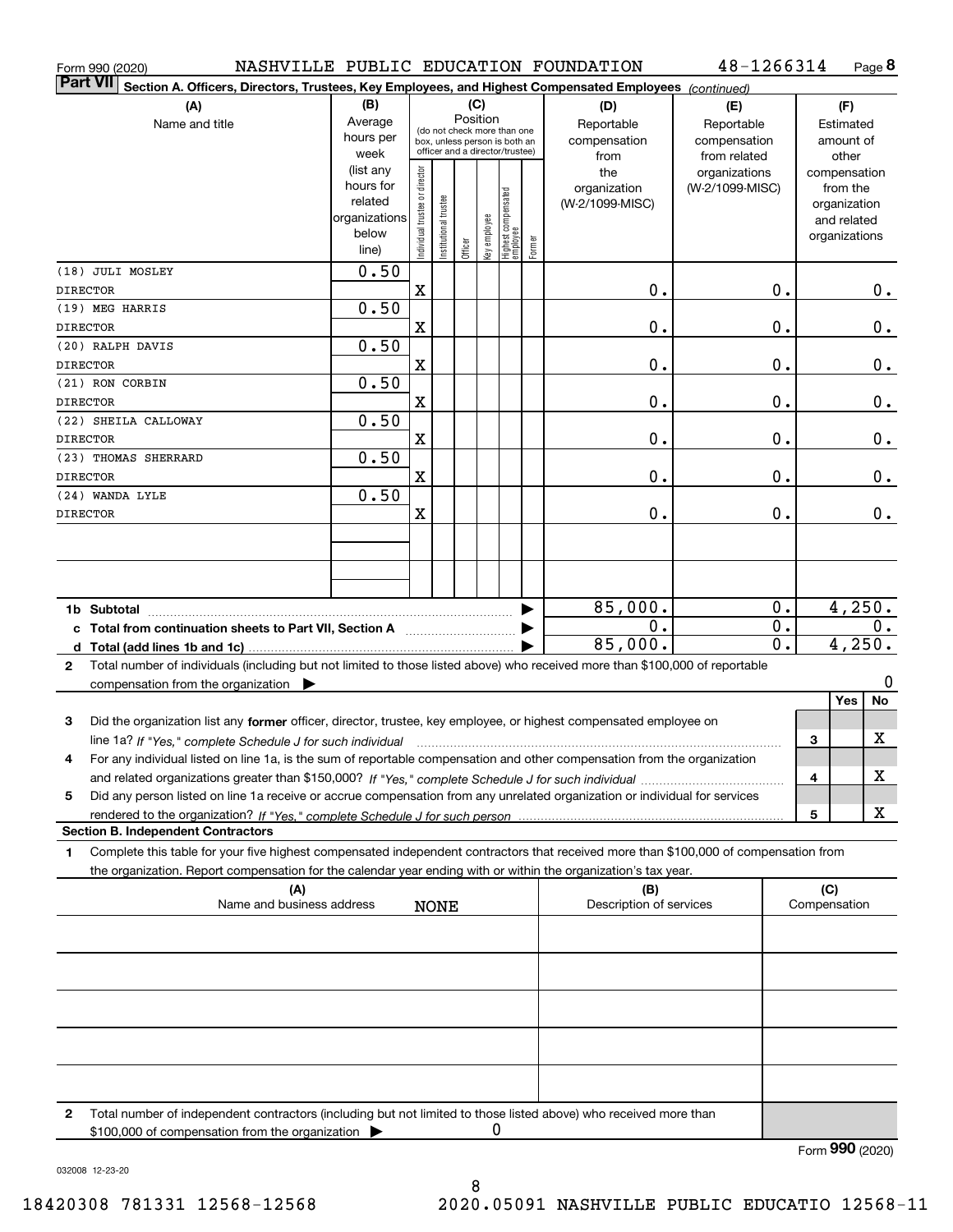|                                                           |                  | NASHVILLE PUBLIC EDUCATION FOUNDATION<br>Form 990 (2020)                                                                                                                   |                       |                                  |                                       | 48-1266314                    | Page 9                                                          |
|-----------------------------------------------------------|------------------|----------------------------------------------------------------------------------------------------------------------------------------------------------------------------|-----------------------|----------------------------------|---------------------------------------|-------------------------------|-----------------------------------------------------------------|
|                                                           | <b>Part VIII</b> | <b>Statement of Revenue</b>                                                                                                                                                |                       |                                  |                                       |                               |                                                                 |
|                                                           |                  | Check if Schedule O contains a response or note to any line in this Part VIII                                                                                              |                       |                                  | $\overbrace{ }$ (B) (C)               |                               |                                                                 |
|                                                           |                  |                                                                                                                                                                            |                       | (A)<br>Total revenue             | Related or exempt<br>function revenue | Unrelated<br>business revenue | (D)<br>Revenue excluded<br>from tax under<br>sections 512 - 514 |
|                                                           |                  | 1 a Federated campaigns<br>1a                                                                                                                                              |                       |                                  |                                       |                               |                                                                 |
|                                                           |                  | 1 <sub>b</sub><br><b>b</b> Membership dues<br>$\ldots \ldots \ldots \ldots \ldots$                                                                                         |                       |                                  |                                       |                               |                                                                 |
| Contributions, Gifts, Grants<br>and Other Similar Amounts | с                | 1 <sub>c</sub><br>Fundraising events                                                                                                                                       | 345, 123.             |                                  |                                       |                               |                                                                 |
|                                                           |                  | 1 <sub>d</sub><br>d Related organizations                                                                                                                                  |                       |                                  |                                       |                               |                                                                 |
|                                                           | е                | Government grants (contributions)<br>1e                                                                                                                                    | 253,023.              |                                  |                                       |                               |                                                                 |
|                                                           |                  | f All other contributions, gifts, grants, and                                                                                                                              |                       |                                  |                                       |                               |                                                                 |
|                                                           |                  | similar amounts not included above<br>1f                                                                                                                                   | 1,947,989.            |                                  |                                       |                               |                                                                 |
|                                                           | g                | $ 1g $ \$<br>Noncash contributions included in lines 1a-1f                                                                                                                 | 31,534.               | 2, 546, 135.                     |                                       |                               |                                                                 |
|                                                           |                  |                                                                                                                                                                            | <b>Business Code</b>  |                                  |                                       |                               |                                                                 |
|                                                           |                  |                                                                                                                                                                            |                       |                                  |                                       |                               |                                                                 |
|                                                           | 2a<br>b          | <u> 1989 - Johann Barn, fransk politik amerikansk politik (</u>                                                                                                            |                       |                                  |                                       |                               |                                                                 |
| Program Service<br>Revenue                                | c                | <u> 1989 - Johann Barn, amerikansk politiker (</u><br><u> Alexandria de la contrada de la contrada de la contrada de la contrada de la contrada de la contrada de la c</u> |                       |                                  |                                       |                               |                                                                 |
|                                                           | d                | the control of the control of the control of the control of the control of                                                                                                 |                       |                                  |                                       |                               |                                                                 |
|                                                           | е                |                                                                                                                                                                            |                       |                                  |                                       |                               |                                                                 |
|                                                           | f                | All other program service revenue                                                                                                                                          |                       |                                  |                                       |                               |                                                                 |
|                                                           | a                |                                                                                                                                                                            |                       |                                  |                                       |                               |                                                                 |
|                                                           | 3                | Investment income (including dividends, interest, and                                                                                                                      |                       |                                  |                                       |                               |                                                                 |
|                                                           |                  |                                                                                                                                                                            |                       | 5,568.                           |                                       |                               | 5,568.                                                          |
|                                                           | 4                | Income from investment of tax-exempt bond proceeds                                                                                                                         |                       |                                  |                                       |                               |                                                                 |
|                                                           | 5                |                                                                                                                                                                            |                       |                                  |                                       |                               |                                                                 |
|                                                           |                  | (i) Real                                                                                                                                                                   | (ii) Personal         |                                  |                                       |                               |                                                                 |
|                                                           |                  | 6a<br>6 a Gross rents                                                                                                                                                      |                       |                                  |                                       |                               |                                                                 |
|                                                           | b                | 6b<br>Less: rental expenses                                                                                                                                                |                       |                                  |                                       |                               |                                                                 |
|                                                           | c                | Rental income or (loss)<br>6с                                                                                                                                              |                       |                                  |                                       |                               |                                                                 |
|                                                           |                  | <b>d</b> Net rental income or (loss)<br>(i) Securities<br>7 a Gross amount from sales of                                                                                   | (ii) Other            |                                  |                                       |                               |                                                                 |
|                                                           |                  | 8,302.<br>7a<br>assets other than inventory                                                                                                                                |                       |                                  |                                       |                               |                                                                 |
|                                                           |                  | <b>b</b> Less: cost or other basis                                                                                                                                         |                       |                                  |                                       |                               |                                                                 |
|                                                           |                  | 0.<br>7b<br>and sales expenses                                                                                                                                             |                       |                                  |                                       |                               |                                                                 |
| evenue                                                    |                  | 8,302.<br>7c<br>c Gain or (loss)                                                                                                                                           |                       |                                  |                                       |                               |                                                                 |
|                                                           |                  |                                                                                                                                                                            |                       | 8,302.                           |                                       |                               | 8,302.                                                          |
| Other <sub>R</sub>                                        |                  | 8 a Gross income from fundraising events (not<br>including \$ $345, 123$ of                                                                                                |                       |                                  |                                       |                               |                                                                 |
|                                                           |                  | contributions reported on line 1c). See                                                                                                                                    |                       |                                  |                                       |                               |                                                                 |
|                                                           |                  | 8a                                                                                                                                                                         | 0.                    |                                  |                                       |                               |                                                                 |
|                                                           |                  | <b>b</b> Less: direct expenses <i></i>                                                                                                                                     | $ 8b $ 34, 163.       |                                  |                                       |                               |                                                                 |
|                                                           |                  | c Net income or (loss) from fundraising events                                                                                                                             |                       | $-34, 163.$                      |                                       |                               | $-34, 163.$                                                     |
|                                                           |                  | 9 a Gross income from gaming activities. See                                                                                                                               |                       |                                  |                                       |                               |                                                                 |
|                                                           |                  | 9a                                                                                                                                                                         |                       |                                  |                                       |                               |                                                                 |
|                                                           |                  | 9b<br><b>b</b> Less: direct expenses <b>manually</b>                                                                                                                       |                       |                                  |                                       |                               |                                                                 |
|                                                           |                  | c Net income or (loss) from gaming activities<br>.                                                                                                                         |                       |                                  |                                       |                               |                                                                 |
|                                                           |                  | 10 a Gross sales of inventory, less returns                                                                                                                                |                       |                                  |                                       |                               |                                                                 |
|                                                           |                  | 10a                                                                                                                                                                        |                       |                                  |                                       |                               |                                                                 |
|                                                           |                  | 10 <sub>b</sub>                                                                                                                                                            |                       |                                  |                                       |                               |                                                                 |
|                                                           |                  | c Net income or (loss) from sales of inventory                                                                                                                             | <b>Business Code</b>  |                                  |                                       |                               |                                                                 |
|                                                           |                  |                                                                                                                                                                            |                       |                                  |                                       |                               |                                                                 |
|                                                           | 11 a             | <u> 1989 - Johann John Stein, fransk politik (f. 1989)</u>                                                                                                                 |                       |                                  |                                       |                               |                                                                 |
|                                                           | b<br>c           | the control of the control of the control of the control of the control of the control of                                                                                  |                       |                                  |                                       |                               |                                                                 |
| Miscellaneous<br>Revenue                                  |                  | the contract of the contract of the contract of the contract of the contract of                                                                                            |                       |                                  |                                       |                               |                                                                 |
|                                                           |                  |                                                                                                                                                                            | $\blacktriangleright$ |                                  |                                       |                               |                                                                 |
|                                                           | 12               |                                                                                                                                                                            |                       | $\blacktriangleright$ 2,525,842. | 0.                                    | 0.1                           | $-20, 293.$                                                     |
|                                                           | 032009 12-23-20  |                                                                                                                                                                            |                       |                                  |                                       |                               | Form 990 (2020)                                                 |

9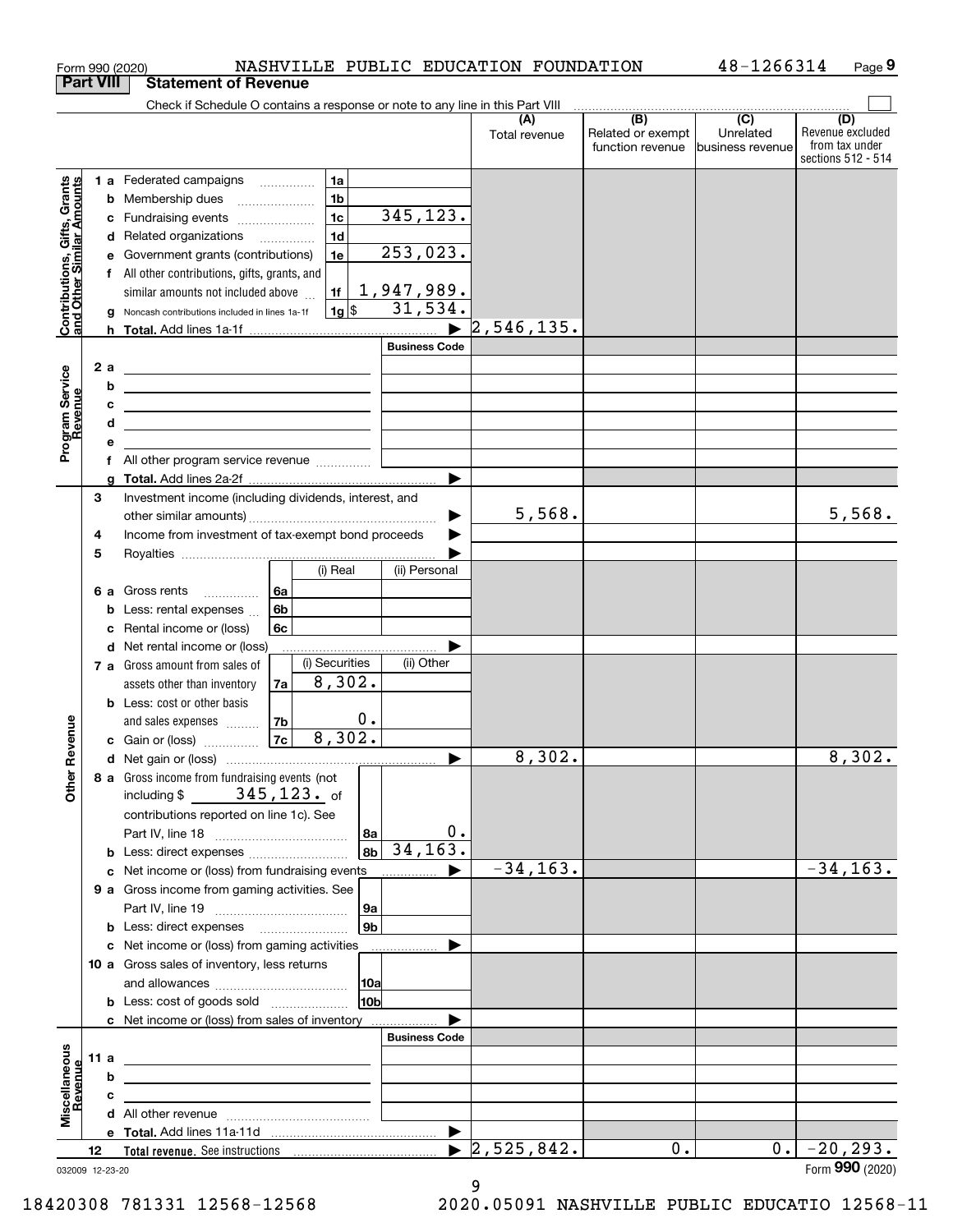$_{\rm Form}$   $_{990}$   $_{(2020)}$   $_{\rm NASHVILLE}$  PUBLIC EDUCATION FOUNDATION  $_{\rm 48-1266314}$   $_{\rm Page}$ **Part IX Statement of Functional Expenses**

|              | Section 501(c)(3) and 501(c)(4) organizations must complete all columns. All other organizations must complete column (A).                                                                                 |                        |                                                 |                                                      |                                |
|--------------|------------------------------------------------------------------------------------------------------------------------------------------------------------------------------------------------------------|------------------------|-------------------------------------------------|------------------------------------------------------|--------------------------------|
|              | Check if Schedule O contains a response or note to any line in this Part IX                                                                                                                                |                        |                                                 |                                                      |                                |
|              | Do not include amounts reported on lines 6b,<br>7b, 8b, 9b, and 10b of Part VIII.                                                                                                                          | (A)<br>Total expenses  | $\overline{(B)}$<br>Program service<br>expenses | $\overline{C}$<br>Management and<br>general expenses | (D)<br>Fundraising<br>expenses |
| 1.           | Grants and other assistance to domestic organizations                                                                                                                                                      |                        |                                                 |                                                      |                                |
|              | and domestic governments. See Part IV, line 21                                                                                                                                                             | 858,651.               | 858,651.                                        |                                                      |                                |
| $\mathbf{2}$ | Grants and other assistance to domestic                                                                                                                                                                    |                        |                                                 |                                                      |                                |
|              | individuals. See Part IV, line 22                                                                                                                                                                          | 13,854.                | 13,854.                                         |                                                      |                                |
| 3            | Grants and other assistance to foreign                                                                                                                                                                     |                        |                                                 |                                                      |                                |
|              | organizations, foreign governments, and foreign                                                                                                                                                            |                        |                                                 |                                                      |                                |
|              | individuals. See Part IV, lines 15 and 16                                                                                                                                                                  |                        |                                                 |                                                      |                                |
| 4            | Benefits paid to or for members                                                                                                                                                                            |                        |                                                 |                                                      |                                |
| 5            | Compensation of current officers, directors,                                                                                                                                                               |                        |                                                 |                                                      |                                |
|              |                                                                                                                                                                                                            |                        |                                                 |                                                      |                                |
| 6            | Compensation not included above to disqualified                                                                                                                                                            |                        |                                                 |                                                      |                                |
|              | persons (as defined under section 4958(f)(1)) and                                                                                                                                                          |                        |                                                 |                                                      |                                |
|              | persons described in section 4958(c)(3)(B)                                                                                                                                                                 |                        |                                                 |                                                      |                                |
| 7            |                                                                                                                                                                                                            |                        |                                                 |                                                      |                                |
| 8            | Pension plan accruals and contributions (include                                                                                                                                                           |                        |                                                 |                                                      |                                |
|              | section 401(k) and 403(b) employer contributions)                                                                                                                                                          |                        |                                                 |                                                      |                                |
| 9            |                                                                                                                                                                                                            |                        |                                                 |                                                      |                                |
| 10           |                                                                                                                                                                                                            |                        |                                                 |                                                      |                                |
| 11           | Fees for services (nonemployees):                                                                                                                                                                          |                        |                                                 |                                                      |                                |
| a            |                                                                                                                                                                                                            |                        |                                                 |                                                      |                                |
| b            |                                                                                                                                                                                                            |                        |                                                 |                                                      |                                |
| c            |                                                                                                                                                                                                            | $\overline{54, 465}$ . | 38, 125.                                        | 5,447.                                               | 10,893.                        |
| d            |                                                                                                                                                                                                            |                        |                                                 |                                                      |                                |
| е            | Professional fundraising services. See Part IV, line 17                                                                                                                                                    |                        |                                                 |                                                      |                                |
| f            | Investment management fees                                                                                                                                                                                 |                        |                                                 |                                                      |                                |
| g            | Other. (If line 11g amount exceeds 10% of line 25,                                                                                                                                                         |                        |                                                 |                                                      |                                |
|              | column (A) amount, list line 11g expenses on Sch O.)                                                                                                                                                       |                        |                                                 |                                                      |                                |
| 12           |                                                                                                                                                                                                            | 112,079.               | 78,455.                                         | 11,208.                                              | 22,416.                        |
| 13           |                                                                                                                                                                                                            | 10,988.                | 7,692.                                          | 762.                                                 | 2,534.                         |
| 14           |                                                                                                                                                                                                            |                        |                                                 |                                                      |                                |
| 15           |                                                                                                                                                                                                            |                        |                                                 |                                                      |                                |
| 16           |                                                                                                                                                                                                            | 43,313.                | 30,318.                                         | 4,332.                                               | 8,663.                         |
| 17           |                                                                                                                                                                                                            | 6,915.                 | 4,495.                                          |                                                      | $\overline{2,420}$ .           |
| 18           | Payments of travel or entertainment expenses                                                                                                                                                               |                        |                                                 |                                                      |                                |
|              | for any federal, state, or local public officials                                                                                                                                                          |                        |                                                 |                                                      |                                |
| 19           | Conferences, conventions, and meetings                                                                                                                                                                     |                        |                                                 |                                                      |                                |
| 20           | Interest                                                                                                                                                                                                   |                        |                                                 |                                                      |                                |
| 21           |                                                                                                                                                                                                            |                        |                                                 |                                                      |                                |
| 22           | Depreciation, depletion, and amortization                                                                                                                                                                  | 6, 217.                | 4,352.                                          | 622.                                                 | 1,243.                         |
| 23           | Insurance                                                                                                                                                                                                  | 5,502.                 | 3,852.                                          | 550.                                                 | 1,100.                         |
| 24           | Other expenses. Itemize expenses not covered<br>above (List miscellaneous expenses on line 24e. If<br>line 24e amount exceeds 10% of line 25, column (A)<br>amount, list line 24e expenses on Schedule O.) |                        |                                                 |                                                      |                                |
|              | a LEASED EMPLOYEES                                                                                                                                                                                         | 690,671.               | 491,928.                                        | 60, 317.                                             | 138,426.                       |
| b            | SOFTWARE MAINTENANCE                                                                                                                                                                                       | 6,315.                 | 4,420.                                          | 632.                                                 | 1,263.                         |
| c            | OTHER EXPENSES                                                                                                                                                                                             | 4,990.                 | 3,493.                                          | 499.                                                 | 998.                           |
| d            |                                                                                                                                                                                                            |                        |                                                 |                                                      |                                |
|              | e All other expenses                                                                                                                                                                                       |                        |                                                 |                                                      |                                |
| 25           | Total functional expenses. Add lines 1 through 24e                                                                                                                                                         | 1,813,960.             | 1,539,635.                                      | 84,369.                                              | 189,956.                       |
| 26           | <b>Joint costs.</b> Complete this line only if the organization                                                                                                                                            |                        |                                                 |                                                      |                                |
|              | reported in column (B) joint costs from a combined                                                                                                                                                         |                        |                                                 |                                                      |                                |
|              | educational campaign and fundraising solicitation.                                                                                                                                                         |                        |                                                 |                                                      |                                |
|              | Check here $\blacktriangleright$<br>if following SOP 98-2 (ASC 958-720)                                                                                                                                    |                        |                                                 |                                                      |                                |

10

032010 12-23-20

Form (2020) **990**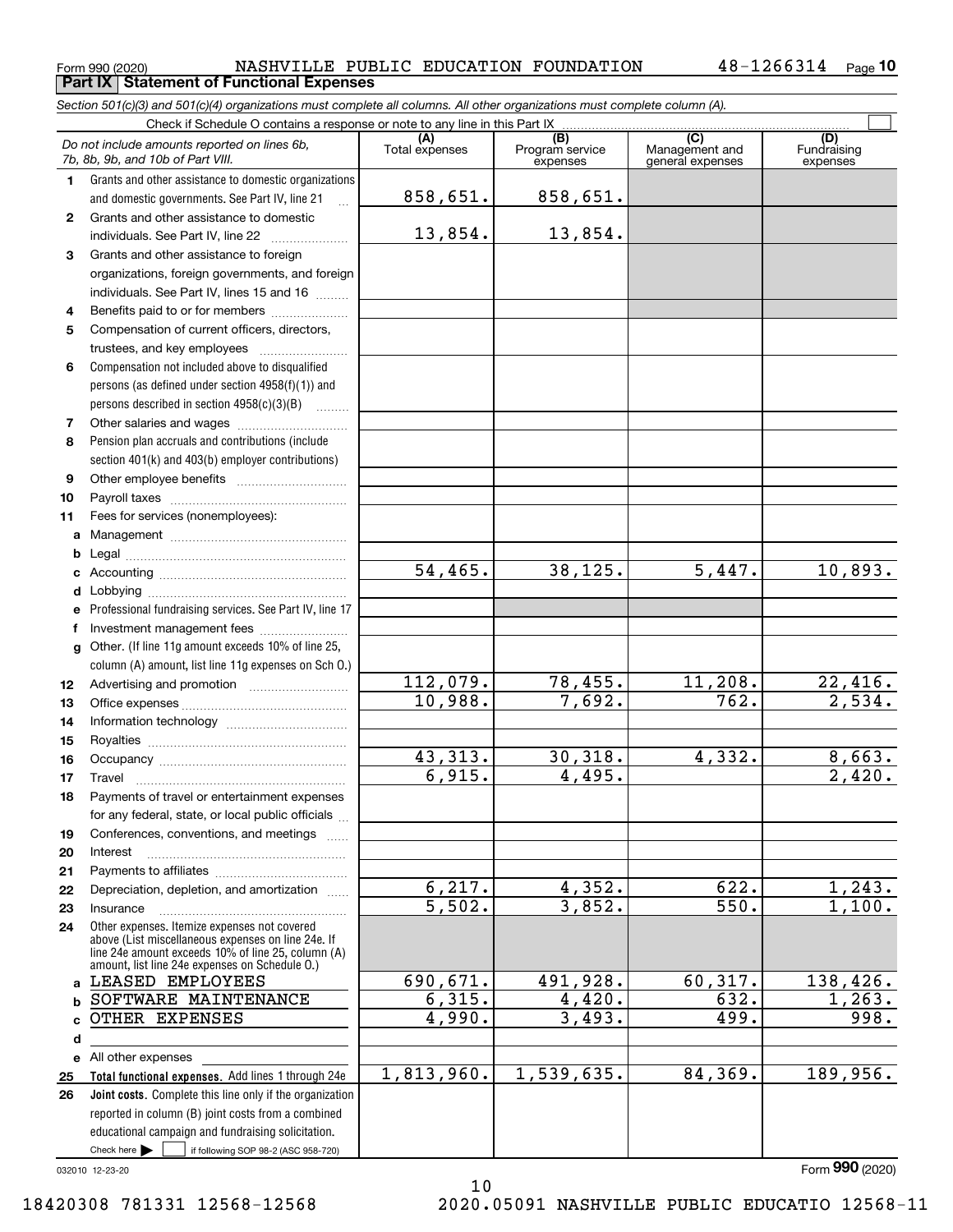| Form 990 (2020) |  | NASHVILLE PUBLIC EDUCATION FOUNDATION |  | 48-1266314 | Page 11 |
|-----------------|--|---------------------------------------|--|------------|---------|
|-----------------|--|---------------------------------------|--|------------|---------|

|                             |          | Check if Schedule O contains a response or note to any line in this Part X                 |          |                     |                          |                 |                          |
|-----------------------------|----------|--------------------------------------------------------------------------------------------|----------|---------------------|--------------------------|-----------------|--------------------------|
|                             |          |                                                                                            |          |                     | (A)<br>Beginning of year |                 | (B)<br>End of year       |
|                             | 1        |                                                                                            |          |                     | 2,091,694.               | $\mathbf{1}$    | 2,664,582.               |
|                             | 2        |                                                                                            | 15,388.  | $\mathbf{2}$        | 15,390.                  |                 |                          |
|                             | з        |                                                                                            | 178,530. | $\overline{3}$      | 218,737.                 |                 |                          |
|                             | 4        |                                                                                            |          |                     |                          | 4               |                          |
|                             | 5        | Loans and other receivables from any current or former officer, director,                  |          |                     |                          |                 |                          |
|                             |          | trustee, key employee, creator or founder, substantial contributor, or 35%                 |          |                     |                          |                 |                          |
|                             |          | controlled entity or family member of any of these persons                                 |          |                     |                          | 5               |                          |
|                             | 6        | Loans and other receivables from other disqualified persons (as defined                    |          |                     |                          |                 |                          |
|                             |          | under section 4958(f)(1)), and persons described in section 4958(c)(3)(B)                  |          | $\sim$              |                          | 6               |                          |
|                             | 7        |                                                                                            |          |                     |                          | $\overline{7}$  |                          |
| Assets                      | 8        |                                                                                            |          |                     |                          | 8               |                          |
|                             | 9        |                                                                                            |          |                     |                          | 9               |                          |
|                             |          | 10a Land, buildings, and equipment: cost or other                                          |          |                     |                          |                 |                          |
|                             |          | basis. Complete Part VI of Schedule D  10a                                                 |          | <u>56,453.</u>      |                          |                 |                          |
|                             |          |                                                                                            |          | $\frac{1}{38,385.}$ | 24,285.                  | 10 <sub>c</sub> | 18,068.                  |
|                             | 11       |                                                                                            |          |                     | 149,176.                 | 11              | 153,647.                 |
|                             | 12       |                                                                                            |          |                     | 12                       |                 |                          |
|                             | 13       |                                                                                            |          |                     |                          | 13              |                          |
|                             | 14       |                                                                                            |          | 14                  |                          |                 |                          |
|                             | 15       |                                                                                            |          |                     | 1,200.                   | 15              | 4,133.                   |
|                             | 16       |                                                                                            |          |                     | 2,460,273.               | 16              | 3,074,557.               |
|                             | 17       |                                                                                            | 86,534.  | 17                  | 106, 227.                |                 |                          |
|                             | 18       |                                                                                            |          |                     | 18                       |                 |                          |
|                             | 19       |                                                                                            |          |                     |                          | 19              |                          |
|                             | 20       |                                                                                            |          |                     |                          | 20              |                          |
|                             | 21       | Escrow or custodial account liability. Complete Part IV of Schedule D                      |          |                     |                          | 21              |                          |
|                             | 22       | Loans and other payables to any current or former officer, director,                       |          |                     |                          |                 |                          |
| Liabilities                 |          | trustee, key employee, creator or founder, substantial contributor, or 35%                 |          |                     |                          |                 |                          |
|                             |          | controlled entity or family member of any of these persons                                 |          |                     |                          | 22              |                          |
|                             | 23<br>24 | Secured mortgages and notes payable to unrelated third parties                             |          |                     | 115,445.                 | 23<br>24        | 0.                       |
|                             | 25       | Other liabilities (including federal income tax, payables to related third                 |          |                     |                          |                 |                          |
|                             |          | parties, and other liabilities not included on lines 17-24). Complete Part X               |          |                     |                          |                 |                          |
|                             |          |                                                                                            |          |                     | 2,046.                   | 25              | 3,192.                   |
|                             | 26       | Total liabilities. Add lines 17 through 25                                                 |          |                     | 204,025.                 | 26              | $\frac{109,419.}{$       |
|                             |          | Organizations that follow FASB ASC 958, check here $\blacktriangleright \lfloor X \rfloor$ |          |                     |                          |                 |                          |
|                             |          | and complete lines 27, 28, 32, and 33.                                                     |          |                     |                          |                 |                          |
|                             | 27       | Net assets without donor restrictions                                                      |          |                     | 826,445.                 | 27              | 725,442.                 |
|                             | 28       |                                                                                            |          |                     | 1,429,803.               | 28              | $\overline{2,239,696}$ . |
|                             |          | Organizations that do not follow FASB ASC 958, check here $\blacktriangleright$            |          |                     |                          |                 |                          |
|                             |          | and complete lines 29 through 33.                                                          |          |                     |                          |                 |                          |
|                             | 29       |                                                                                            |          |                     |                          | 29              |                          |
|                             | 30       | Paid-in or capital surplus, or land, building, or equipment fund                           |          |                     |                          | 30              |                          |
|                             | 31       | Retained earnings, endowment, accumulated income, or other funds                           |          | 1.1.1.1.1.1.1.1.1   |                          | 31              |                          |
| Net Assets or Fund Balances | 32       | Total net assets or fund balances                                                          |          |                     | 2, 256, 248.             | 32              | 2,965,138.               |
|                             | 33       |                                                                                            |          |                     | 2,460,273.               | 33              | 3,074,557.<br>nnn.       |

Form (2020) **990**

**Part X Balance Sheet**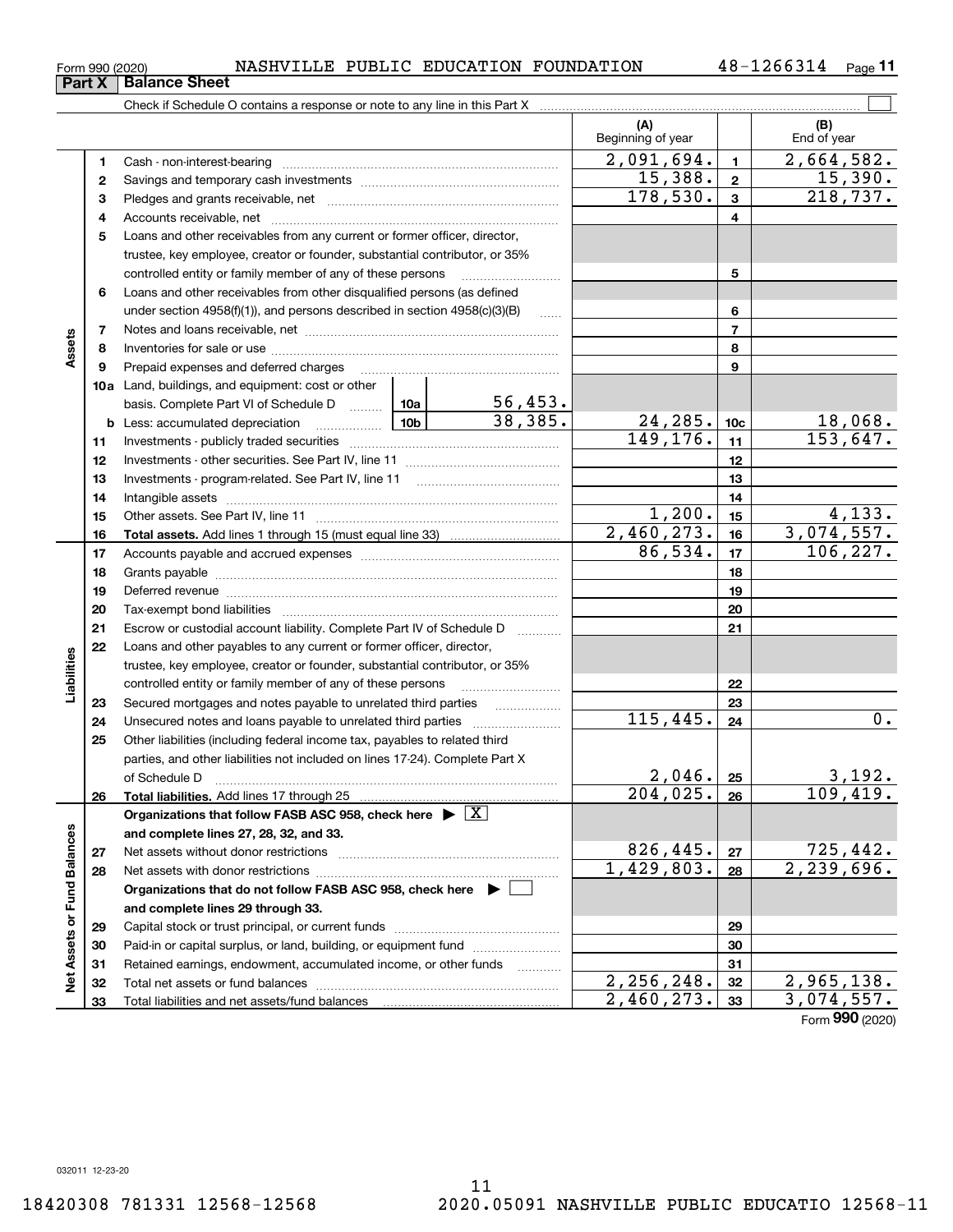|    | NASHVILLE PUBLIC EDUCATION FOUNDATION<br>Form 990 (2020)                                                                        |                         | 48-1266314     |           | $Page$ 12    |
|----|---------------------------------------------------------------------------------------------------------------------------------|-------------------------|----------------|-----------|--------------|
|    | Part XI<br><b>Reconciliation of Net Assets</b>                                                                                  |                         |                |           |              |
|    |                                                                                                                                 |                         |                |           |              |
|    |                                                                                                                                 |                         |                |           |              |
| 1  | Total revenue (must equal Part VIII, column (A), line 12)                                                                       | $\mathbf{1}$            | 2,525,842.     |           |              |
| 2  |                                                                                                                                 | $\mathbf{2}$            | 1,813,960.     |           |              |
| 3  | Revenue less expenses. Subtract line 2 from line 1                                                                              | 3                       |                | 711,882.  |              |
| 4  |                                                                                                                                 | $\overline{\mathbf{4}}$ | 2,256,248.     |           |              |
| 5  |                                                                                                                                 | 5                       |                | $-2,992.$ |              |
| 6  |                                                                                                                                 | 6                       |                |           |              |
| 7  |                                                                                                                                 | $\overline{7}$          |                |           |              |
| 8  | Prior period adjustments                                                                                                        | 8                       |                |           |              |
| 9  | Other changes in net assets or fund balances (explain on Schedule O)                                                            | 9                       |                |           | 0.           |
| 10 | Net assets or fund balances at end of year. Combine lines 3 through 9 (must equal Part X, line 32,                              |                         |                |           |              |
|    |                                                                                                                                 | 10                      | 2,965,138.     |           |              |
|    | Part XII Financial Statements and Reporting                                                                                     |                         |                |           |              |
|    |                                                                                                                                 |                         |                |           | $\mathbf{X}$ |
|    |                                                                                                                                 |                         |                | Yes       | <b>No</b>    |
| 1. | $\boxed{\mathbf{X}}$ Accrual<br>Accounting method used to prepare the Form 990: <u>June</u> Cash<br>Other                       |                         |                |           |              |
|    | If the organization changed its method of accounting from a prior year or checked "Other," explain in Schedule O.               |                         |                |           |              |
|    | 2a Were the organization's financial statements compiled or reviewed by an independent accountant?                              |                         | 2a             |           | x            |
|    | If "Yes," check a box below to indicate whether the financial statements for the year were compiled or reviewed on a            |                         |                |           |              |
|    | separate basis, consolidated basis, or both:                                                                                    |                         |                |           |              |
|    | Separate basis<br>Consolidated basis<br>Both consolidated and separate basis                                                    |                         |                |           |              |
|    | <b>b</b> Were the organization's financial statements audited by an independent accountant?                                     |                         | 2 <sub>b</sub> | x         |              |
|    | If "Yes," check a box below to indicate whether the financial statements for the year were audited on a separate basis,         |                         |                |           |              |
|    | consolidated basis, or both:                                                                                                    |                         |                |           |              |
|    | $ \mathbf{X} $ Separate basis<br>Consolidated basis<br>Both consolidated and separate basis                                     |                         |                |           |              |
|    | c If "Yes" to line 2a or 2b, does the organization have a committee that assumes responsibility for oversight of the audit,     |                         |                |           |              |
|    |                                                                                                                                 |                         | 2c             | x         |              |
|    | If the organization changed either its oversight process or selection process during the tax year, explain on Schedule O.       |                         |                |           |              |
|    | 3a As a result of a federal award, was the organization required to undergo an audit or audits as set forth in the Single Audit |                         |                |           |              |
|    |                                                                                                                                 |                         | За             |           | Χ            |
|    | b If "Yes," did the organization undergo the required audit or audits? If the organization did not undergo the required audit   |                         |                |           |              |
|    |                                                                                                                                 |                         | 3b             |           |              |

Form (2020) **990**

032012 12-23-20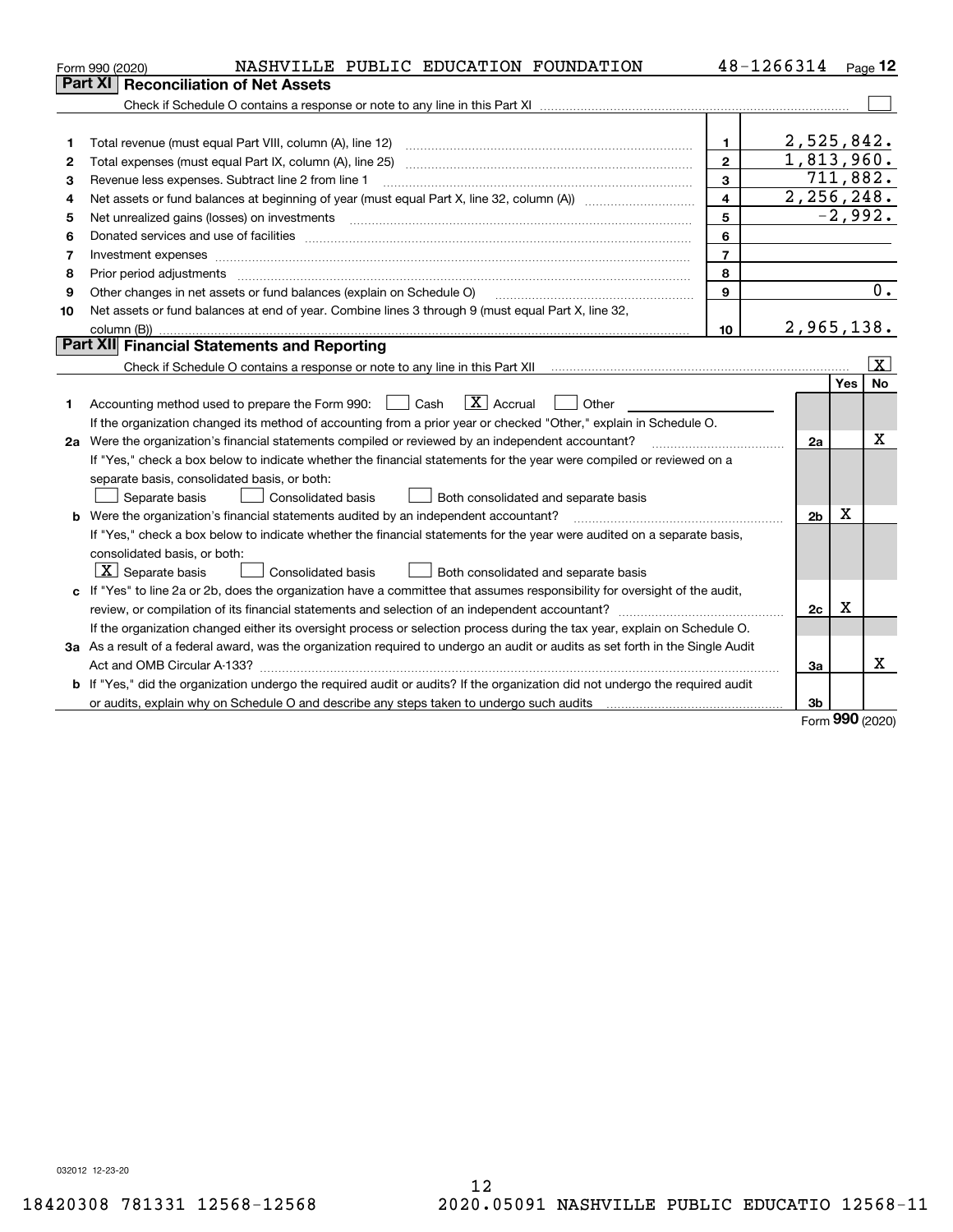| <b>SCHEDULE A</b> |  |
|-------------------|--|
|-------------------|--|

Department of the Treasury

**(Form 990 or 990-EZ)**

## **Public Charity Status and Public Support**

**Complete if the organization is a section 501(c)(3) organization or a section 4947(a)(1) nonexempt charitable trust. | Attach to Form 990 or Form 990-EZ.** 

| OMB No 1545-0047                    |
|-------------------------------------|
| 2020                                |
| <b>Open to Public</b><br>Inspection |

 $\overline{\phantom{a}}$ 

| Internal Revenue Service |                     | Go to www.irs.gov/Form990 for instructions and the latest information. |                                             |                                                                        |                                                                                                                                                                                                                                               |                             |                                 | Inspection                 |  |  |                                       |
|--------------------------|---------------------|------------------------------------------------------------------------|---------------------------------------------|------------------------------------------------------------------------|-----------------------------------------------------------------------------------------------------------------------------------------------------------------------------------------------------------------------------------------------|-----------------------------|---------------------------------|----------------------------|--|--|---------------------------------------|
|                          |                     | Name of the organization                                               |                                             |                                                                        |                                                                                                                                                                                                                                               |                             |                                 |                            |  |  | <b>Employer identification number</b> |
|                          |                     |                                                                        |                                             |                                                                        | NASHVILLE PUBLIC EDUCATION FOUNDATION                                                                                                                                                                                                         |                             |                                 |                            |  |  | 48-1266314                            |
|                          | Part I              |                                                                        |                                             |                                                                        | Reason for Public Charity Status. (All organizations must complete this part.) See instructions.                                                                                                                                              |                             |                                 |                            |  |  |                                       |
|                          |                     |                                                                        |                                             |                                                                        | The organization is not a private foundation because it is: (For lines 1 through 12, check only one box.)                                                                                                                                     |                             |                                 |                            |  |  |                                       |
| 1                        |                     |                                                                        |                                             |                                                                        | A church, convention of churches, or association of churches described in section 170(b)(1)(A)(i).                                                                                                                                            |                             |                                 |                            |  |  |                                       |
| 2                        |                     |                                                                        |                                             |                                                                        | A school described in section 170(b)(1)(A)(ii). (Attach Schedule E (Form 990 or 990-EZ).)                                                                                                                                                     |                             |                                 |                            |  |  |                                       |
| 3                        |                     |                                                                        |                                             |                                                                        | A hospital or a cooperative hospital service organization described in section 170(b)(1)(A)(iii).                                                                                                                                             |                             |                                 |                            |  |  |                                       |
| 4                        |                     |                                                                        |                                             |                                                                        | A medical research organization operated in conjunction with a hospital described in section 170(b)(1)(A)(iii). Enter the hospital's name,                                                                                                    |                             |                                 |                            |  |  |                                       |
|                          |                     | city, and state:                                                       |                                             |                                                                        |                                                                                                                                                                                                                                               |                             |                                 |                            |  |  |                                       |
| 5                        |                     |                                                                        |                                             |                                                                        | An organization operated for the benefit of a college or university owned or operated by a governmental unit described in                                                                                                                     |                             |                                 |                            |  |  |                                       |
|                          |                     |                                                                        |                                             | section 170(b)(1)(A)(iv). (Complete Part II.)                          |                                                                                                                                                                                                                                               |                             |                                 |                            |  |  |                                       |
| 6                        |                     |                                                                        |                                             |                                                                        | A federal, state, or local government or governmental unit described in section 170(b)(1)(A)(v).                                                                                                                                              |                             |                                 |                            |  |  |                                       |
| 7                        | $\lfloor x \rfloor$ |                                                                        |                                             |                                                                        | An organization that normally receives a substantial part of its support from a governmental unit or from the general public described in                                                                                                     |                             |                                 |                            |  |  |                                       |
|                          |                     |                                                                        |                                             | section 170(b)(1)(A)(vi). (Complete Part II.)                          |                                                                                                                                                                                                                                               |                             |                                 |                            |  |  |                                       |
| 8                        |                     |                                                                        |                                             |                                                                        | A community trust described in section 170(b)(1)(A)(vi). (Complete Part II.)                                                                                                                                                                  |                             |                                 |                            |  |  |                                       |
| 9                        |                     |                                                                        |                                             |                                                                        | An agricultural research organization described in section 170(b)(1)(A)(ix) operated in conjunction with a land-grant college                                                                                                                 |                             |                                 |                            |  |  |                                       |
|                          |                     |                                                                        |                                             |                                                                        | or university or a non-land-grant college of agriculture (see instructions). Enter the name, city, and state of the college or                                                                                                                |                             |                                 |                            |  |  |                                       |
|                          |                     | university:                                                            |                                             |                                                                        |                                                                                                                                                                                                                                               |                             |                                 |                            |  |  |                                       |
| 10                       |                     |                                                                        |                                             |                                                                        | An organization that normally receives (1) more than 33 1/3% of its support from contributions, membership fees, and gross receipts from                                                                                                      |                             |                                 |                            |  |  |                                       |
|                          |                     |                                                                        |                                             |                                                                        | activities related to its exempt functions, subject to certain exceptions; and (2) no more than 33 1/3% of its support from gross investment                                                                                                  |                             |                                 |                            |  |  |                                       |
|                          |                     |                                                                        |                                             |                                                                        | income and unrelated business taxable income (less section 511 tax) from businesses acquired by the organization after June 30, 1975.                                                                                                         |                             |                                 |                            |  |  |                                       |
|                          |                     |                                                                        |                                             | See section 509(a)(2). (Complete Part III.)                            |                                                                                                                                                                                                                                               |                             |                                 |                            |  |  |                                       |
| 11                       |                     |                                                                        |                                             |                                                                        | An organization organized and operated exclusively to test for public safety. See section 509(a)(4).                                                                                                                                          |                             |                                 |                            |  |  |                                       |
| 12                       |                     |                                                                        |                                             |                                                                        | An organization organized and operated exclusively for the benefit of, to perform the functions of, or to carry out the purposes of one or                                                                                                    |                             |                                 |                            |  |  |                                       |
|                          |                     |                                                                        |                                             |                                                                        | more publicly supported organizations described in section 509(a)(1) or section 509(a)(2). See section 509(a)(3). Check the box in                                                                                                            |                             |                                 |                            |  |  |                                       |
|                          |                     |                                                                        |                                             |                                                                        | lines 12a through 12d that describes the type of supporting organization and complete lines 12e, 12f, and 12g.<br>Type I. A supporting organization operated, supervised, or controlled by its supported organization(s), typically by giving |                             |                                 |                            |  |  |                                       |
| а                        |                     |                                                                        |                                             |                                                                        | the supported organization(s) the power to regularly appoint or elect a majority of the directors or trustees of the supporting                                                                                                               |                             |                                 |                            |  |  |                                       |
|                          |                     |                                                                        |                                             | organization. You must complete Part IV, Sections A and B.             |                                                                                                                                                                                                                                               |                             |                                 |                            |  |  |                                       |
| b                        |                     |                                                                        |                                             |                                                                        | Type II. A supporting organization supervised or controlled in connection with its supported organization(s), by having                                                                                                                       |                             |                                 |                            |  |  |                                       |
|                          |                     |                                                                        |                                             |                                                                        | control or management of the supporting organization vested in the same persons that control or manage the supported                                                                                                                          |                             |                                 |                            |  |  |                                       |
|                          |                     |                                                                        |                                             | organization(s). You must complete Part IV, Sections A and C.          |                                                                                                                                                                                                                                               |                             |                                 |                            |  |  |                                       |
| с                        |                     |                                                                        |                                             |                                                                        | Type III functionally integrated. A supporting organization operated in connection with, and functionally integrated with,                                                                                                                    |                             |                                 |                            |  |  |                                       |
|                          |                     |                                                                        |                                             |                                                                        | its supported organization(s) (see instructions). You must complete Part IV, Sections A, D, and E.                                                                                                                                            |                             |                                 |                            |  |  |                                       |
| d                        |                     |                                                                        |                                             |                                                                        | Type III non-functionally integrated. A supporting organization operated in connection with its supported organization(s)                                                                                                                     |                             |                                 |                            |  |  |                                       |
|                          |                     |                                                                        |                                             |                                                                        | that is not functionally integrated. The organization generally must satisfy a distribution requirement and an attentiveness                                                                                                                  |                             |                                 |                            |  |  |                                       |
|                          |                     |                                                                        |                                             |                                                                        | requirement (see instructions). You must complete Part IV, Sections A and D, and Part V.                                                                                                                                                      |                             |                                 |                            |  |  |                                       |
| е                        |                     |                                                                        |                                             |                                                                        | Check this box if the organization received a written determination from the IRS that it is a Type I, Type II, Type III                                                                                                                       |                             |                                 |                            |  |  |                                       |
|                          |                     |                                                                        |                                             |                                                                        | functionally integrated, or Type III non-functionally integrated supporting organization.                                                                                                                                                     |                             |                                 |                            |  |  |                                       |
| f                        |                     |                                                                        | Enter the number of supported organizations |                                                                        |                                                                                                                                                                                                                                               |                             |                                 |                            |  |  |                                       |
|                          |                     |                                                                        |                                             | Provide the following information about the supported organization(s). |                                                                                                                                                                                                                                               |                             |                                 |                            |  |  |                                       |
|                          |                     | (i) Name of supported                                                  |                                             | (ii) EIN                                                               | (iii) Type of organization<br>(described on lines 1-10                                                                                                                                                                                        | in your governing document? | (iv) Is the organization listed | (v) Amount of monetary     |  |  | (vi) Amount of other                  |
|                          |                     | organization                                                           |                                             |                                                                        | above (see instructions))                                                                                                                                                                                                                     | Yes                         | No                              | support (see instructions) |  |  | support (see instructions)            |
|                          |                     |                                                                        |                                             |                                                                        |                                                                                                                                                                                                                                               |                             |                                 |                            |  |  |                                       |
|                          |                     |                                                                        |                                             |                                                                        |                                                                                                                                                                                                                                               |                             |                                 |                            |  |  |                                       |
|                          |                     |                                                                        |                                             |                                                                        |                                                                                                                                                                                                                                               |                             |                                 |                            |  |  |                                       |
|                          |                     |                                                                        |                                             |                                                                        |                                                                                                                                                                                                                                               |                             |                                 |                            |  |  |                                       |
|                          |                     |                                                                        |                                             |                                                                        |                                                                                                                                                                                                                                               |                             |                                 |                            |  |  |                                       |
|                          |                     |                                                                        |                                             |                                                                        |                                                                                                                                                                                                                                               |                             |                                 |                            |  |  |                                       |
|                          |                     |                                                                        |                                             |                                                                        |                                                                                                                                                                                                                                               |                             |                                 |                            |  |  |                                       |
|                          |                     |                                                                        |                                             |                                                                        |                                                                                                                                                                                                                                               |                             |                                 |                            |  |  |                                       |
|                          |                     |                                                                        |                                             |                                                                        |                                                                                                                                                                                                                                               |                             |                                 |                            |  |  |                                       |
| Total                    |                     |                                                                        |                                             |                                                                        |                                                                                                                                                                                                                                               |                             |                                 |                            |  |  |                                       |

LHA For Paperwork Reduction Act Notice, see the Instructions for Form 990 or 990-EZ. <sub>032021</sub> o1-25-21 Schedule A (Form 990 or 990-EZ) 2020 13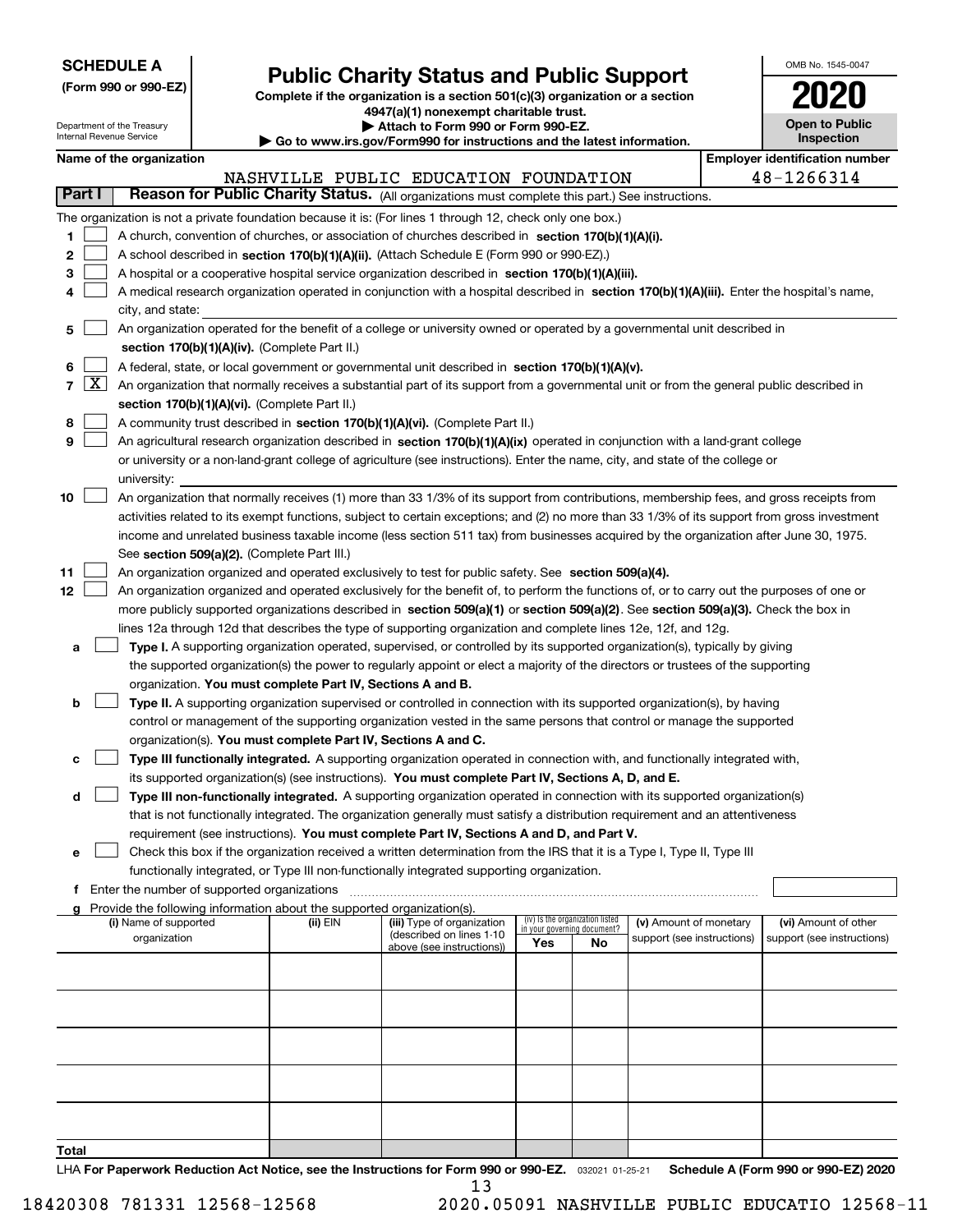#### $48 - 1266314$  Page 2 Schedule A (Form 990 or 990-EZ) 2020  $\,$  <code>NASHVILLE PUBLIC EDUCATION FOUNDATION</code>  $\,$  <code>48–1266314</code>  $\,$  <code>Page</code> **Part II Support Schedule for Organizations Described in Sections 170(b)(1)(A)(iv) and 170(b)(1)(A)(vi)**

(Complete only if you checked the box on line 5, 7, or 8 of Part I or if the organization failed to qualify under Part III. If the organization fails to qualify under the tests listed below, please complete Part III.)

|    | <b>Section A. Public Support</b>                                                                                                                                                                                               |          |          |            |            |                                      |                                          |
|----|--------------------------------------------------------------------------------------------------------------------------------------------------------------------------------------------------------------------------------|----------|----------|------------|------------|--------------------------------------|------------------------------------------|
|    | Calendar year (or fiscal year beginning in) $\blacktriangleright$                                                                                                                                                              | (a) 2016 | (b) 2017 | $(c)$ 2018 | $(d)$ 2019 | (e) 2020                             | (f) Total                                |
|    | 1 Gifts, grants, contributions, and                                                                                                                                                                                            |          |          |            |            |                                      |                                          |
|    | membership fees received. (Do not                                                                                                                                                                                              |          |          |            |            |                                      |                                          |
|    | include any "unusual grants.")                                                                                                                                                                                                 | 3274265. | 3146334. | 1968961.   | 1871984.   |                                      | 2379468.12641012.                        |
|    | 2 Tax revenues levied for the organ-                                                                                                                                                                                           |          |          |            |            |                                      |                                          |
|    | ization's benefit and either paid to                                                                                                                                                                                           |          |          |            |            |                                      |                                          |
|    | or expended on its behalf                                                                                                                                                                                                      |          |          |            |            |                                      |                                          |
|    | 3 The value of services or facilities                                                                                                                                                                                          |          |          |            |            |                                      |                                          |
|    | furnished by a governmental unit to                                                                                                                                                                                            |          |          |            |            |                                      |                                          |
|    | the organization without charge                                                                                                                                                                                                |          |          |            |            |                                      |                                          |
|    | 4 Total. Add lines 1 through 3                                                                                                                                                                                                 | 3274265. | 3146334. | 1968961.   | 1871984.   |                                      | 2379468.12641012.                        |
|    | 5 The portion of total contributions                                                                                                                                                                                           |          |          |            |            |                                      |                                          |
|    | by each person (other than a                                                                                                                                                                                                   |          |          |            |            |                                      |                                          |
|    | governmental unit or publicly                                                                                                                                                                                                  |          |          |            |            |                                      |                                          |
|    | supported organization) included                                                                                                                                                                                               |          |          |            |            |                                      |                                          |
|    | on line 1 that exceeds 2% of the                                                                                                                                                                                               |          |          |            |            |                                      |                                          |
|    | amount shown on line 11,                                                                                                                                                                                                       |          |          |            |            |                                      |                                          |
|    | column (f)                                                                                                                                                                                                                     |          |          |            |            |                                      | 986,941.                                 |
|    | 6 Public support. Subtract line 5 from line 4.                                                                                                                                                                                 |          |          |            |            |                                      | 11654071.                                |
|    | <b>Section B. Total Support</b>                                                                                                                                                                                                |          |          |            |            |                                      |                                          |
|    | Calendar year (or fiscal year beginning in)                                                                                                                                                                                    | (a) 2016 | (b) 2017 | $(c)$ 2018 | $(d)$ 2019 | (e) 2020                             | (f) Total                                |
|    | <b>7</b> Amounts from line 4                                                                                                                                                                                                   | 3274265. | 3146334. | 1968961.   | 1871984.   |                                      | 2379468.12641012.                        |
| 8  | Gross income from interest,                                                                                                                                                                                                    |          |          |            |            |                                      |                                          |
|    | dividends, payments received on                                                                                                                                                                                                |          |          |            |            |                                      |                                          |
|    | securities loans, rents, royalties,                                                                                                                                                                                            |          |          |            |            |                                      |                                          |
|    | and income from similar sources                                                                                                                                                                                                | 7,260.   | 8,410.   | 19,399.    | 13,479.    | 5,568.                               | 54, 116.                                 |
|    | <b>9</b> Net income from unrelated business                                                                                                                                                                                    |          |          |            |            |                                      |                                          |
|    | activities, whether or not the                                                                                                                                                                                                 |          |          |            |            |                                      |                                          |
|    | business is regularly carried on                                                                                                                                                                                               |          |          |            |            |                                      |                                          |
|    | 10 Other income. Do not include gain                                                                                                                                                                                           |          |          |            |            |                                      |                                          |
|    | or loss from the sale of capital                                                                                                                                                                                               |          |          |            |            |                                      |                                          |
|    | assets (Explain in Part VI.)                                                                                                                                                                                                   |          |          |            |            |                                      |                                          |
|    | 11 Total support. Add lines 7 through 10                                                                                                                                                                                       |          |          |            |            |                                      | 12695128.                                |
|    | 12 Gross receipts from related activities, etc. (see instructions)                                                                                                                                                             |          |          |            |            | 12                                   |                                          |
|    | 13 First 5 years. If the Form 990 is for the organization's first, second, third, fourth, or fifth tax year as a section 501(c)(3)                                                                                             |          |          |            |            |                                      |                                          |
|    | organization, check this box and stop here manufactured and stop here and stop here are all the control of the state of the state of the state of the state of the state of the state of the state of the state of the state o |          |          |            |            |                                      |                                          |
|    | <b>Section C. Computation of Public Support Percentage</b>                                                                                                                                                                     |          |          |            |            |                                      |                                          |
|    |                                                                                                                                                                                                                                |          |          |            |            | 14                                   | 91.80<br>%                               |
|    |                                                                                                                                                                                                                                |          |          |            |            | 15                                   | 89.46<br>$\%$                            |
|    | 16a 33 1/3% support test - 2020. If the organization did not check the box on line 13, and line 14 is 33 1/3% or more, check this box and                                                                                      |          |          |            |            |                                      |                                          |
|    | stop here. The organization qualifies as a publicly supported organization                                                                                                                                                     |          |          |            |            |                                      | $\blacktriangleright$ $\boxed{\text{X}}$ |
|    | b 33 1/3% support test - 2019. If the organization did not check a box on line 13 or 16a, and line 15 is 33 1/3% or more, check this box                                                                                       |          |          |            |            |                                      |                                          |
|    | and stop here. The organization qualifies as a publicly supported organization                                                                                                                                                 |          |          |            |            |                                      |                                          |
|    | 17a 10% -facts-and-circumstances test - 2020. If the organization did not check a box on line 13, 16a, or 16b, and line 14 is 10% or more,                                                                                     |          |          |            |            |                                      |                                          |
|    | and if the organization meets the facts-and-circumstances test, check this box and stop here. Explain in Part VI how the organization                                                                                          |          |          |            |            |                                      |                                          |
|    | meets the facts-and-circumstances test. The organization qualifies as a publicly supported organization                                                                                                                        |          |          |            |            |                                      |                                          |
|    | <b>b 10% -facts-and-circumstances test - 2019.</b> If the organization did not check a box on line 13, 16a, 16b, or 17a, and line 15 is 10% or                                                                                 |          |          |            |            |                                      |                                          |
|    | more, and if the organization meets the facts-and-circumstances test, check this box and stop here. Explain in Part VI how the                                                                                                 |          |          |            |            |                                      |                                          |
|    | organization meets the facts-and-circumstances test. The organization qualifies as a publicly supported organization                                                                                                           |          |          |            |            |                                      |                                          |
| 18 | Private foundation. If the organization did not check a box on line 13, 16a, 16b, 17a, or 17b, check this box and see instructions                                                                                             |          |          |            |            |                                      |                                          |
|    |                                                                                                                                                                                                                                |          |          |            |            | Schedule A (Form 990 or 990-EZ) 2020 |                                          |

**Schedule A (Form 990 or 990-EZ) 2020**

032022 01-25-21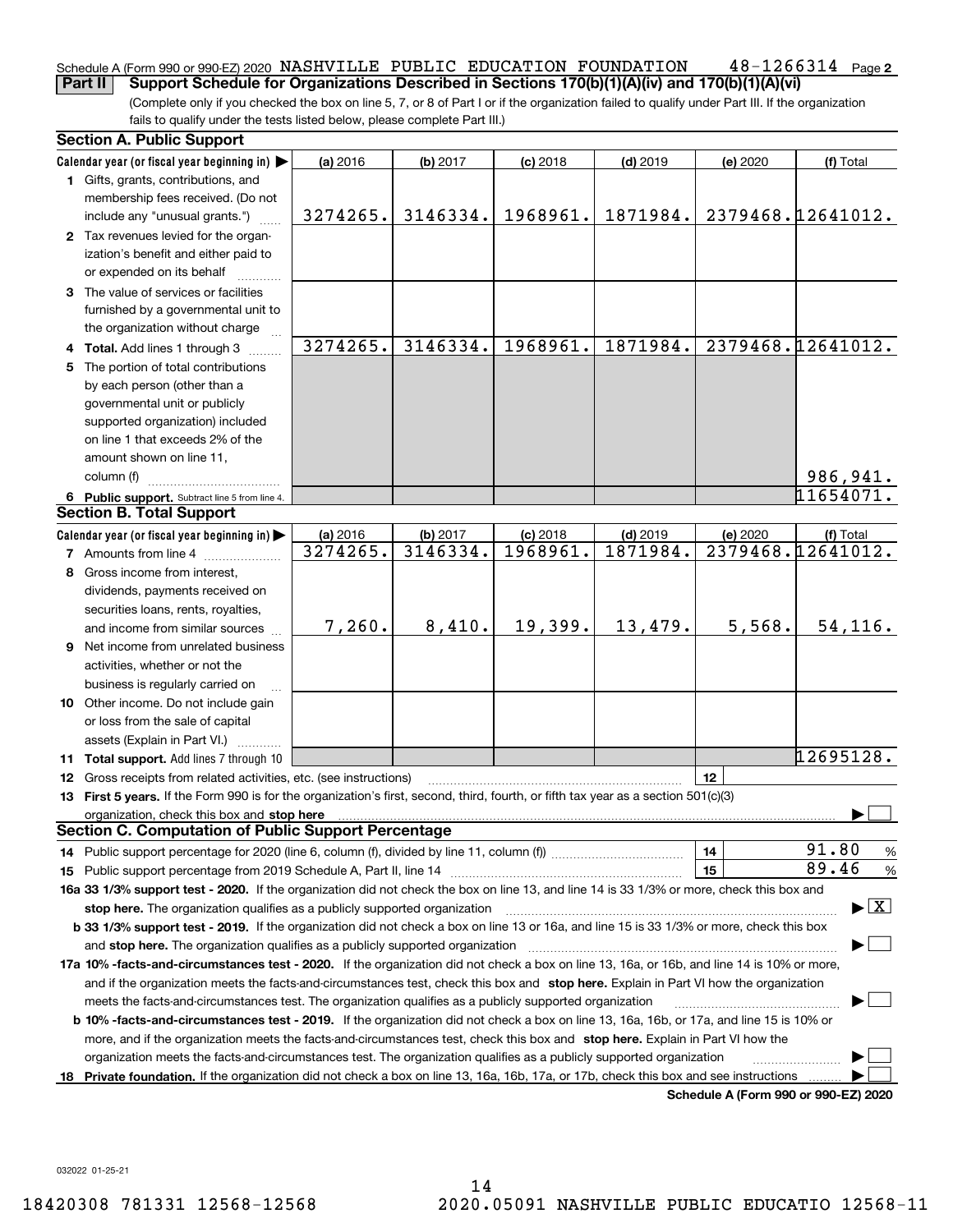#### **3** Schedule A (Form 990 or 990-EZ) 2020  $\,$  <code>NASHVILLE PUBLIC EDUCATION FOUNDATION</code>  $\,$  <code>48–1266314</code>  $\,$  <code>Page</code> **Part III Support Schedule for Organizations Described in Section 509(a)(2)**

(Complete only if you checked the box on line 10 of Part I or if the organization failed to qualify under Part II. If the organization fails to qualify under the tests listed below, please complete Part II.)

|    | <b>Section A. Public Support</b>                                                                                                                                                                                                      |          |          |            |            |                                      |           |
|----|---------------------------------------------------------------------------------------------------------------------------------------------------------------------------------------------------------------------------------------|----------|----------|------------|------------|--------------------------------------|-----------|
|    | Calendar year (or fiscal year beginning in) $\blacktriangleright$                                                                                                                                                                     | (a) 2016 | (b) 2017 | $(c)$ 2018 | $(d)$ 2019 | (e) 2020                             | (f) Total |
|    | 1 Gifts, grants, contributions, and                                                                                                                                                                                                   |          |          |            |            |                                      |           |
|    | membership fees received. (Do not                                                                                                                                                                                                     |          |          |            |            |                                      |           |
|    | include any "unusual grants.")                                                                                                                                                                                                        |          |          |            |            |                                      |           |
|    | 2 Gross receipts from admissions,<br>merchandise sold or services per-<br>formed, or facilities furnished in<br>any activity that is related to the<br>organization's tax-exempt purpose                                              |          |          |            |            |                                      |           |
|    | 3 Gross receipts from activities that<br>are not an unrelated trade or bus-<br>iness under section 513                                                                                                                                |          |          |            |            |                                      |           |
|    | 4 Tax revenues levied for the organ-<br>ization's benefit and either paid to                                                                                                                                                          |          |          |            |            |                                      |           |
|    | or expended on its behalf<br>.                                                                                                                                                                                                        |          |          |            |            |                                      |           |
|    | 5 The value of services or facilities                                                                                                                                                                                                 |          |          |            |            |                                      |           |
|    | furnished by a governmental unit to                                                                                                                                                                                                   |          |          |            |            |                                      |           |
|    | the organization without charge                                                                                                                                                                                                       |          |          |            |            |                                      |           |
|    | <b>6 Total.</b> Add lines 1 through 5                                                                                                                                                                                                 |          |          |            |            |                                      |           |
|    | 7a Amounts included on lines 1, 2, and                                                                                                                                                                                                |          |          |            |            |                                      |           |
|    | 3 received from disqualified persons<br><b>b</b> Amounts included on lines 2 and 3 received                                                                                                                                           |          |          |            |            |                                      |           |
|    | from other than disqualified persons that                                                                                                                                                                                             |          |          |            |            |                                      |           |
|    | exceed the greater of \$5,000 or 1% of the<br>amount on line 13 for the year                                                                                                                                                          |          |          |            |            |                                      |           |
|    | c Add lines 7a and 7b                                                                                                                                                                                                                 |          |          |            |            |                                      |           |
|    | 8 Public support. (Subtract line 7c from line 6.)                                                                                                                                                                                     |          |          |            |            |                                      |           |
|    | <b>Section B. Total Support</b>                                                                                                                                                                                                       |          |          |            |            |                                      |           |
|    | Calendar year (or fiscal year beginning in) $\blacktriangleright$                                                                                                                                                                     | (a) 2016 | (b) 2017 | $(c)$ 2018 | $(d)$ 2019 | (e) 2020                             | (f) Total |
|    | 9 Amounts from line 6                                                                                                                                                                                                                 |          |          |            |            |                                      |           |
|    | 10a Gross income from interest,<br>dividends, payments received on<br>securities loans, rents, royalties,<br>and income from similar sources                                                                                          |          |          |            |            |                                      |           |
|    | <b>b</b> Unrelated business taxable income                                                                                                                                                                                            |          |          |            |            |                                      |           |
|    | (less section 511 taxes) from businesses                                                                                                                                                                                              |          |          |            |            |                                      |           |
|    | acquired after June 30, 1975                                                                                                                                                                                                          |          |          |            |            |                                      |           |
|    | c Add lines 10a and 10b<br>11 Net income from unrelated business<br>activities not included in line 10b,<br>whether or not the business is<br>regularly carried on                                                                    |          |          |            |            |                                      |           |
|    | <b>12</b> Other income. Do not include gain<br>or loss from the sale of capital<br>assets (Explain in Part VI.)                                                                                                                       |          |          |            |            |                                      |           |
|    | <b>13</b> Total support. (Add lines 9, 10c, 11, and 12.)                                                                                                                                                                              |          |          |            |            |                                      |           |
|    | 14 First 5 years. If the Form 990 is for the organization's first, second, third, fourth, or fifth tax year as a section 501(c)(3) organization,                                                                                      |          |          |            |            |                                      |           |
|    | check this box and stop here with the continuum control to the change of the state of the state of the change of the state of the change of the change of the state of the change of the change of the change of the change of        |          |          |            |            |                                      |           |
|    | <b>Section C. Computation of Public Support Percentage</b>                                                                                                                                                                            |          |          |            |            |                                      |           |
|    | 15 Public support percentage for 2020 (line 8, column (f), divided by line 13, column (f))                                                                                                                                            |          |          |            |            | 15                                   | %         |
|    | 16 Public support percentage from 2019 Schedule A, Part III, line 15<br><b>Section D. Computation of Investment Income Percentage</b>                                                                                                 |          |          |            |            | 16                                   | %         |
|    |                                                                                                                                                                                                                                       |          |          |            |            | 17                                   |           |
|    | 17 Investment income percentage for 2020 (line 10c, column (f), divided by line 13, column (f))                                                                                                                                       |          |          |            |            | 18                                   | %         |
|    | <b>18</b> Investment income percentage from <b>2019</b> Schedule A, Part III, line 17<br>19a 33 1/3% support tests - 2020. If the organization did not check the box on line 14, and line 15 is more than 33 1/3%, and line 17 is not |          |          |            |            |                                      | %         |
|    | more than 33 1/3%, check this box and stop here. The organization qualifies as a publicly supported organization                                                                                                                      |          |          |            |            |                                      | ▶         |
|    | b 33 1/3% support tests - 2019. If the organization did not check a box on line 14 or line 19a, and line 16 is more than 33 1/3%, and                                                                                                 |          |          |            |            |                                      |           |
|    | line 18 is not more than 33 1/3%, check this box and stop here. The organization qualifies as a publicly supported organization                                                                                                       |          |          |            |            |                                      |           |
| 20 | Private foundation. If the organization did not check a box on line 14, 19a, or 19b, check this box and see instructions                                                                                                              |          |          |            |            | .                                    |           |
|    | 032023 01-25-21                                                                                                                                                                                                                       |          |          |            |            | Schedule A (Form 990 or 990-EZ) 2020 |           |

15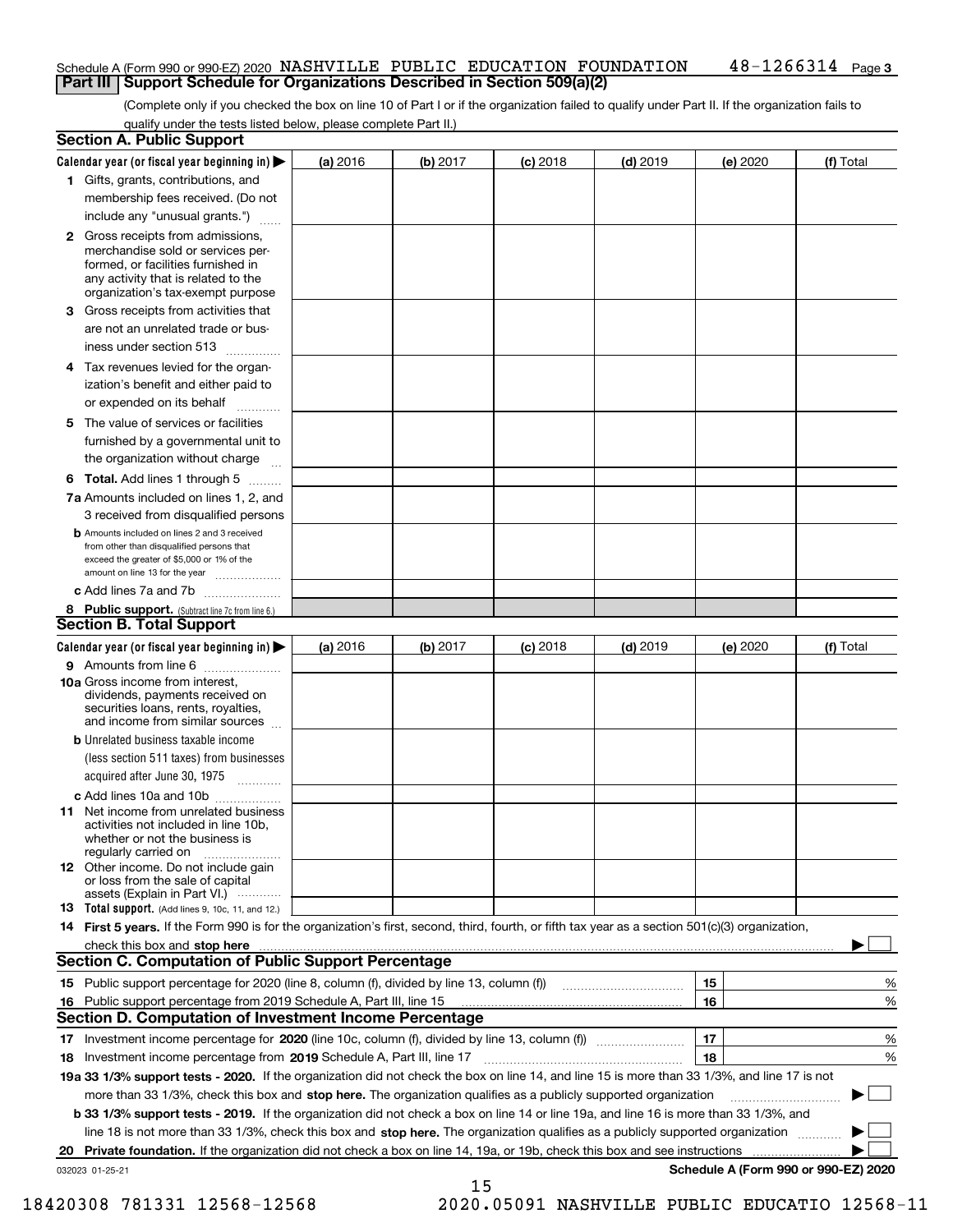#### $48 - 1266314$  Page 4 Schedule A (Form 990 or 990-EZ) 2020  $\,$  <code>NASHVILLE PUBLIC EDUCATION FOUNDATION</code>  $\,$  <code>48–1266314</code>  $\,$  <code>Page</code>

## **Part IV Supporting Organizations**

(Complete only if you checked a box in line 12 on Part I. If you checked box 12a, Part I, complete Sections A and B. If you checked box 12b, Part I, complete Sections A and C. If you checked box 12c, Part I, complete Sections A, D, and E. If you checked box 12d, Part I, complete Sections A and D, and complete Part V.)

## **Section A. All Supporting Organizations**

- **1** Are all of the organization's supported organizations listed by name in the organization's governing documents? If "No," describe in **Part VI** how the supported organizations are designated. If designated by *class or purpose, describe the designation. If historic and continuing relationship, explain.*
- **2** Did the organization have any supported organization that does not have an IRS determination of status under section 509(a)(1) or (2)? If "Yes," explain in Part VI how the organization determined that the supported *organization was described in section 509(a)(1) or (2).*
- **3a** Did the organization have a supported organization described in section 501(c)(4), (5), or (6)? If "Yes," answer *lines 3b and 3c below.*
- **b** Did the organization confirm that each supported organization qualified under section 501(c)(4), (5), or (6) and satisfied the public support tests under section 509(a)(2)? If "Yes," describe in **Part VI** when and how the *organization made the determination.*
- **c**Did the organization ensure that all support to such organizations was used exclusively for section 170(c)(2)(B) purposes? If "Yes," explain in **Part VI** what controls the organization put in place to ensure such use.
- **4a***If* Was any supported organization not organized in the United States ("foreign supported organization")? *"Yes," and if you checked box 12a or 12b in Part I, answer lines 4b and 4c below.*
- **b** Did the organization have ultimate control and discretion in deciding whether to make grants to the foreign supported organization? If "Yes," describe in **Part VI** how the organization had such control and discretion *despite being controlled or supervised by or in connection with its supported organizations.*
- **c** Did the organization support any foreign supported organization that does not have an IRS determination under sections 501(c)(3) and 509(a)(1) or (2)? If "Yes," explain in **Part VI** what controls the organization used *to ensure that all support to the foreign supported organization was used exclusively for section 170(c)(2)(B) purposes.*
- **5a** Did the organization add, substitute, or remove any supported organizations during the tax year? If "Yes," answer lines 5b and 5c below (if applicable). Also, provide detail in **Part VI,** including (i) the names and EIN *numbers of the supported organizations added, substituted, or removed; (ii) the reasons for each such action; (iii) the authority under the organization's organizing document authorizing such action; and (iv) how the action was accomplished (such as by amendment to the organizing document).*
- **b** Type I or Type II only. Was any added or substituted supported organization part of a class already designated in the organization's organizing document?
- **cSubstitutions only.**  Was the substitution the result of an event beyond the organization's control?
- **6** Did the organization provide support (whether in the form of grants or the provision of services or facilities) to **Part VI.** *If "Yes," provide detail in* support or benefit one or more of the filing organization's supported organizations? anyone other than (i) its supported organizations, (ii) individuals that are part of the charitable class benefited by one or more of its supported organizations, or (iii) other supporting organizations that also
- **7**Did the organization provide a grant, loan, compensation, or other similar payment to a substantial contributor *If "Yes," complete Part I of Schedule L (Form 990 or 990-EZ).* regard to a substantial contributor? (as defined in section 4958(c)(3)(C)), a family member of a substantial contributor, or a 35% controlled entity with
- **8** Did the organization make a loan to a disqualified person (as defined in section 4958) not described in line 7? *If "Yes," complete Part I of Schedule L (Form 990 or 990-EZ).*
- **9a** Was the organization controlled directly or indirectly at any time during the tax year by one or more in section 509(a)(1) or (2))? If "Yes," *provide detail in* <code>Part VI.</code> disqualified persons, as defined in section 4946 (other than foundation managers and organizations described
- **b** Did one or more disqualified persons (as defined in line 9a) hold a controlling interest in any entity in which the supporting organization had an interest? If "Yes," provide detail in P**art VI**.
- **c**Did a disqualified person (as defined in line 9a) have an ownership interest in, or derive any personal benefit from, assets in which the supporting organization also had an interest? If "Yes," provide detail in P**art VI.**
- **10a** Was the organization subject to the excess business holdings rules of section 4943 because of section supporting organizations)? If "Yes," answer line 10b below. 4943(f) (regarding certain Type II supporting organizations, and all Type III non-functionally integrated
- **b** Did the organization have any excess business holdings in the tax year? (Use Schedule C, Form 4720, to *determine whether the organization had excess business holdings.)*

16

032024 01-25-21

**Schedule A (Form 990 or 990-EZ) 2020**

**YesNo**

**1**

**2**

**3a**

**3b**

**3c**

**4a**

**4b**

**4c**

**5a**

**5b5c**

**6**

**7**

**8**

**9a**

**9b**

**9c**

**10a**

**10b**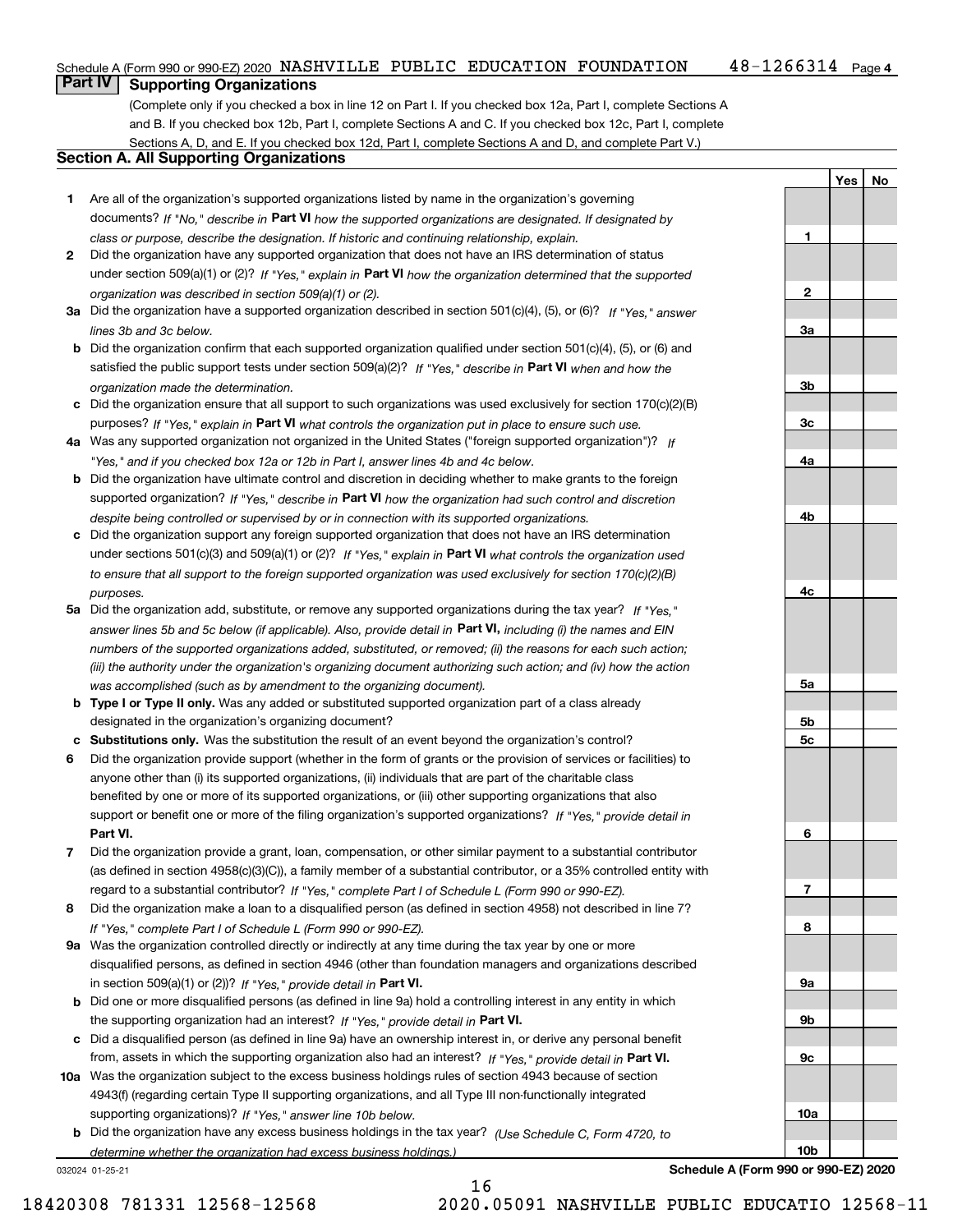#### 48-1266314 Page 5 Schedule A (Form 990 or 990-EZ) 2020  $\,$  <code>NASHVILLE PUBLIC EDUCATION FOUNDATION</code>  $\,$  <code>48–1266314</code>  $\,$  <code>Page</code> **Part IV Supporting Organizations** *(continued)*

|    | ---------                                                                                                                                                                                                                                    |                 |            |           |
|----|----------------------------------------------------------------------------------------------------------------------------------------------------------------------------------------------------------------------------------------------|-----------------|------------|-----------|
|    |                                                                                                                                                                                                                                              |                 | Yes        | No        |
| 11 | Has the organization accepted a gift or contribution from any of the following persons?                                                                                                                                                      |                 |            |           |
|    | a A person who directly or indirectly controls, either alone or together with persons described in lines 11b and                                                                                                                             |                 |            |           |
|    | 11c below, the governing body of a supported organization?                                                                                                                                                                                   | 11a             |            |           |
|    | <b>b</b> A family member of a person described in line 11a above?                                                                                                                                                                            | 11 <sub>b</sub> |            |           |
|    | c A 35% controlled entity of a person described in line 11a or 11b above? If "Yes" to line 11a, 11b, or 11c, provide                                                                                                                         |                 |            |           |
|    | detail in Part VI.                                                                                                                                                                                                                           | 11c             |            |           |
|    | <b>Section B. Type I Supporting Organizations</b>                                                                                                                                                                                            |                 |            |           |
|    |                                                                                                                                                                                                                                              |                 | <b>Yes</b> | <b>No</b> |
|    | Did the governing body, members of the governing body, officers acting in their official capacity, or membership of one or<br>arang ang patagpalang kang diang anggotang nagalang anggota ang pagkat pagkantang at dianggalang nagalang atta |                 |            |           |

|   | more supported organizations have the power to regularly appoint or elect at least a majority of the organization's officers,  |
|---|--------------------------------------------------------------------------------------------------------------------------------|
|   | directors, or trustees at all times during the tax year? If "No," describe in Part VI how the supported organization(s)        |
|   | effectively operated, supervised, or controlled the organization's activities. If the organization had more than one supported |
|   | organization, describe how the powers to appoint and/or remove officers, directors, or trustees were allocated among the       |
|   | supported organizations and what conditions or restrictions, if any, applied to such powers during the tax year.               |
| 2 | Did the organization operate for the benefit of any supported organization other than the supported                            |
|   | organization(s) that operated, supervised, or controlled the supporting organization? If "Yes," explain in                     |
|   |                                                                                                                                |

**Part VI**  *how providing such benefit carried out the purposes of the supported organization(s) that operated,*

| supervised, or controlled the supporting organization. |  |
|--------------------------------------------------------|--|
| <b>Section C. Type II Supporting Organizations</b>     |  |

**Yes No 1**or trustees of each of the organization's supported organization(s)? If "No," describe in **Part VI** how control **1***or management of the supporting organization was vested in the same persons that controlled or managed* Were a majority of the organization's directors or trustees during the tax year also a majority of the directors

|                                                         | the supported organization(s).                                                                                         |  |  |
|---------------------------------------------------------|------------------------------------------------------------------------------------------------------------------------|--|--|
| <b>Section D. All Type III Supporting Organizations</b> |                                                                                                                        |  |  |
|                                                         |                                                                                                                        |  |  |
|                                                         | Did the organization provide to each of its supported organizations, by the last day of the fifth month of the         |  |  |
|                                                         | organization's tax year, (i) a written notice describing the type and amount of support provided during the prior tax  |  |  |
|                                                         | year, (ii) a copy of the Form 990 that was most recently filed as of the date of notification, and (iii) copies of the |  |  |
|                                                         | organization's governing documents in effect on the date of notification, to the extent not previously provided?       |  |  |

- **2** Were any of the organization's officers, directors, or trustees either (i) appointed or elected by the supported organization(s) or (ii) serving on the governing body of a supported organization? If "No," explain in **Part VI** how *the organization maintained a close and continuous working relationship with the supported organization(s).*
- **3**income or assets at all times during the tax year? If "Yes," describe in **Part VI** the role the organization's By reason of the relationship described in line 2, above, did the organization's supported organizations have a significant voice in the organization's investment policies and in directing the use of the organization's

*supported organizations played in this regard.*

## **Section E. Type III Functionally Integrated Supporting Organizations**

- **1**Check the box next to the method that the organization used to satisfy the Integral Part Test during the year (see instructions).
- **alinupy** The organization satisfied the Activities Test. Complete line 2 below.
- **bThe organization is the parent of each of its supported organizations. Complete line 3 below.**

|  |  | The organization supported a governmental entity. Describe in Part VI how you supported a governmental entity (see instructions). |  |  |  |  |  |
|--|--|-----------------------------------------------------------------------------------------------------------------------------------|--|--|--|--|--|
|--|--|-----------------------------------------------------------------------------------------------------------------------------------|--|--|--|--|--|

17

- **2Answer lines 2a and 2b below. Yes No** Activities Test.
- **a** Did substantially all of the organization's activities during the tax year directly further the exempt purposes of the supported organization(s) to which the organization was responsive? If "Yes," then in **Part VI identify those supported organizations and explain**  *how these activities directly furthered their exempt purposes, how the organization was responsive to those supported organizations, and how the organization determined that these activities constituted substantially all of its activities.*
- **b** Did the activities described in line 2a, above, constitute activities that, but for the organization's involvement, **Part VI**  *the reasons for the organization's position that its supported organization(s) would have engaged in* one or more of the organization's supported organization(s) would have been engaged in? If "Yes," e*xplain in these activities but for the organization's involvement.*
- **3**Parent of Supported Organizations. Answer lines 3a and 3b below.

**a** Did the organization have the power to regularly appoint or elect a majority of the officers, directors, or trustees of each of the supported organizations? If "Yes" or "No" provide details in **Part VI.** 

**b** Did the organization exercise a substantial degree of direction over the policies, programs, and activities of each of its supported organizations? If "Yes," describe in Part VI the role played by the organization in this regard.

032025 01-25-21

**Schedule A (Form 990 or 990-EZ) 2020**

**1**

**2**

**1**

**2**

**3**

**2a**

**2b**

**3a**

**3b**

**YesNo**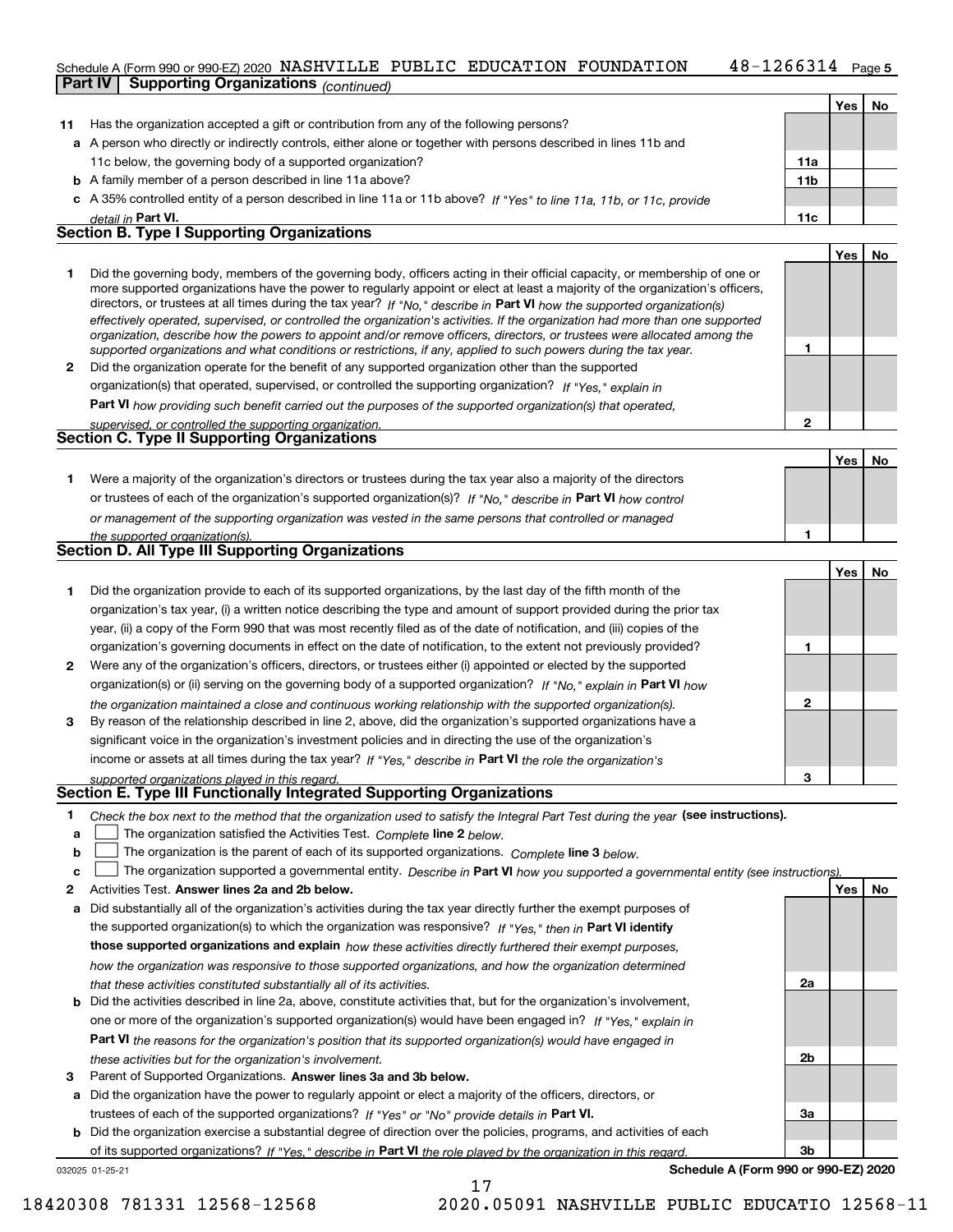| <b>Part V</b> | Schedule A (Form 990 or 990-EZ) 2020 NASHVILLE PUBLIC EDUCATION FOUNDATION<br>Type III Non-Functionally Integrated 509(a)(3) Supporting Organizations |                |                | $48 - 1266314$ Page 6          |
|---------------|-------------------------------------------------------------------------------------------------------------------------------------------------------|----------------|----------------|--------------------------------|
|               |                                                                                                                                                       |                |                |                                |
| 1             | Check here if the organization satisfied the Integral Part Test as a qualifying trust on Nov. 20, 1970 (explain in Part VI). See instructions.        |                |                |                                |
|               | All other Type III non-functionally integrated supporting organizations must complete Sections A through E.<br>Section A - Adjusted Net Income        |                | (A) Prior Year | (B) Current Year<br>(optional) |
| 1             | Net short-term capital gain                                                                                                                           | 1              |                |                                |
| 2             | Recoveries of prior-year distributions                                                                                                                | $\mathbf{2}$   |                |                                |
| 3             | Other gross income (see instructions)                                                                                                                 | 3              |                |                                |
| 4             | Add lines 1 through 3.                                                                                                                                | 4              |                |                                |
| 5             | Depreciation and depletion                                                                                                                            | 5              |                |                                |
| 6             | Portion of operating expenses paid or incurred for production or                                                                                      |                |                |                                |
|               | collection of gross income or for management, conservation, or                                                                                        |                |                |                                |
|               | maintenance of property held for production of income (see instructions)                                                                              | 6              |                |                                |
| 7             | Other expenses (see instructions)                                                                                                                     | $\overline{7}$ |                |                                |
| 8             | Adjusted Net Income (subtract lines 5, 6, and 7 from line 4)                                                                                          | 8              |                |                                |
|               | <b>Section B - Minimum Asset Amount</b>                                                                                                               |                | (A) Prior Year | (B) Current Year<br>(optional) |
| 1.            | Aggregate fair market value of all non-exempt-use assets (see                                                                                         |                |                |                                |
|               | instructions for short tax year or assets held for part of year):                                                                                     |                |                |                                |
|               | <b>a</b> Average monthly value of securities                                                                                                          | 1a             |                |                                |
|               | <b>b</b> Average monthly cash balances                                                                                                                | 1b             |                |                                |
|               | c Fair market value of other non-exempt-use assets                                                                                                    | 1c             |                |                                |
|               | d Total (add lines 1a, 1b, and 1c)                                                                                                                    | 1d             |                |                                |
|               | e Discount claimed for blockage or other factors                                                                                                      |                |                |                                |
|               | (explain in detail in Part VI):                                                                                                                       |                |                |                                |
| 2             | Acquisition indebtedness applicable to non-exempt-use assets                                                                                          | $\mathbf{2}$   |                |                                |
| 3             | Subtract line 2 from line 1d.                                                                                                                         | 3              |                |                                |
| 4             | Cash deemed held for exempt use. Enter 0.015 of line 3 (for greater amount,                                                                           |                |                |                                |
|               | see instructions).                                                                                                                                    | 4              |                |                                |
| 5             | Net value of non-exempt-use assets (subtract line 4 from line 3)                                                                                      | 5              |                |                                |
| 6             | Multiply line 5 by 0.035.                                                                                                                             | 6              |                |                                |
| 7             | Recoveries of prior-year distributions                                                                                                                | $\overline{7}$ |                |                                |
| 8             | Minimum Asset Amount (add line 7 to line 6)                                                                                                           | 8              |                |                                |
|               | <b>Section C - Distributable Amount</b>                                                                                                               |                |                | <b>Current Year</b>            |
|               | Adjusted net income for prior year (from Section A, line 8, column A)                                                                                 | 1              |                |                                |
| 2             | Enter 0.85 of line 1.                                                                                                                                 | 2              |                |                                |
| 3             | Minimum asset amount for prior year (from Section B, line 8, column A)                                                                                | 3              |                |                                |
| 4             | Enter greater of line 2 or line 3.                                                                                                                    | 4              |                |                                |
| 5             | Income tax imposed in prior year                                                                                                                      | 5              |                |                                |
| 6             | <b>Distributable Amount.</b> Subtract line 5 from line 4, unless subject to                                                                           |                |                |                                |
|               | emergency temporary reduction (see instructions).                                                                                                     | 6              |                |                                |
| 7             | Check here if the current year is the organization's first as a non-functionally integrated Type III supporting organization (see                     |                |                |                                |

**Schedule A (Form 990 or 990-EZ) 2020**

032026 01-25-21

instructions).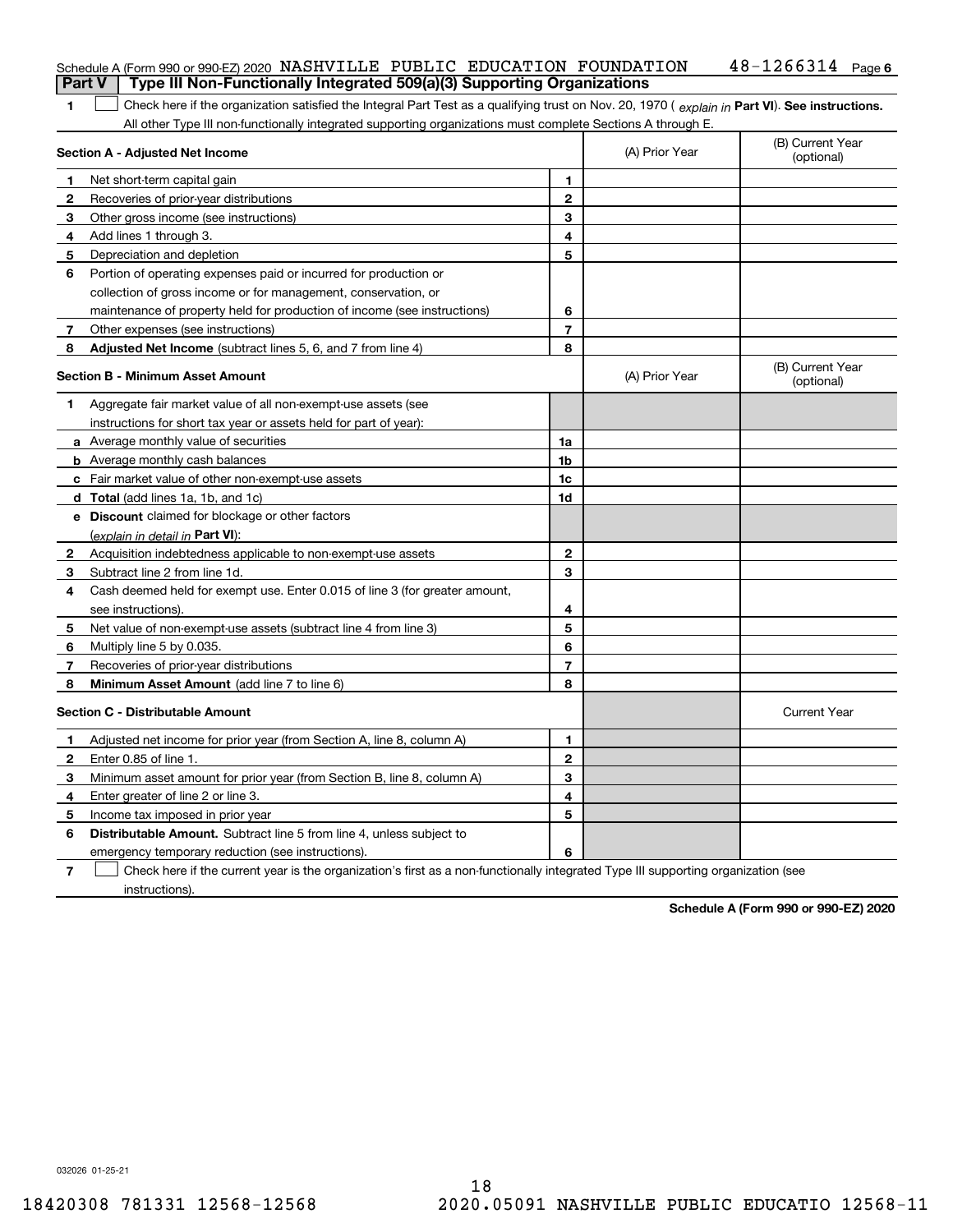#### **7** Schedule A (Form 990 or 990-EZ) 2020  $\,$  <code>NASHVILLE PUBLIC EDUCATION FOUNDATION</code>  $\,$  <code>48–1266314</code>  $\,$  <code>Page</code>

|    | Type III Non-Functionally Integrated 509(a)(3) Supporting Organizations<br>Part V<br>(continued) |                             |                                       |    |                                         |  |
|----|--------------------------------------------------------------------------------------------------|-----------------------------|---------------------------------------|----|-----------------------------------------|--|
|    | <b>Section D - Distributions</b>                                                                 |                             |                                       |    | <b>Current Year</b>                     |  |
|    | Amounts paid to supported organizations to accomplish exempt purposes                            |                             | 1                                     |    |                                         |  |
| 2  | Amounts paid to perform activity that directly furthers exempt purposes of supported             |                             |                                       |    |                                         |  |
|    | organizations, in excess of income from activity                                                 | $\mathbf{2}$                |                                       |    |                                         |  |
| 3  | Administrative expenses paid to accomplish exempt purposes of supported organizations            |                             |                                       | 3  |                                         |  |
| 4  | Amounts paid to acquire exempt-use assets                                                        |                             |                                       | 4  |                                         |  |
| 5  | Qualified set-aside amounts (prior IRS approval required - <i>provide details in</i> Part VI)    |                             |                                       | 5  |                                         |  |
| 6  | Other distributions ( <i>describe in</i> Part VI). See instructions.                             |                             |                                       | 6  |                                         |  |
| 7  | Total annual distributions. Add lines 1 through 6.                                               |                             |                                       | 7  |                                         |  |
| 8  | Distributions to attentive supported organizations to which the organization is responsive       |                             |                                       |    |                                         |  |
|    | (provide details in Part VI). See instructions.                                                  |                             |                                       | 8  |                                         |  |
| 9  | Distributable amount for 2020 from Section C, line 6                                             |                             |                                       | 9  |                                         |  |
| 10 | Line 8 amount divided by line 9 amount                                                           |                             |                                       | 10 |                                         |  |
|    |                                                                                                  | (i)                         | (ii)                                  |    | (iii)                                   |  |
|    | <b>Section E - Distribution Allocations</b> (see instructions)                                   | <b>Excess Distributions</b> | <b>Underdistributions</b><br>Pre-2020 |    | <b>Distributable</b><br>Amount for 2020 |  |
| 1  | Distributable amount for 2020 from Section C, line 6                                             |                             |                                       |    |                                         |  |
| 2  | Underdistributions, if any, for years prior to 2020 (reason-                                     |                             |                                       |    |                                         |  |
|    | able cause required - explain in Part VI). See instructions.                                     |                             |                                       |    |                                         |  |
| 3  | Excess distributions carryover, if any, to 2020                                                  |                             |                                       |    |                                         |  |
|    | a From 2015                                                                                      |                             |                                       |    |                                         |  |
|    | $b$ From 2016                                                                                    |                             |                                       |    |                                         |  |
|    | $c$ From 2017                                                                                    |                             |                                       |    |                                         |  |
|    | <b>d</b> From 2018                                                                               |                             |                                       |    |                                         |  |
|    | e From 2019                                                                                      |                             |                                       |    |                                         |  |
|    | f Total of lines 3a through 3e                                                                   |                             |                                       |    |                                         |  |
|    | g Applied to underdistributions of prior years                                                   |                             |                                       |    |                                         |  |
|    | h Applied to 2020 distributable amount                                                           |                             |                                       |    |                                         |  |
|    | Carryover from 2015 not applied (see instructions)                                               |                             |                                       |    |                                         |  |
|    | Remainder. Subtract lines 3g, 3h, and 3i from line 3f.                                           |                             |                                       |    |                                         |  |
| 4  | Distributions for 2020 from Section D,                                                           |                             |                                       |    |                                         |  |
|    | line $7:$                                                                                        |                             |                                       |    |                                         |  |
|    | a Applied to underdistributions of prior years                                                   |                             |                                       |    |                                         |  |
|    | <b>b</b> Applied to 2020 distributable amount                                                    |                             |                                       |    |                                         |  |
|    | c Remainder. Subtract lines 4a and 4b from line 4.                                               |                             |                                       |    |                                         |  |
| 5  | Remaining underdistributions for years prior to 2020, if                                         |                             |                                       |    |                                         |  |
|    | any. Subtract lines 3g and 4a from line 2. For result greater                                    |                             |                                       |    |                                         |  |
|    | than zero, explain in Part VI. See instructions.                                                 |                             |                                       |    |                                         |  |
| 6  | Remaining underdistributions for 2020. Subtract lines 3h                                         |                             |                                       |    |                                         |  |
|    | and 4b from line 1. For result greater than zero, explain in                                     |                             |                                       |    |                                         |  |
|    | Part VI. See instructions.                                                                       |                             |                                       |    |                                         |  |
| 7  | Excess distributions carryover to 2021. Add lines 3j                                             |                             |                                       |    |                                         |  |
|    | and 4c.                                                                                          |                             |                                       |    |                                         |  |
| 8  | Breakdown of line 7:                                                                             |                             |                                       |    |                                         |  |
|    | a Excess from 2016                                                                               |                             |                                       |    |                                         |  |
|    | <b>b</b> Excess from 2017                                                                        |                             |                                       |    |                                         |  |
|    | c Excess from 2018                                                                               |                             |                                       |    |                                         |  |
|    | d Excess from 2019                                                                               |                             |                                       |    |                                         |  |
|    | e Excess from 2020                                                                               |                             |                                       |    |                                         |  |

**Schedule A (Form 990 or 990-EZ) 2020**

032027 01-25-21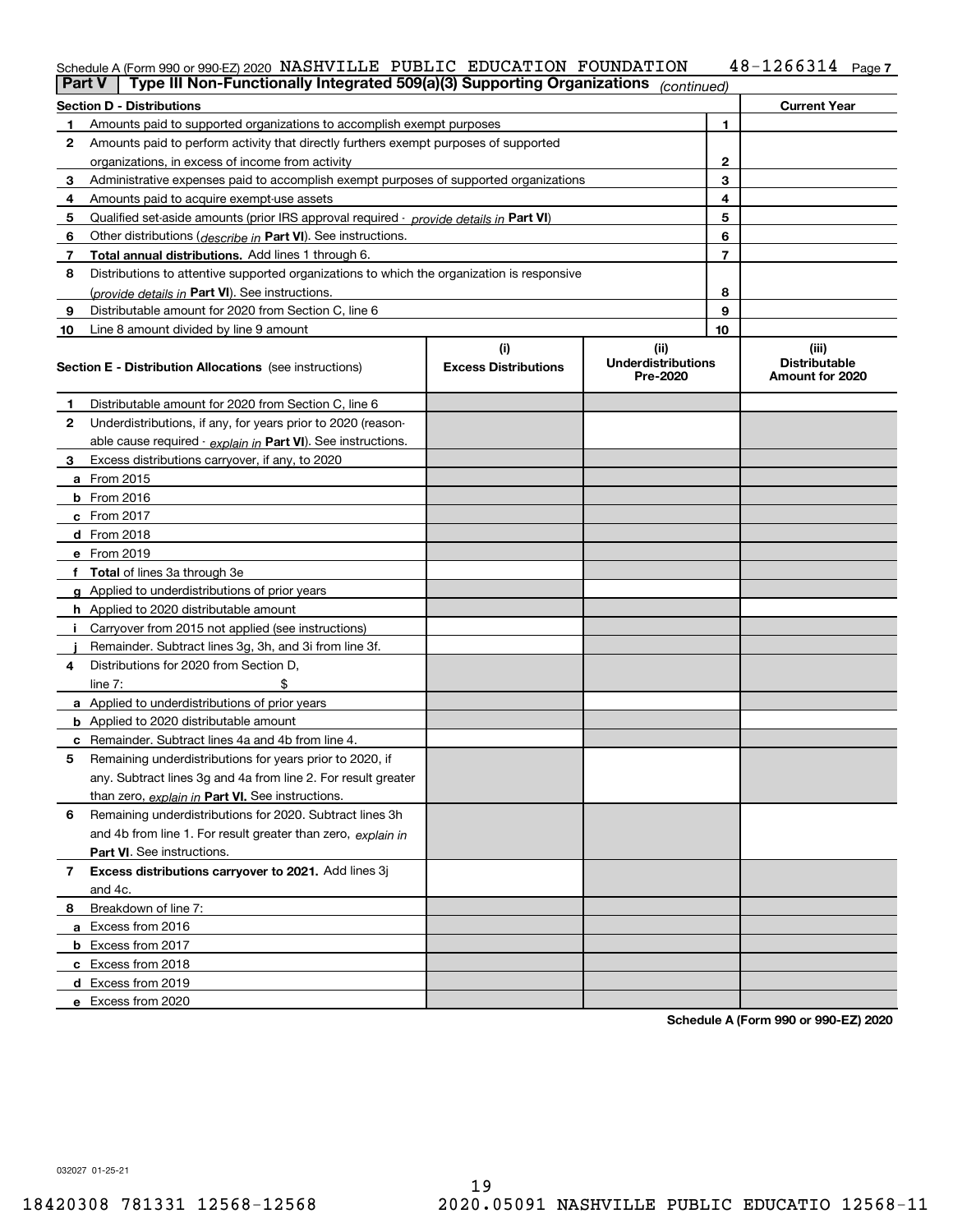| <b>Part VI</b>  | Schedule A (Form 990 or 990-EZ) 2020 NASHVILLE PUBLIC EDUCATION FOUNDATION<br>(See instructions.) |  |    | Supplemental Information. Provide the explanations required by Part II, line 10; Part II, line 17a or 17b; Part III, line 12;<br>Section D, lines 5, 6, and 8; and Part V, Section E, lines 2, 5, and 6. Also complete this part for any additional information. | $48 - 1266314$ Page 8<br>Part IV, Section A, lines 1, 2, 3b, 3c, 4b, 4c, 5a, 6, 9a, 9b, 9c, 11a, 11b, and 11c; Part IV, Section B, lines 1 and 2; Part IV, Section C,<br>line 1; Part IV, Section D, lines 2 and 3; Part IV, Section E, lines 1c, 2a, 2b, 3a, and 3b; Part V, line 1; Part V, Section B, line 1e; Part V, |
|-----------------|---------------------------------------------------------------------------------------------------|--|----|------------------------------------------------------------------------------------------------------------------------------------------------------------------------------------------------------------------------------------------------------------------|---------------------------------------------------------------------------------------------------------------------------------------------------------------------------------------------------------------------------------------------------------------------------------------------------------------------------|
|                 |                                                                                                   |  |    |                                                                                                                                                                                                                                                                  |                                                                                                                                                                                                                                                                                                                           |
|                 |                                                                                                   |  |    |                                                                                                                                                                                                                                                                  |                                                                                                                                                                                                                                                                                                                           |
|                 |                                                                                                   |  |    |                                                                                                                                                                                                                                                                  |                                                                                                                                                                                                                                                                                                                           |
|                 |                                                                                                   |  |    |                                                                                                                                                                                                                                                                  |                                                                                                                                                                                                                                                                                                                           |
|                 |                                                                                                   |  |    |                                                                                                                                                                                                                                                                  |                                                                                                                                                                                                                                                                                                                           |
|                 |                                                                                                   |  |    |                                                                                                                                                                                                                                                                  |                                                                                                                                                                                                                                                                                                                           |
|                 |                                                                                                   |  |    |                                                                                                                                                                                                                                                                  |                                                                                                                                                                                                                                                                                                                           |
|                 |                                                                                                   |  |    |                                                                                                                                                                                                                                                                  |                                                                                                                                                                                                                                                                                                                           |
|                 |                                                                                                   |  |    |                                                                                                                                                                                                                                                                  |                                                                                                                                                                                                                                                                                                                           |
|                 |                                                                                                   |  |    |                                                                                                                                                                                                                                                                  |                                                                                                                                                                                                                                                                                                                           |
|                 |                                                                                                   |  |    |                                                                                                                                                                                                                                                                  |                                                                                                                                                                                                                                                                                                                           |
|                 |                                                                                                   |  |    |                                                                                                                                                                                                                                                                  |                                                                                                                                                                                                                                                                                                                           |
|                 |                                                                                                   |  |    |                                                                                                                                                                                                                                                                  |                                                                                                                                                                                                                                                                                                                           |
|                 |                                                                                                   |  |    |                                                                                                                                                                                                                                                                  |                                                                                                                                                                                                                                                                                                                           |
|                 |                                                                                                   |  |    |                                                                                                                                                                                                                                                                  |                                                                                                                                                                                                                                                                                                                           |
|                 |                                                                                                   |  |    |                                                                                                                                                                                                                                                                  |                                                                                                                                                                                                                                                                                                                           |
|                 |                                                                                                   |  |    |                                                                                                                                                                                                                                                                  |                                                                                                                                                                                                                                                                                                                           |
|                 |                                                                                                   |  |    |                                                                                                                                                                                                                                                                  |                                                                                                                                                                                                                                                                                                                           |
|                 |                                                                                                   |  |    |                                                                                                                                                                                                                                                                  |                                                                                                                                                                                                                                                                                                                           |
|                 |                                                                                                   |  |    |                                                                                                                                                                                                                                                                  |                                                                                                                                                                                                                                                                                                                           |
|                 |                                                                                                   |  |    |                                                                                                                                                                                                                                                                  |                                                                                                                                                                                                                                                                                                                           |
|                 |                                                                                                   |  |    |                                                                                                                                                                                                                                                                  |                                                                                                                                                                                                                                                                                                                           |
|                 |                                                                                                   |  |    |                                                                                                                                                                                                                                                                  |                                                                                                                                                                                                                                                                                                                           |
| 032028 01-25-21 |                                                                                                   |  |    |                                                                                                                                                                                                                                                                  | Schedule A (Form 990 or 990-EZ) 2020                                                                                                                                                                                                                                                                                      |
|                 |                                                                                                   |  | 20 |                                                                                                                                                                                                                                                                  |                                                                                                                                                                                                                                                                                                                           |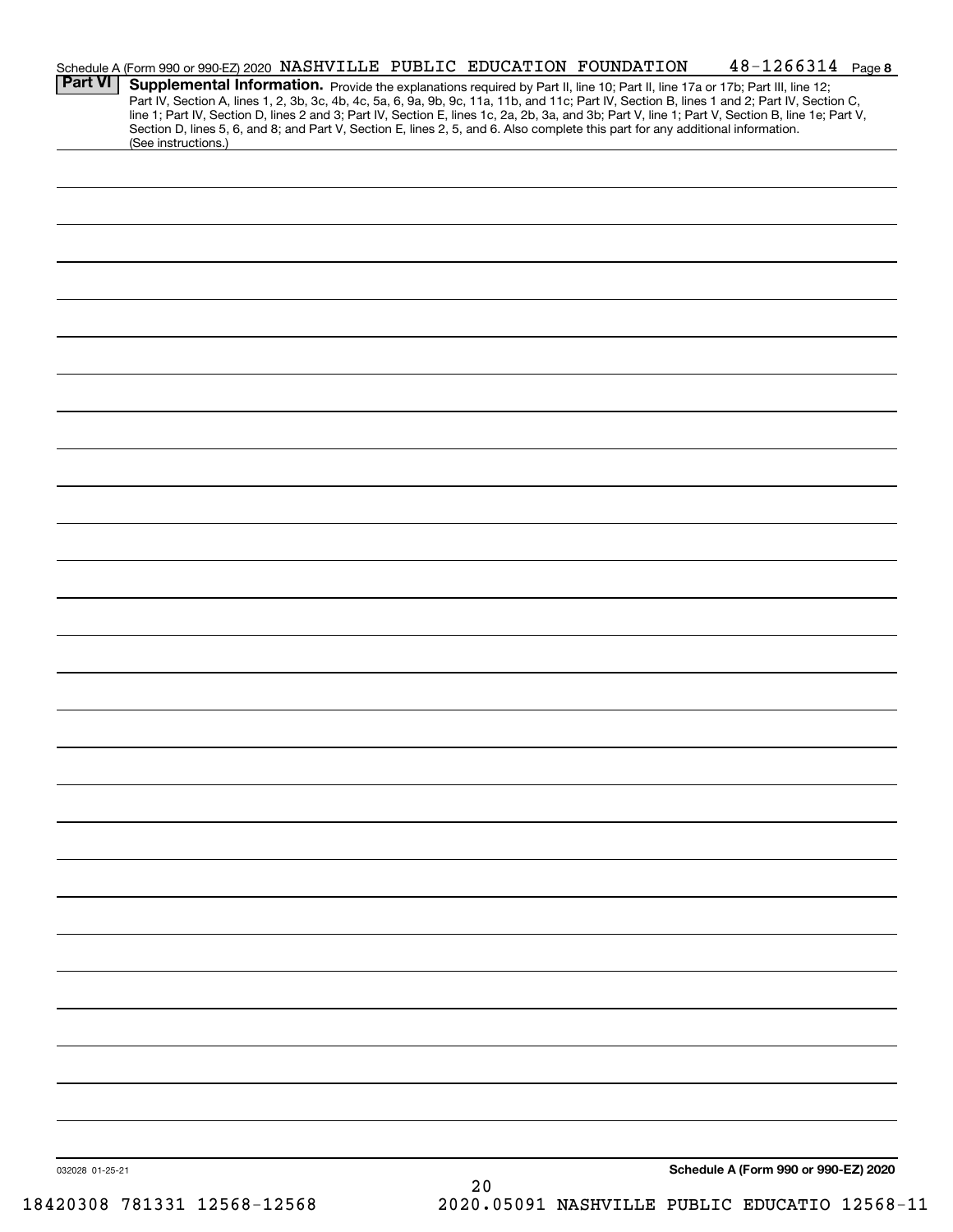Department of the Treasury Internal Revenue Service **(Form 990, 990-EZ, or 990-PF)**

# **Schedule B Schedule of Contributors**

\*\* PUBLIC DISCLOSURE COPY \*\*

**| Attach to Form 990, Form 990-EZ, or Form 990-PF. | Go to www.irs.gov/Form990 for the latest information.** OMB No. 1545-0047

**2020**

**Employer identification number**

| 48-1266314 |  |
|------------|--|
|------------|--|

| OF SSU-FFI                 |
|----------------------------|
| Department of the Treasury |
| Internal Revenue Service   |
| Name of the organization   |

**Organization type** (check one):

# NASHVILLE PUBLIC EDUCATION FOUNDATION

| Filers of:         | Section:                                                                           |
|--------------------|------------------------------------------------------------------------------------|
| Form 990 or 990-FZ | $ \mathbf{X} $ 501(c)( 3) (enter number) organization                              |
|                    | $4947(a)(1)$ nonexempt charitable trust <b>not</b> treated as a private foundation |
|                    | 527 political organization                                                         |
| Form 990-PF        | 501(c)(3) exempt private foundation                                                |
|                    | 4947(a)(1) nonexempt charitable trust treated as a private foundation              |
|                    | 501(c)(3) taxable private foundation                                               |

Check if your organization is covered by the **General Rule** or a **Special Rule. Note:**  Only a section 501(c)(7), (8), or (10) organization can check boxes for both the General Rule and a Special Rule. See instructions.

### **General Rule**

 $\mathcal{L}^{\text{max}}$ 

For an organization filing Form 990, 990-EZ, or 990-PF that received, during the year, contributions totaling \$5,000 or more (in money or property) from any one contributor. Complete Parts I and II. See instructions for determining a contributor's total contributions.

### **Special Rules**

any one contributor, during the year, total contributions of the greater of  $\,$  (1) \$5,000; or **(2)** 2% of the amount on (i) Form 990, Part VIII, line 1h;  $\boxed{\textbf{X}}$  For an organization described in section 501(c)(3) filing Form 990 or 990-EZ that met the 33 1/3% support test of the regulations under sections 509(a)(1) and 170(b)(1)(A)(vi), that checked Schedule A (Form 990 or 990-EZ), Part II, line 13, 16a, or 16b, and that received from or (ii) Form 990-EZ, line 1. Complete Parts I and II.

For an organization described in section 501(c)(7), (8), or (10) filing Form 990 or 990-EZ that received from any one contributor, during the year, total contributions of more than \$1,000 exclusively for religious, charitable, scientific, literary, or educational purposes, or for the prevention of cruelty to children or animals. Complete Parts I (entering "N/A" in column (b) instead of the contributor name and address), II, and III.  $\mathcal{L}^{\text{max}}$ 

purpose. Don't complete any of the parts unless the **General Rule** applies to this organization because it received *nonexclusively* year, contributions <sub>exclusively</sub> for religious, charitable, etc., purposes, but no such contributions totaled more than \$1,000. If this box is checked, enter here the total contributions that were received during the year for an  $\;$ exclusively religious, charitable, etc., For an organization described in section 501(c)(7), (8), or (10) filing Form 990 or 990-EZ that received from any one contributor, during the religious, charitable, etc., contributions totaling \$5,000 or more during the year ~~~~~~~~~~~~~~~ | \$  $\mathcal{L}^{\text{max}}$ 

**Caution:**  An organization that isn't covered by the General Rule and/or the Special Rules doesn't file Schedule B (Form 990, 990-EZ, or 990-PF),  **must** but it answer "No" on Part IV, line 2, of its Form 990; or check the box on line H of its Form 990-EZ or on its Form 990-PF, Part I, line 2, to certify that it doesn't meet the filing requirements of Schedule B (Form 990, 990-EZ, or 990-PF).

**For Paperwork Reduction Act Notice, see the instructions for Form 990, 990-EZ, or 990-PF. Schedule B (Form 990, 990-EZ, or 990-PF) (2020)** LHA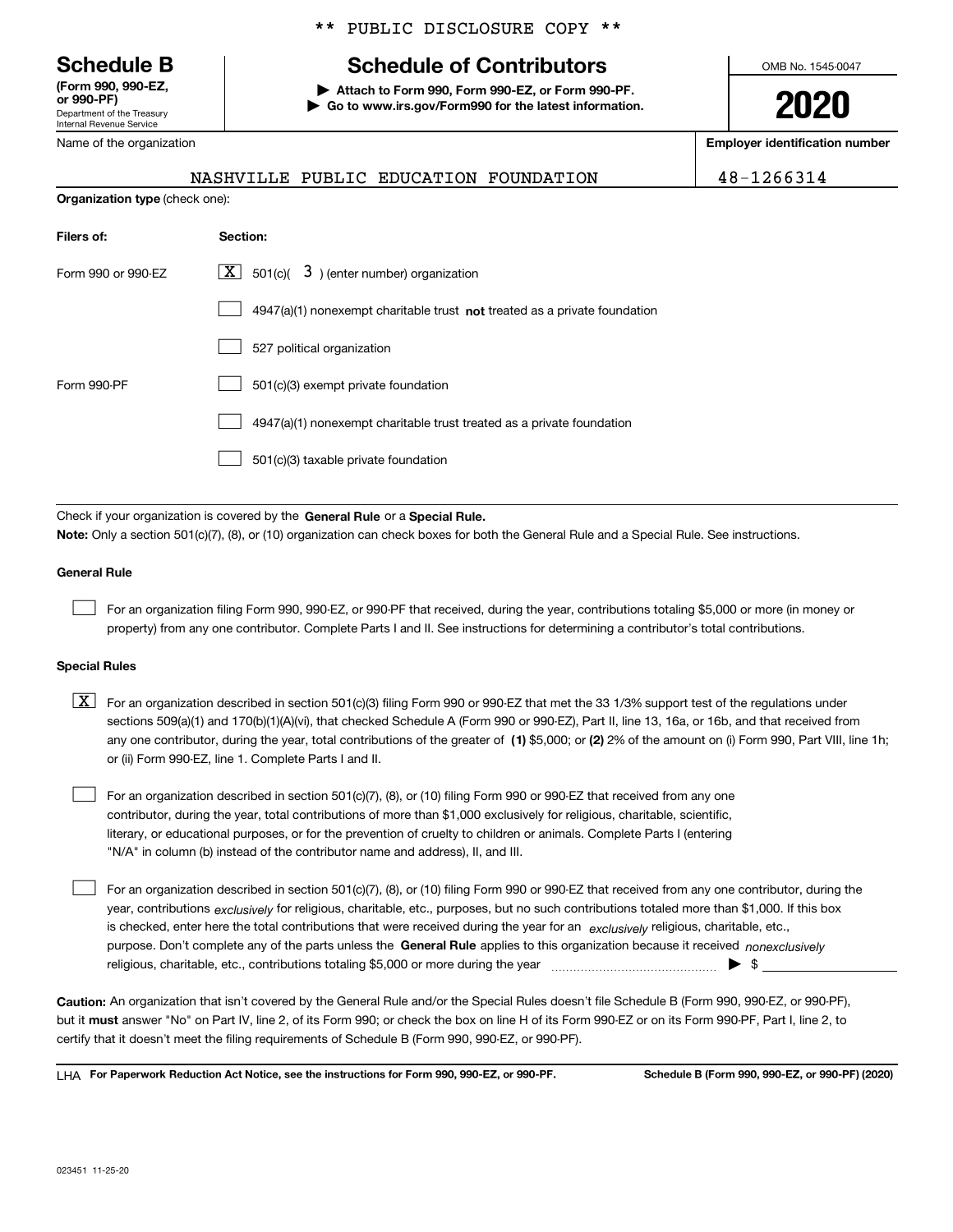**Employer identification number**

### NASHVILLE PUBLIC EDUCATION FOUNDATION 48-1266314

**(a)No.(b)Name, address, and ZIP + 4 (c)Total contributions (d)Type of contribution PersonPayrollNoncash (a)No.(b)Name, address, and ZIP + 4 (c)Total contributions (d)Type of contribution PersonPayrollNoncash (a)No.(b)Name, address, and ZIP + 4 (c)Total contributions (d)Type of contribution PersonPayrollNoncash (a) No.(b) Name, address, and ZIP + 4 (c) Total contributions (d) Type of contribution PersonPayrollNoncash (a) No.(b) Name, address, and ZIP + 4 (c) Total contributions (d) Type of contribution PersonPayrollNoncash(a) No.(b)Name, address, and ZIP + 4 (c) Total contributions (d)Type of contribution PersonPayrollNoncash Contributors** (see instructions). Use duplicate copies of Part I if additional space is needed. \$(Complete Part II for noncash contributions.) \$(Complete Part II for noncash contributions.) \$(Complete Part II for noncash contributions.) \$(Complete Part II for noncash contributions.) \$(Complete Part II for noncash contributions.) \$(Complete Part II for noncash contributions.) Chedule B (Form 990, 990-EZ, or 990-PF) (2020)<br>Iame of organization<br>**2Part I 2Part I 2Part I Contributors** (see instructions). Use duplicate copies of Part I if additional space is needed.  $|X|$  $\mathcal{L}^{\text{max}}$  $\mathcal{L}^{\text{max}}$  $\boxed{\text{X}}$  $\mathcal{L}^{\text{max}}$  $\mathcal{L}^{\text{max}}$  $|X|$  $\mathcal{L}^{\text{max}}$  $\mathcal{L}^{\text{max}}$  $\boxed{\text{X}}$  $\mathcal{L}^{\text{max}}$  $\mathcal{L}^{\text{max}}$  $\boxed{\text{X}}$  $\mathcal{L}^{\text{max}}$  $\mathcal{L}^{\text{max}}$  $\boxed{\text{X}}$  $\mathcal{L}^{\text{max}}$  $\mathcal{L}^{\text{max}}$  $\begin{array}{c|c|c|c|c|c} 1 & \hspace{1.5cm} & \hspace{1.5cm} & \hspace{1.5cm} & \hspace{1.5cm} & \hspace{1.5cm} & \hspace{1.5cm} & \hspace{1.5cm} & \hspace{1.5cm} & \hspace{1.5cm} & \hspace{1.5cm} & \hspace{1.5cm} & \hspace{1.5cm} & \hspace{1.5cm} & \hspace{1.5cm} & \hspace{1.5cm} & \hspace{1.5cm} & \hspace{1.5cm} & \hspace{1.5cm} & \hspace{1.5cm} & \hspace{1.5cm} &$ 137,500.  $2$  | Person  $\overline{\text{X}}$ 123,070.  $\overline{3}$  | Person  $\overline{X}$ 393,000.  $4$  | Person  $\overline{\text{X}}$ 160,000.  $\sim$  5 | Person X 101,276.  $\sim$  6 | Person X 98,650.

023452 11-25-20 **Schedule B (Form 990, 990-EZ, or 990-PF) (2020)**

18420308 781331 12568-12568 2020.05091 NASHVILLE PUBLIC EDUCATIO 12568-11

23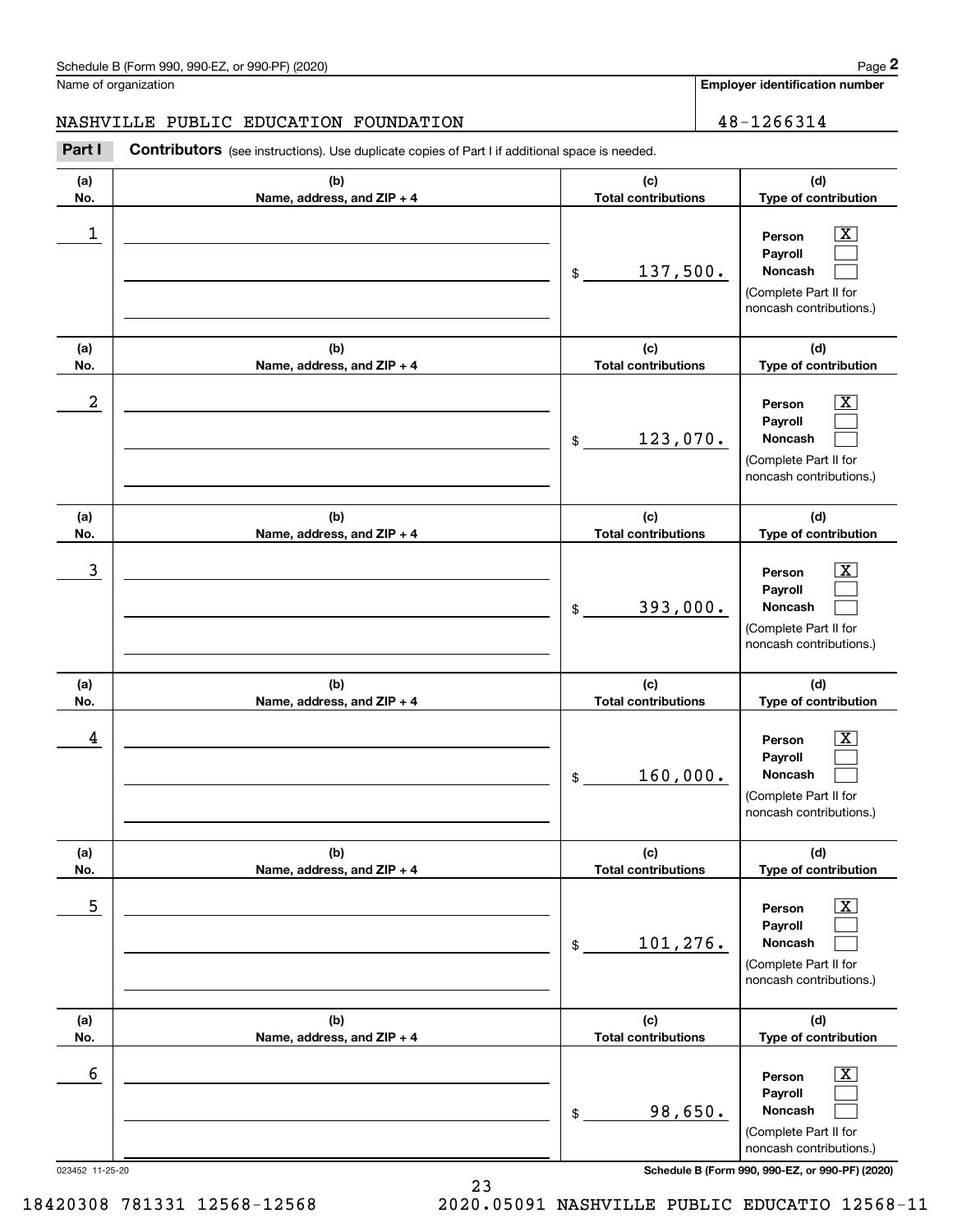**Employer identification number**

## NASHVILLE PUBLIC EDUCATION FOUNDATION 48-1266314

Chedule B (Form 990, 990-EZ, or 990-PF) (2020)<br> **2020 ame of organization**<br> **3Part II Noncash Property** (see instructions). Use duplicate copies of Part II if additional space is needed.<br> **28-1266314**<br> **28-1266314** 

| (a)<br>No.<br>from<br>Part I | (b)<br>Description of noncash property given | (c)<br>FMV (or estimate)<br>(See instructions.) | (d)<br>Date received |
|------------------------------|----------------------------------------------|-------------------------------------------------|----------------------|
|                              |                                              | $\frac{1}{2}$                                   |                      |
| (a)<br>No.<br>from<br>Part I | (b)<br>Description of noncash property given | (c)<br>FMV (or estimate)<br>(See instructions.) | (d)<br>Date received |
|                              |                                              | $\frac{1}{2}$                                   |                      |
| (a)<br>No.<br>from<br>Part I | (b)<br>Description of noncash property given | (c)<br>FMV (or estimate)<br>(See instructions.) | (d)<br>Date received |
|                              |                                              | $\frac{1}{2}$                                   |                      |
| (a)<br>No.<br>from<br>Part I | (b)<br>Description of noncash property given | (c)<br>FMV (or estimate)<br>(See instructions.) | (d)<br>Date received |
|                              |                                              | $\frac{1}{2}$                                   |                      |
| (a)<br>No.<br>from<br>Part I | (b)<br>Description of noncash property given | (c)<br>FMV (or estimate)<br>(See instructions.) | (d)<br>Date received |
|                              |                                              | \$                                              |                      |
| (a)<br>No.<br>from<br>Part I | (b)<br>Description of noncash property given | (c)<br>FMV (or estimate)<br>(See instructions.) | (d)<br>Date received |
|                              |                                              | \$                                              |                      |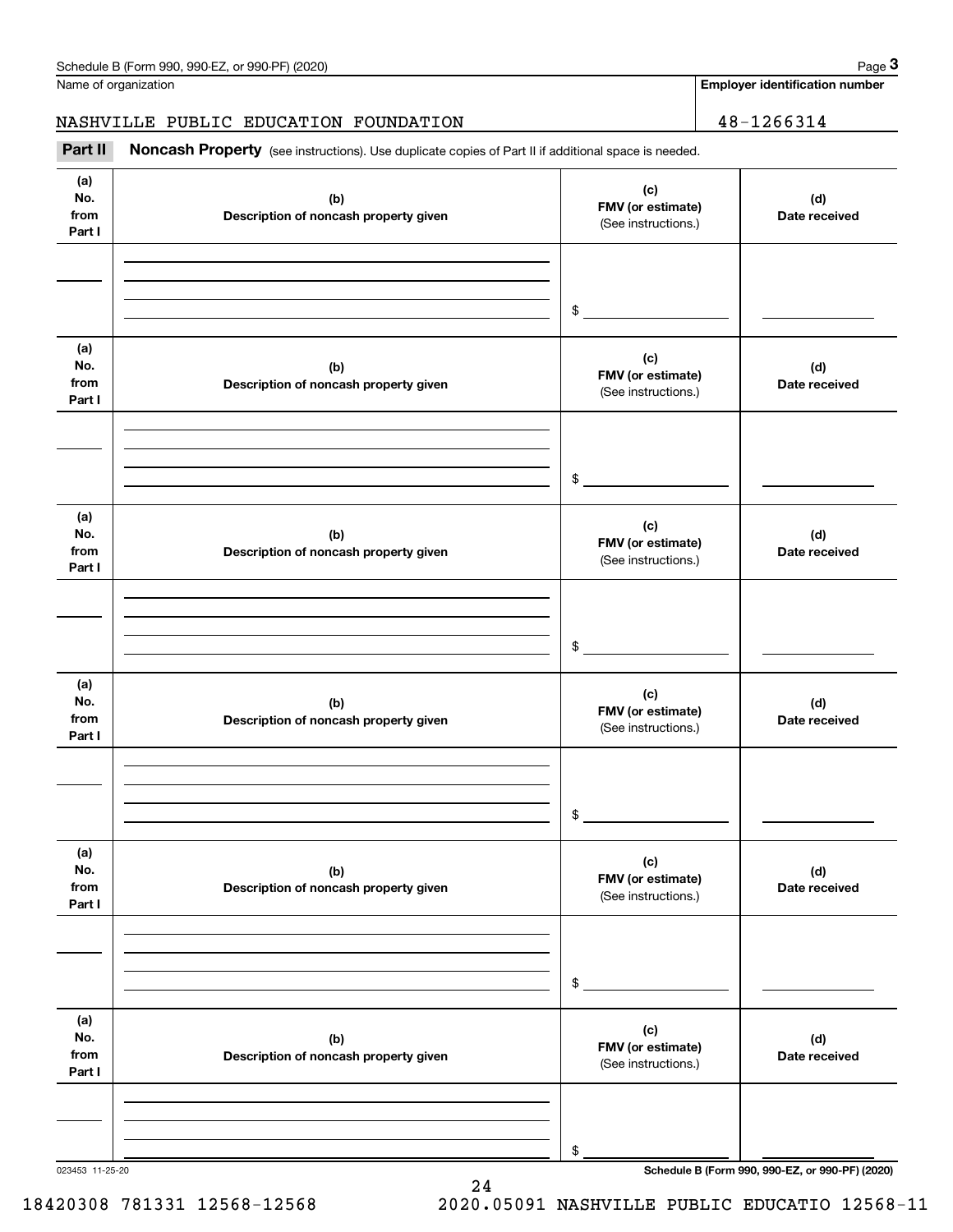|                      | Schedule B (Form 990, 990-EZ, or 990-PF) (2020)                                                                                                                                   |                      | Page 4                                                                                                                                                         |  |  |
|----------------------|-----------------------------------------------------------------------------------------------------------------------------------------------------------------------------------|----------------------|----------------------------------------------------------------------------------------------------------------------------------------------------------------|--|--|
| Name of organization |                                                                                                                                                                                   |                      | <b>Employer identification number</b>                                                                                                                          |  |  |
|                      | NASHVILLE PUBLIC EDUCATION FOUNDATION                                                                                                                                             |                      | 48-1266314                                                                                                                                                     |  |  |
| <b>Part III</b>      | from any one contributor. Complete columns (a) through (e) and the following line entry. For organizations                                                                        |                      | Exclusively religious, charitable, etc., contributions to organizations described in section 501(c)(7), (8), or (10) that total more than \$1,000 for the year |  |  |
|                      | completing Part III, enter the total of exclusively religious, charitable, etc., contributions of \$1,000 or less for the year. (Enter this info. once.) $\blacktriangleright$ \$ |                      |                                                                                                                                                                |  |  |
| $(a)$ No.            | Use duplicate copies of Part III if additional space is needed.                                                                                                                   |                      |                                                                                                                                                                |  |  |
| from<br>Part I       | (b) Purpose of gift                                                                                                                                                               | (c) Use of gift      | (d) Description of how gift is held                                                                                                                            |  |  |
|                      |                                                                                                                                                                                   |                      |                                                                                                                                                                |  |  |
|                      |                                                                                                                                                                                   |                      |                                                                                                                                                                |  |  |
|                      |                                                                                                                                                                                   |                      |                                                                                                                                                                |  |  |
|                      |                                                                                                                                                                                   | (e) Transfer of gift |                                                                                                                                                                |  |  |
|                      |                                                                                                                                                                                   |                      |                                                                                                                                                                |  |  |
|                      | Transferee's name, address, and ZIP + 4                                                                                                                                           |                      | Relationship of transferor to transferee                                                                                                                       |  |  |
|                      |                                                                                                                                                                                   |                      |                                                                                                                                                                |  |  |
|                      |                                                                                                                                                                                   |                      |                                                                                                                                                                |  |  |
| (a) No.              |                                                                                                                                                                                   |                      |                                                                                                                                                                |  |  |
| from<br>Part I       | (b) Purpose of gift                                                                                                                                                               | (c) Use of gift      | (d) Description of how gift is held                                                                                                                            |  |  |
|                      |                                                                                                                                                                                   |                      |                                                                                                                                                                |  |  |
|                      |                                                                                                                                                                                   |                      |                                                                                                                                                                |  |  |
|                      |                                                                                                                                                                                   |                      |                                                                                                                                                                |  |  |
|                      |                                                                                                                                                                                   | (e) Transfer of gift |                                                                                                                                                                |  |  |
|                      | Transferee's name, address, and ZIP + 4<br>Relationship of transferor to transferee                                                                                               |                      |                                                                                                                                                                |  |  |
|                      |                                                                                                                                                                                   |                      |                                                                                                                                                                |  |  |
|                      |                                                                                                                                                                                   |                      |                                                                                                                                                                |  |  |
|                      |                                                                                                                                                                                   |                      |                                                                                                                                                                |  |  |
| (a) No.<br>from      | (b) Purpose of gift                                                                                                                                                               | (c) Use of gift      | (d) Description of how gift is held                                                                                                                            |  |  |
| Part I               |                                                                                                                                                                                   |                      |                                                                                                                                                                |  |  |
|                      |                                                                                                                                                                                   |                      |                                                                                                                                                                |  |  |
|                      |                                                                                                                                                                                   |                      |                                                                                                                                                                |  |  |
|                      |                                                                                                                                                                                   |                      |                                                                                                                                                                |  |  |
|                      |                                                                                                                                                                                   | (e) Transfer of gift |                                                                                                                                                                |  |  |
|                      | Transferee's name, address, and $ZIP + 4$                                                                                                                                         |                      | Relationship of transferor to transferee                                                                                                                       |  |  |
|                      |                                                                                                                                                                                   |                      |                                                                                                                                                                |  |  |
|                      |                                                                                                                                                                                   |                      |                                                                                                                                                                |  |  |
|                      |                                                                                                                                                                                   |                      |                                                                                                                                                                |  |  |
| (a) No.<br>from      | (b) Purpose of gift                                                                                                                                                               | (c) Use of gift      | (d) Description of how gift is held                                                                                                                            |  |  |
| Part I               |                                                                                                                                                                                   |                      |                                                                                                                                                                |  |  |
|                      |                                                                                                                                                                                   |                      |                                                                                                                                                                |  |  |
|                      |                                                                                                                                                                                   |                      |                                                                                                                                                                |  |  |
|                      |                                                                                                                                                                                   | (e) Transfer of gift |                                                                                                                                                                |  |  |
|                      |                                                                                                                                                                                   |                      |                                                                                                                                                                |  |  |
|                      | Transferee's name, address, and ZIP + 4                                                                                                                                           |                      | Relationship of transferor to transferee                                                                                                                       |  |  |
|                      |                                                                                                                                                                                   |                      |                                                                                                                                                                |  |  |
|                      |                                                                                                                                                                                   |                      |                                                                                                                                                                |  |  |
|                      |                                                                                                                                                                                   |                      |                                                                                                                                                                |  |  |

25

023454 11-25-20

**Schedule B (Form 990, 990-EZ, or 990-PF) (2020)**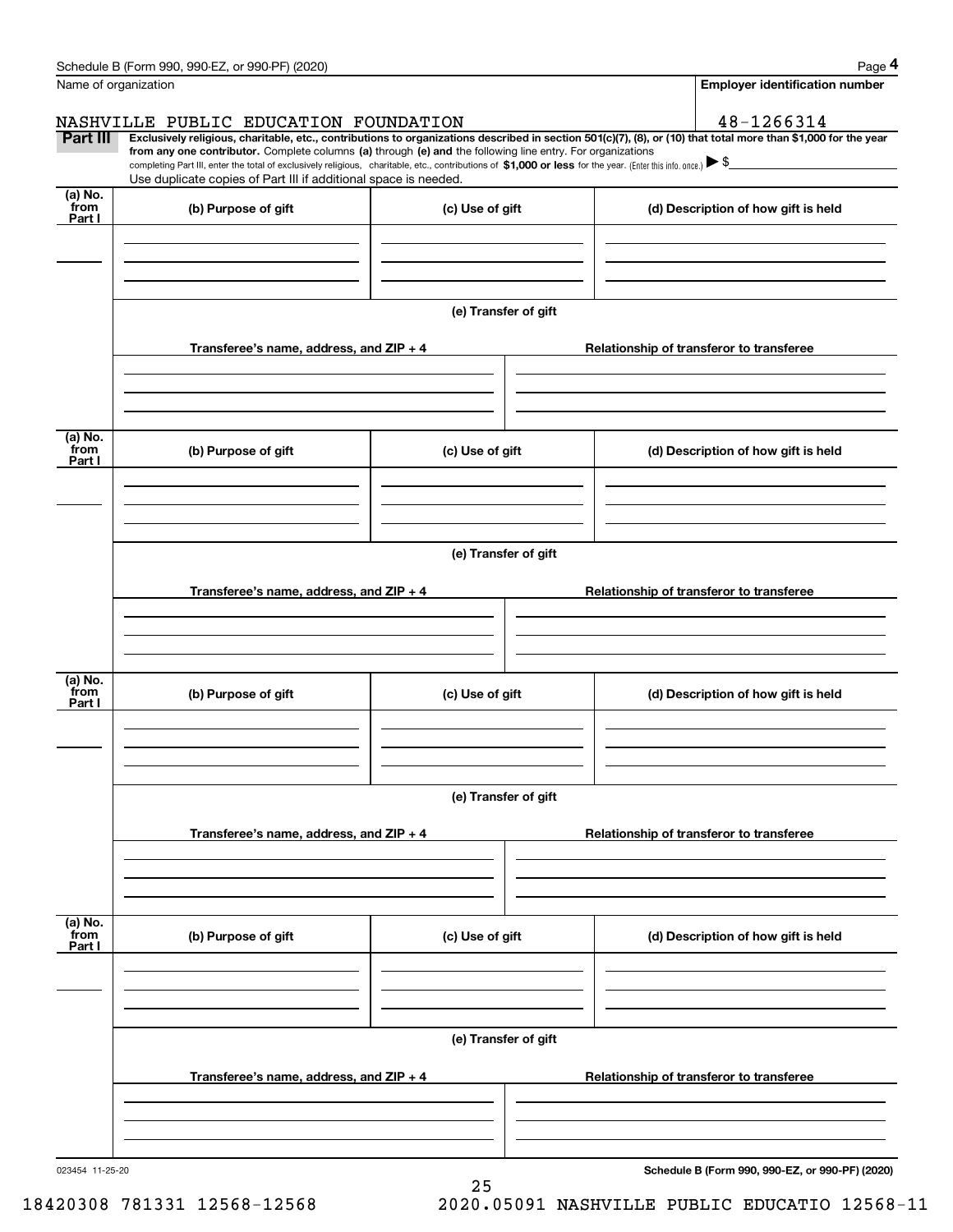| <b>SCHEDULE D</b> |  |
|-------------------|--|
|-------------------|--|

Department of the Treasury Internal Revenue Service

| (Form 990) |  |
|------------|--|
|------------|--|

# **SCHEDULE D Supplemental Financial Statements**

(Form 990)<br>
Pepartment of the Treasury<br>
Department of the Treasury<br>
Department of the Treasury<br>
Department of the Treasury<br> **Co to www.irs.gov/Form990 for instructions and the latest information.**<br> **Co to www.irs.gov/Form9** 

|--|



|          | Name of the organization                                                                                                                       | NASHVILLE PUBLIC EDUCATION FOUNDATION | <b>Employer identification number</b><br>48-1266314 |
|----------|------------------------------------------------------------------------------------------------------------------------------------------------|---------------------------------------|-----------------------------------------------------|
| Part I   | Organizations Maintaining Donor Advised Funds or Other Similar Funds or Accounts. Complete if the                                              |                                       |                                                     |
|          | organization answered "Yes" on Form 990, Part IV, line 6.                                                                                      |                                       |                                                     |
|          |                                                                                                                                                | (a) Donor advised funds               | (b) Funds and other accounts                        |
| 1        |                                                                                                                                                |                                       |                                                     |
| 2        | Aggregate value of contributions to (during year)                                                                                              |                                       |                                                     |
| з        | Aggregate value of grants from (during year)                                                                                                   |                                       |                                                     |
| 4        |                                                                                                                                                |                                       |                                                     |
| 5        | Did the organization inform all donors and donor advisors in writing that the assets held in donor advised funds                               |                                       |                                                     |
|          |                                                                                                                                                |                                       | Yes<br>No                                           |
| 6        | Did the organization inform all grantees, donors, and donor advisors in writing that grant funds can be used only                              |                                       |                                                     |
|          | for charitable purposes and not for the benefit of the donor or donor advisor, or for any other purpose conferring                             |                                       |                                                     |
|          | impermissible private benefit?                                                                                                                 |                                       | Yes<br>No                                           |
| Part II  | Conservation Easements. Complete if the organization answered "Yes" on Form 990, Part IV, line 7.                                              |                                       |                                                     |
| 1.       | Purpose(s) of conservation easements held by the organization (check all that apply).                                                          |                                       |                                                     |
|          | Preservation of land for public use (for example, recreation or education)                                                                     |                                       | Preservation of a historically important land area  |
|          | Protection of natural habitat                                                                                                                  |                                       | Preservation of a certified historic structure      |
|          | Preservation of open space                                                                                                                     |                                       |                                                     |
| 2        | Complete lines 2a through 2d if the organization held a qualified conservation contribution in the form of a conservation easement on the last |                                       |                                                     |
|          | day of the tax year.                                                                                                                           |                                       | Held at the End of the Tax Year                     |
| а        | Total number of conservation easements                                                                                                         |                                       | 2a                                                  |
| b        | Total acreage restricted by conservation easements                                                                                             |                                       | 2 <sub>b</sub>                                      |
| с        | Number of conservation easements on a certified historic structure included in (a) manufacture included in (a)                                 |                                       | 2 <sub>c</sub>                                      |
| d        | Number of conservation easements included in (c) acquired after 7/25/06, and not on a historic structure                                       |                                       |                                                     |
|          | listed in the National Register [111] increases the National Property of the National Register [11] increases                                  |                                       | 2d                                                  |
| 3        | Number of conservation easements modified, transferred, released, extinguished, or terminated by the organization during the tax               |                                       |                                                     |
|          | year                                                                                                                                           |                                       |                                                     |
| 4        | Number of states where property subject to conservation easement is located >                                                                  |                                       |                                                     |
| 5        | Does the organization have a written policy regarding the periodic monitoring, inspection, handling of                                         |                                       |                                                     |
|          | violations, and enforcement of the conservation easements it holds?                                                                            |                                       | Yes<br>No                                           |
| 6        | Staff and volunteer hours devoted to monitoring, inspecting, handling of violations, and enforcing conservation easements during the year      |                                       |                                                     |
|          |                                                                                                                                                |                                       |                                                     |
| 7        | Amount of expenses incurred in monitoring, inspecting, handling of violations, and enforcing conservation easements during the year            |                                       |                                                     |
|          | ► \$                                                                                                                                           |                                       |                                                     |
| 8        | Does each conservation easement reported on line 2(d) above satisfy the requirements of section 170(h)(4)(B)(i)                                |                                       |                                                     |
|          |                                                                                                                                                |                                       | Yes<br>No                                           |
|          | In Part XIII, describe how the organization reports conservation easements in its revenue and expense statement and                            |                                       |                                                     |
|          | balance sheet, and include, if applicable, the text of the footnote to the organization's financial statements that describes the              |                                       |                                                     |
|          | organization's accounting for conservation easements.                                                                                          |                                       |                                                     |
| Part III | Organizations Maintaining Collections of Art, Historical Treasures, or Other Similar Assets.                                                   |                                       |                                                     |
|          | Complete if the organization answered "Yes" on Form 990, Part IV, line 8.                                                                      |                                       |                                                     |
|          | 1a If the organization elected, as permitted under FASB ASC 958, not to report in its revenue statement and balance sheet works                |                                       |                                                     |
|          | of art, historical treasures, or other similar assets held for public exhibition, education, or research in furtherance of public              |                                       |                                                     |
|          | service, provide in Part XIII the text of the footnote to its financial statements that describes these items.                                 |                                       |                                                     |
| b        | If the organization elected, as permitted under FASB ASC 958, to report in its revenue statement and balance sheet works of                    |                                       |                                                     |
|          | art, historical treasures, or other similar assets held for public exhibition, education, or research in furtherance of public service,        |                                       |                                                     |
|          | provide the following amounts relating to these items:                                                                                         |                                       |                                                     |
|          |                                                                                                                                                |                                       | $\mathfrak{S}$<br>▶                                 |
|          | (ii) Assets included in Form 990, Part X                                                                                                       |                                       | $\triangleright$ \$                                 |
| 2        | If the organization received or held works of art, historical treasures, or other similar assets for financial gain, provide                   |                                       |                                                     |
|          | the following amounts required to be reported under FASB ASC 958 relating to these items:                                                      |                                       |                                                     |
| а        |                                                                                                                                                |                                       | \$<br>▶                                             |
|          |                                                                                                                                                |                                       | $\blacktriangleright$ s                             |
|          | LHA For Paperwork Reduction Act Notice, see the Instructions for Form 990.                                                                     |                                       | Schedule D (Form 990) 2020                          |

032051 12-01-20

26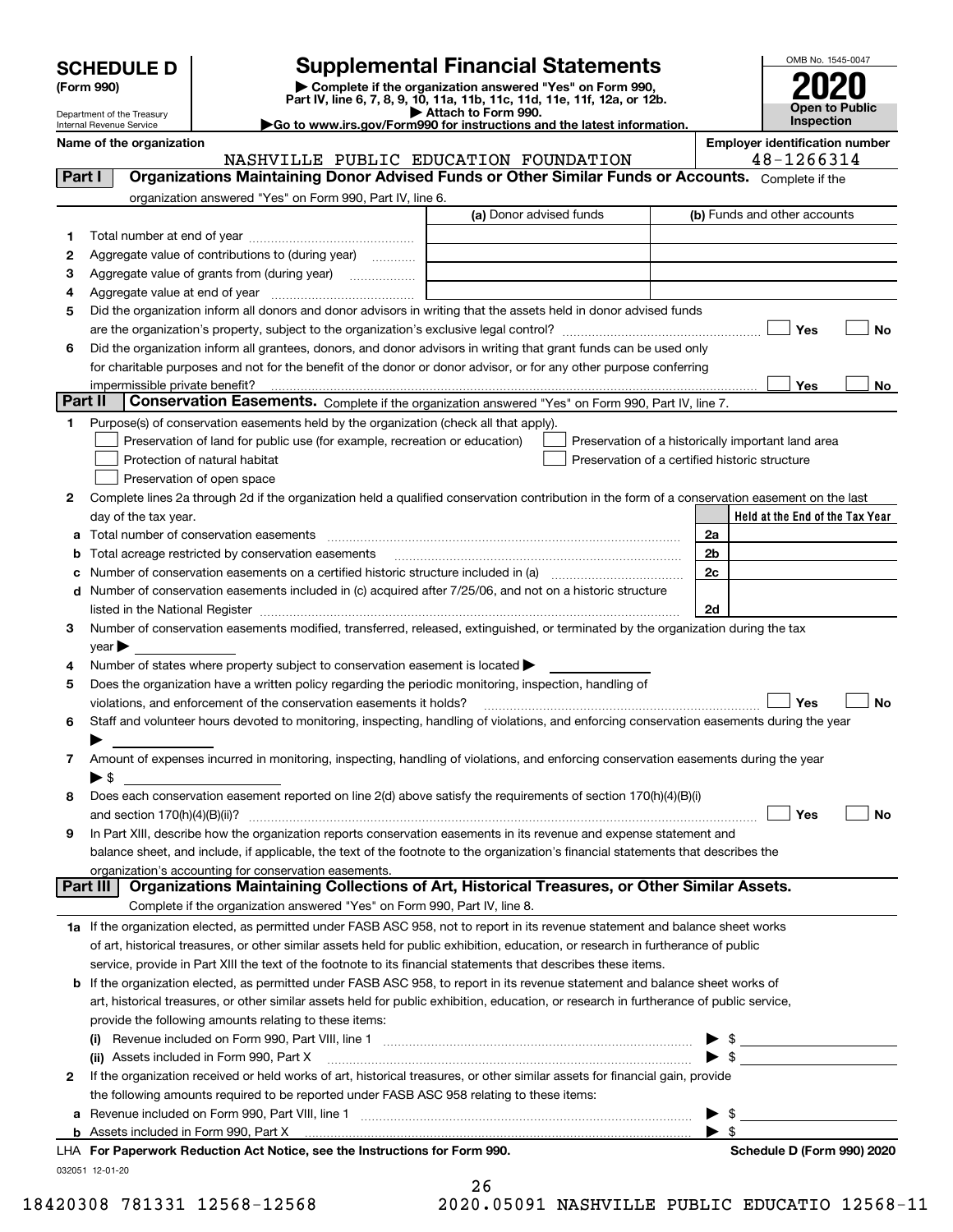|          | Schedule D (Form 990) 2020                                                                                                                                                                                                     | NASHVILLE PUBLIC EDUCATION FOUNDATION |                |                          |                      | $48 - 1266314$ Page 2      |                     |           |         |
|----------|--------------------------------------------------------------------------------------------------------------------------------------------------------------------------------------------------------------------------------|---------------------------------------|----------------|--------------------------|----------------------|----------------------------|---------------------|-----------|---------|
| Part III | Organizations Maintaining Collections of Art, Historical Treasures, or Other Similar Assets (continued)                                                                                                                        |                                       |                |                          |                      |                            |                     |           |         |
| З        | Using the organization's acquisition, accession, and other records, check any of the following that make significant use of its                                                                                                |                                       |                |                          |                      |                            |                     |           |         |
|          | collection items (check all that apply):                                                                                                                                                                                       |                                       |                |                          |                      |                            |                     |           |         |
| a        | Public exhibition                                                                                                                                                                                                              | d                                     |                | Loan or exchange program |                      |                            |                     |           |         |
| b        | Scholarly research                                                                                                                                                                                                             | e                                     |                |                          |                      |                            |                     |           |         |
| c        | Preservation for future generations                                                                                                                                                                                            |                                       |                |                          |                      |                            |                     |           |         |
| 4        | Provide a description of the organization's collections and explain how they further the organization's exempt purpose in Part XIII.                                                                                           |                                       |                |                          |                      |                            |                     |           |         |
| 5        | During the year, did the organization solicit or receive donations of art, historical treasures, or other similar assets                                                                                                       |                                       |                |                          |                      |                            |                     |           |         |
|          | to be sold to raise funds rather than to be maintained as part of the organization's collection?                                                                                                                               |                                       |                |                          |                      |                            | Yes                 |           | No      |
|          | Part IV<br>Escrow and Custodial Arrangements. Complete if the organization answered "Yes" on Form 990, Part IV, line 9, or                                                                                                     |                                       |                |                          |                      |                            |                     |           |         |
|          | reported an amount on Form 990, Part X, line 21.                                                                                                                                                                               |                                       |                |                          |                      |                            |                     |           |         |
|          | 1a Is the organization an agent, trustee, custodian or other intermediary for contributions or other assets not included                                                                                                       |                                       |                |                          |                      |                            |                     |           |         |
|          | on Form 990, Part X? [11] matter contracts and contracts and contracts are contracted to the set of the set of                                                                                                                 |                                       |                |                          |                      |                            | Yes                 |           | No      |
|          | If "Yes," explain the arrangement in Part XIII and complete the following table:                                                                                                                                               |                                       |                |                          |                      |                            |                     |           |         |
|          |                                                                                                                                                                                                                                |                                       |                |                          |                      |                            | Amount              |           |         |
|          |                                                                                                                                                                                                                                |                                       |                |                          | 1c                   |                            |                     |           |         |
| с        | Beginning balance                                                                                                                                                                                                              |                                       |                |                          | 1d                   |                            |                     |           |         |
| d<br>е   | Additions during the year manufactured and an annual contract of the year manufactured and all the year manufactured and all the year manufactured and all the year manufactured and all the year manufactured and all the yea |                                       |                |                          | 1e                   |                            |                     |           |         |
|          | Distributions during the year manufactured and an account of the year manufactured and the year manufactured and the year manufactured and the year manufactured and the year manufactured and the year manufactured and the y |                                       |                |                          | 1f                   |                            |                     |           |         |
|          | 2a Did the organization include an amount on Form 990, Part X, line 21, for escrow or custodial account liability?                                                                                                             |                                       |                |                          |                      |                            | Yes                 |           | No      |
|          | <b>b</b> If "Yes," explain the arrangement in Part XIII. Check here if the explanation has been provided on Part XIII                                                                                                          |                                       |                |                          |                      |                            |                     |           |         |
| Part V   | Endowment Funds. Complete if the organization answered "Yes" on Form 990, Part IV, line 10.                                                                                                                                    |                                       |                |                          |                      |                            |                     |           |         |
|          |                                                                                                                                                                                                                                | (a) Current year                      | (b) Prior year | (c) Two years back       | (d) Three years back |                            | (e) Four years back |           |         |
|          |                                                                                                                                                                                                                                | 159,707.                              | 157,693.       | 164,949.                 |                      | 167,211.                   |                     | 163, 116. |         |
| 1a       | Beginning of year balance                                                                                                                                                                                                      |                                       |                |                          |                      |                            |                     |           |         |
| b        |                                                                                                                                                                                                                                | 10,878.                               | 3,146.         | 6,031.                   |                      | 3,427.                     |                     |           | 10,695. |
|          | Net investment earnings, gains, and losses                                                                                                                                                                                     |                                       |                | 10,000.                  |                      |                            |                     |           | 6,600.  |
| d        |                                                                                                                                                                                                                                |                                       |                |                          |                      |                            |                     |           |         |
|          | e Other expenditures for facilities                                                                                                                                                                                            |                                       |                |                          |                      |                            |                     |           |         |
|          | and programs                                                                                                                                                                                                                   |                                       |                |                          |                      |                            |                     |           |         |
|          | f Administrative expenses                                                                                                                                                                                                      | 1,548.                                | 1,132.         | 3,287.                   |                      | 5,689.                     |                     |           |         |
| g        | End of year balance                                                                                                                                                                                                            | 169,037.                              | 159,707.       | 157,693.                 |                      | 164,949.                   |                     | 167, 211. |         |
| 2        | Provide the estimated percentage of the current year end balance (line 1g, column (a)) held as:                                                                                                                                |                                       |                |                          |                      |                            |                     |           |         |
| а        | Board designated or quasi-endowment $\blacktriangleright$ 15.6500                                                                                                                                                              |                                       | %              |                          |                      |                            |                     |           |         |
| b        | Permanent endowment > 84.3500                                                                                                                                                                                                  | %                                     |                |                          |                      |                            |                     |           |         |
| c        | Term endowment $\blacktriangleright$                                                                                                                                                                                           | %                                     |                |                          |                      |                            |                     |           |         |
|          | The percentages on lines 2a, 2b, and 2c should equal 100%.                                                                                                                                                                     |                                       |                |                          |                      |                            |                     |           |         |
|          | 3a Are there endowment funds not in the possession of the organization that are held and administered for the organization                                                                                                     |                                       |                |                          |                      |                            |                     |           |         |
|          | by:                                                                                                                                                                                                                            |                                       |                |                          |                      |                            |                     | Yes       | No      |
|          | (i)                                                                                                                                                                                                                            |                                       |                |                          |                      |                            | 3a(i)               |           | х       |
|          |                                                                                                                                                                                                                                |                                       |                |                          |                      |                            | 3a(ii)              |           | X       |
| b        |                                                                                                                                                                                                                                |                                       |                |                          |                      |                            | 3b                  |           |         |
|          | Describe in Part XIII the intended uses of the organization's endowment funds.                                                                                                                                                 |                                       |                |                          |                      |                            |                     |           |         |
|          | Land, Buildings, and Equipment.<br><b>Part VI</b>                                                                                                                                                                              |                                       |                |                          |                      |                            |                     |           |         |
|          | Complete if the organization answered "Yes" on Form 990, Part IV, line 11a. See Form 990, Part X, line 10.                                                                                                                     |                                       |                |                          |                      |                            |                     |           |         |
|          | Description of property                                                                                                                                                                                                        | (a) Cost or other                     |                | (b) Cost or other        | (c) Accumulated      |                            | (d) Book value      |           |         |
|          |                                                                                                                                                                                                                                | basis (investment)                    |                | basis (other)            | depreciation         |                            |                     |           |         |
|          |                                                                                                                                                                                                                                |                                       |                |                          |                      |                            |                     |           |         |
| b        |                                                                                                                                                                                                                                |                                       |                |                          |                      |                            |                     |           |         |
|          |                                                                                                                                                                                                                                |                                       |                | 18,105.                  | 8,751.               |                            |                     | 9,354.    |         |
| d        |                                                                                                                                                                                                                                |                                       |                | 38,348.                  | 29,634.              |                            |                     | 8,714.    |         |
|          | e Other                                                                                                                                                                                                                        |                                       |                |                          |                      |                            |                     |           |         |
|          | Total. Add lines 1a through 1e. (Column (d) must equal Form 990. Part X, column (B), line 10c.)                                                                                                                                |                                       |                |                          |                      |                            |                     | 18,068.   |         |
|          |                                                                                                                                                                                                                                |                                       |                |                          |                      | Schedule D (Form 990) 2020 |                     |           |         |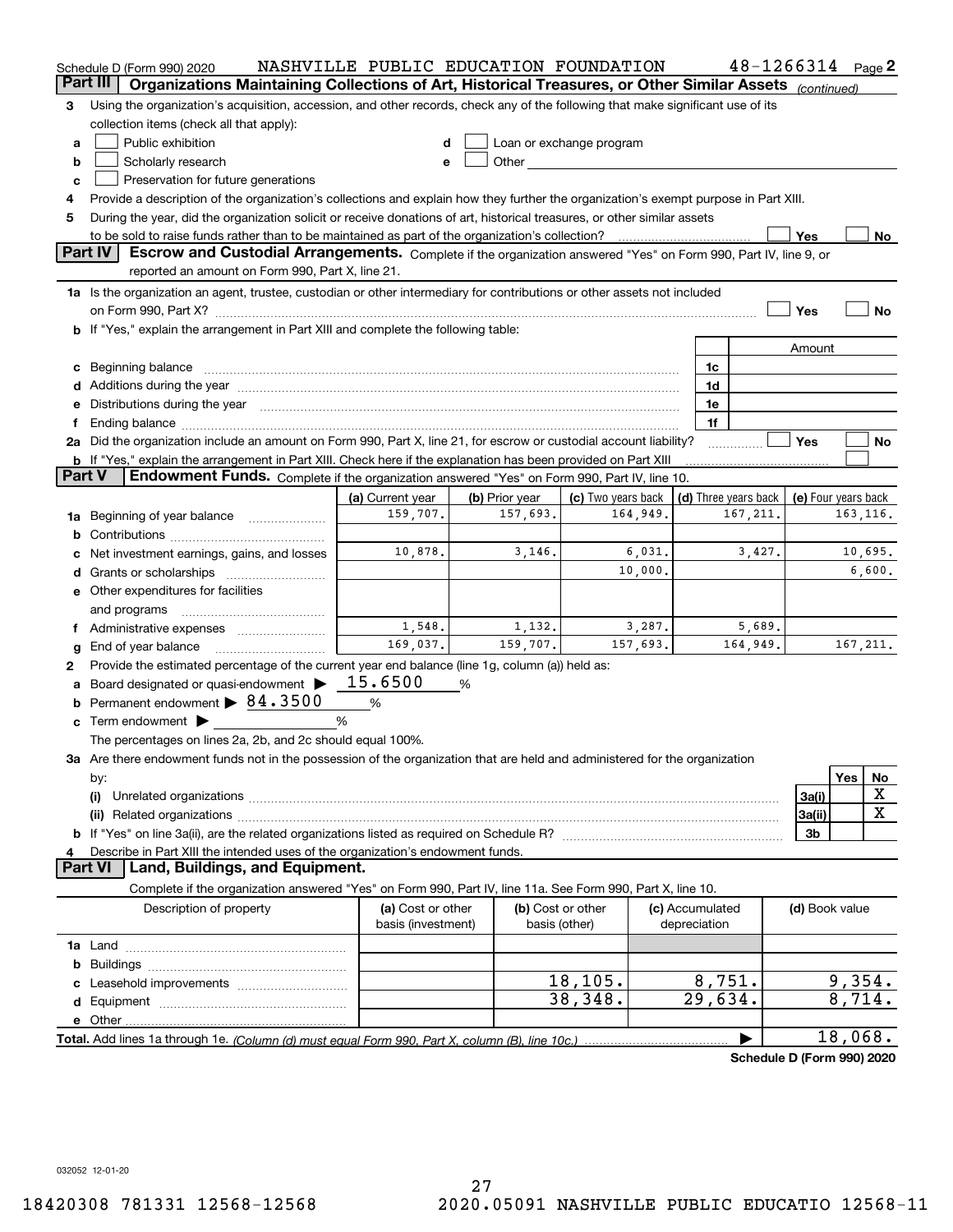| <u>s san passo a more saguramente un carso su</u>                                                                                                    |                 | <b></b> , . <b></b> , <b>.</b> . <b>.</b> .               |                |
|------------------------------------------------------------------------------------------------------------------------------------------------------|-----------------|-----------------------------------------------------------|----------------|
| (a) Description of security or category (including name of security)                                                                                 | (b) Book value  | (c) Method of valuation: Cost or end-of-year market value |                |
| (1) Financial derivatives                                                                                                                            |                 |                                                           |                |
| (2) Closely held equity interests                                                                                                                    |                 |                                                           |                |
| $(3)$ Other                                                                                                                                          |                 |                                                           |                |
| (A)                                                                                                                                                  |                 |                                                           |                |
| (B)                                                                                                                                                  |                 |                                                           |                |
| (C)                                                                                                                                                  |                 |                                                           |                |
| (D)                                                                                                                                                  |                 |                                                           |                |
| (E)                                                                                                                                                  |                 |                                                           |                |
| (F)                                                                                                                                                  |                 |                                                           |                |
|                                                                                                                                                      |                 |                                                           |                |
| (G)                                                                                                                                                  |                 |                                                           |                |
| (H)                                                                                                                                                  |                 |                                                           |                |
| Total. (Col. (b) must equal Form 990, Part X, col. (B) line 12.)                                                                                     |                 |                                                           |                |
| Part VIII Investments - Program Related.                                                                                                             |                 |                                                           |                |
| Complete if the organization answered "Yes" on Form 990, Part IV, line 11c. See Form 990, Part X, line 13.                                           |                 |                                                           |                |
| (a) Description of investment                                                                                                                        | (b) Book value  | (c) Method of valuation: Cost or end-of-year market value |                |
| (1)                                                                                                                                                  |                 |                                                           |                |
| (2)                                                                                                                                                  |                 |                                                           |                |
| (3)                                                                                                                                                  |                 |                                                           |                |
| (4)                                                                                                                                                  |                 |                                                           |                |
| (5)                                                                                                                                                  |                 |                                                           |                |
| (6)                                                                                                                                                  |                 |                                                           |                |
| (7)                                                                                                                                                  |                 |                                                           |                |
| (8)                                                                                                                                                  |                 |                                                           |                |
| (9)                                                                                                                                                  |                 |                                                           |                |
| Total. (Col. (b) must equal Form 990, Part X, col. (B) line 13.)                                                                                     |                 |                                                           |                |
| <b>Other Assets.</b><br>Part IX                                                                                                                      |                 |                                                           |                |
|                                                                                                                                                      |                 |                                                           |                |
| Complete if the organization answered "Yes" on Form 990, Part IV, line 11d. See Form 990, Part X, line 15.                                           | (a) Description |                                                           |                |
|                                                                                                                                                      |                 |                                                           | (b) Book value |
| (1)                                                                                                                                                  |                 |                                                           |                |
| (2)                                                                                                                                                  |                 |                                                           |                |
| (3)                                                                                                                                                  |                 |                                                           |                |
| (4)                                                                                                                                                  |                 |                                                           |                |
| (5)                                                                                                                                                  |                 |                                                           |                |
| (6)                                                                                                                                                  |                 |                                                           |                |
| (7)                                                                                                                                                  |                 |                                                           |                |
| (8)                                                                                                                                                  |                 |                                                           |                |
| (9)                                                                                                                                                  |                 |                                                           |                |
| Total. (Column (b) must equal Form 990. Part X. col. (B) line 15.)                                                                                   |                 |                                                           |                |
| <b>Other Liabilities.</b><br>Part X                                                                                                                  |                 |                                                           |                |
| Complete if the organization answered "Yes" on Form 990, Part IV, line 11e or 11f. See Form 990, Part X, line 25.                                    |                 |                                                           |                |
| (a) Description of liability                                                                                                                         |                 |                                                           | (b) Book value |
| 1.                                                                                                                                                   |                 |                                                           |                |
| (1)<br>Federal income taxes                                                                                                                          |                 |                                                           |                |
| UNCONDITIONAL PROMISES TO GIVE<br>(2)                                                                                                                |                 |                                                           | 3,192.         |
| (3)                                                                                                                                                  |                 |                                                           |                |
| (4)                                                                                                                                                  |                 |                                                           |                |
| (5)                                                                                                                                                  |                 |                                                           |                |
| (6)                                                                                                                                                  |                 |                                                           |                |
| (7)                                                                                                                                                  |                 |                                                           |                |
| (8)                                                                                                                                                  |                 |                                                           |                |
| (9)                                                                                                                                                  |                 |                                                           |                |
| Total. (Column (b) must equal Form 990, Part X, col. (B) line 25.)                                                                                   |                 |                                                           | 3,192.         |
| 2. Liability for uncertain tax positions. In Part XIII, provide the text of the footnote to the organization's financial statements that reports the |                 |                                                           |                |
|                                                                                                                                                      |                 |                                                           |                |

organization's liability for uncertain tax positions under FASB ASC 740. Check here if the text of the footnote has been provided in Part XIII.  $\boxed{\text{X}}$ 

48-1266314 Page 3

032053 12-01-20

# Schedule D (Form 990) 2020 NASHVILLE PUBLIC EDUCATION FOUNDATION 48-1266314 <sub>Page</sub> 3<br>| **Part VII** | Investments - Other Securities.

| ∣ Part VIII  Investments - Other Securities.                                                               |                |                                                   |
|------------------------------------------------------------------------------------------------------------|----------------|---------------------------------------------------|
| Complete if the organization answered "Yes" on Form 990, Part IV, line 11b. See Form 990, Part X, line 12. |                |                                                   |
| (a) Description of security or category (including name of security)                                       | (b) Book value | (c) Method of valuation: Cost or end-of-year mark |
|                                                                                                            |                |                                                   |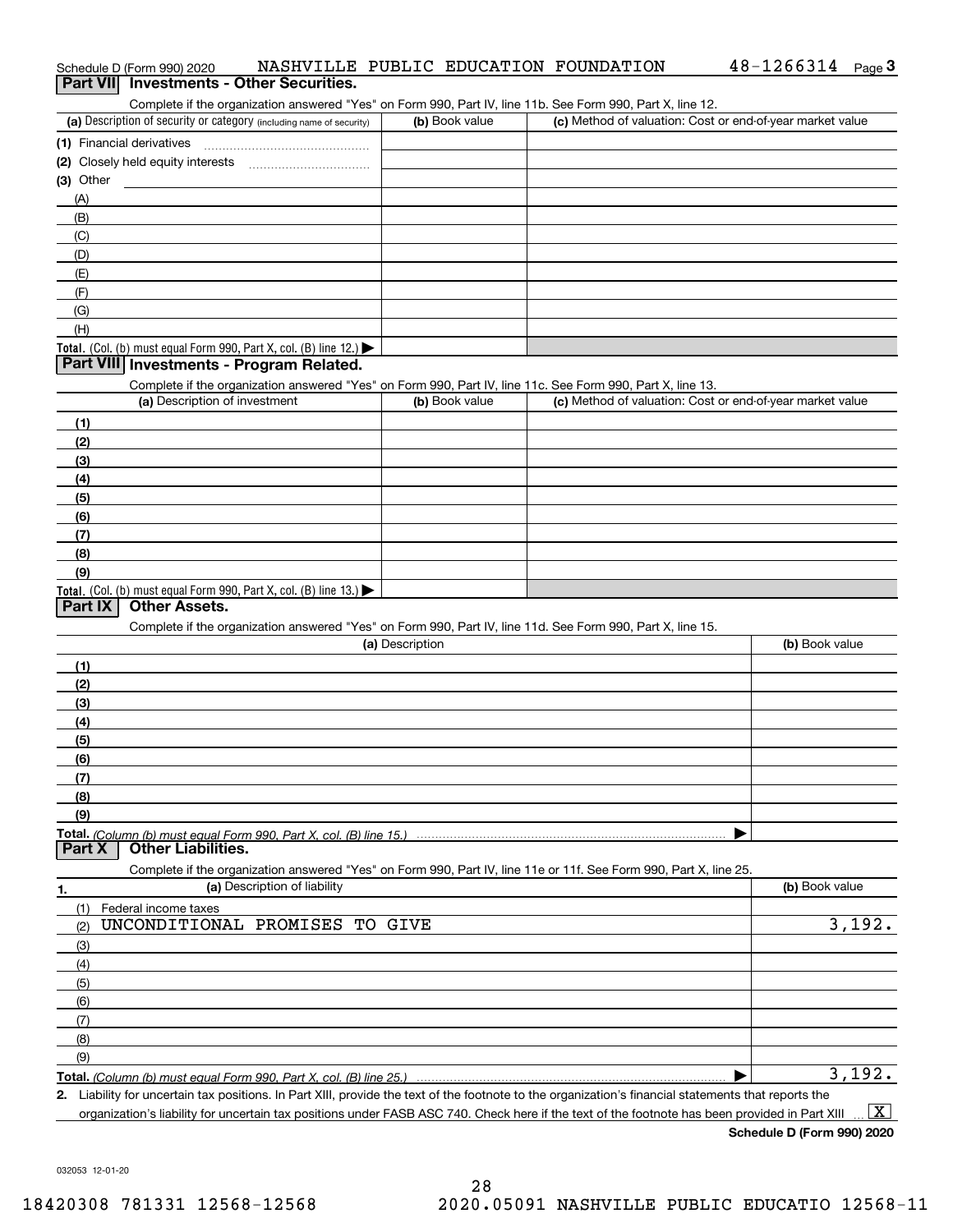|    | NASHVILLE PUBLIC EDUCATION FOUNDATION<br>Schedule D (Form 990) 2020                                                                                                                                                            |                |           |                | $48 - 1266314$ Page 4 |
|----|--------------------------------------------------------------------------------------------------------------------------------------------------------------------------------------------------------------------------------|----------------|-----------|----------------|-----------------------|
|    | Reconciliation of Revenue per Audited Financial Statements With Revenue per Return.<br>Part XI                                                                                                                                 |                |           |                |                       |
|    | Complete if the organization answered "Yes" on Form 990, Part IV, line 12a.                                                                                                                                                    |                |           |                |                       |
| 1  | Total revenue, gains, and other support per audited financial statements                                                                                                                                                       |                |           | $\blacksquare$ | 2,522,850.            |
| 2  | Amounts included on line 1 but not on Form 990, Part VIII, line 12:                                                                                                                                                            |                |           |                |                       |
| a  | Net unrealized gains (losses) on investments [11] matter contracts and the unrealized gains (losses) on investments                                                                                                            | 2a             | $-2,992.$ |                |                       |
| b  |                                                                                                                                                                                                                                | 2 <sub>b</sub> |           |                |                       |
|    |                                                                                                                                                                                                                                | 2c             |           |                |                       |
| d  | Other (Describe in Part XIII.) <b>Construction Construction</b> Chern Construction Chern Chern Chern Chern Chern Chern                                                                                                         | 2d             |           |                |                       |
| e  | Add lines 2a through 2d                                                                                                                                                                                                        |                |           | 2e             | $-2,992.$             |
| 3  |                                                                                                                                                                                                                                |                |           | $\overline{3}$ | 2,525,842.            |
| 4  | Amounts included on Form 990, Part VIII, line 12, but not on line 1:                                                                                                                                                           |                |           |                |                       |
| a  |                                                                                                                                                                                                                                | 4а             |           |                |                       |
|    |                                                                                                                                                                                                                                | 4 <sub>b</sub> |           |                |                       |
|    | c Add lines 4a and 4b                                                                                                                                                                                                          |                |           | 4c             |                       |
|    |                                                                                                                                                                                                                                |                |           | 5              | 2,525,842.            |
|    | Part XII   Reconciliation of Expenses per Audited Financial Statements With Expenses per Return.                                                                                                                               |                |           |                |                       |
|    | Complete if the organization answered "Yes" on Form 990, Part IV, line 12a.                                                                                                                                                    |                |           |                |                       |
| 1. |                                                                                                                                                                                                                                |                |           |                |                       |
|    | Total expenses and losses per audited financial statements [11] [12] contain an intervention and the statements [13] [13] and the statements [13] and the statements [13] and the statements and the statements and the statem |                |           | 1 <sup>1</sup> | 1,813,960.            |
| 2  | Amounts included on line 1 but not on Form 990, Part IX, line 25:                                                                                                                                                              |                |           |                |                       |
| a  |                                                                                                                                                                                                                                | 2a             |           |                |                       |
| b  | Prior year adjustments entertainments and the contract of the contract of the contract of the contract of the contract of the contract of the contract of the contract of the contract of the contract of the contract of the  | 2 <sub>b</sub> |           |                |                       |
|    |                                                                                                                                                                                                                                | 2c             |           |                |                       |
| d  | Other (Describe in Part XIII.) (2000) (2000) (2000) (2000) (2000) (2000) (2000) (2000) (2000) (2000) (2000) (2000) (2000) (2000) (2000) (2000) (2000) (2000) (2000) (2000) (2000) (2000) (2000) (2000) (2000) (2000) (2000) (2 | 2d             |           |                |                       |
|    |                                                                                                                                                                                                                                |                |           | <b>2e</b>      | υ.                    |
| з  |                                                                                                                                                                                                                                |                |           | 3              | 1,813,960.            |
| 4  | Amounts included on Form 990, Part IX, line 25, but not on line 1:                                                                                                                                                             |                |           |                |                       |
| a  | Investment expenses not included on Form 990, Part VIII, line 7b [100] [100] [100] [100] [100] [100] [100] [10                                                                                                                 | 4a             |           |                |                       |
|    | Other (Describe in Part XIII.)                                                                                                                                                                                                 | 4 <sub>h</sub> |           |                |                       |
|    | c Add lines 4a and 4b                                                                                                                                                                                                          |                |           | 4c             |                       |
|    | Total expenses. Add lines 3 and 4c. (This must equal Form 990, Part I, line 18.) <b>Conservers</b> manufactured in the                                                                                                         |                |           | 5              | 1,813,960.            |
|    | Part XIII Supplemental Information.                                                                                                                                                                                            |                |           |                |                       |

Provide the descriptions required for Part II, lines 3, 5, and 9; Part III, lines 1a and 4; Part IV, lines 1b and 2b; Part V, line 4; Part X, line 2; Part XI, lines 2d and 4b; and Part XII, lines 2d and 4b. Also complete this part to provide any additional information.

### PART V, LINE 4:

DURING THE YEAR, THE ORGANIZATION HELD ONE ENDOWMENT FUND FOR WHICH THE

INVESTMENT EARNINGS ARE RESTRICTED TO FUNDING TRAVEL EXPENSES OF MNPS

DEBATE TEAMS.

PART X, LINE 2:

MANAGEMENT PERFORMS AN EVALUATION OF ALL INCOME TAX POSITIONS TAKEN OR

EXPECTED TO BE TAKEN IN THE COURSE OF PREPARING THE FOUNDATION'S INCOME

TAX RETURNS TO DETERMINE WHETHER THE INCOME TAX POSITIONS MEET A "MORE

LIKELY THAN NOT" STANDARD OF BEING SUSTAINED UNDER EXAMINATION BY THE

APPLICABLE TAXING AUTHORITIES. MANAGEMENT HAS PERFORMED ITS EVALUATION OF

29

| ALL             | INCOME | : TAX POSITIONS TAKEN ON ALL OPEN INCOME |  |  |  | : TAX RETURNS AND | HAS                 |  |
|-----------------|--------|------------------------------------------|--|--|--|-------------------|---------------------|--|
| 032054 12-01-20 |        |                                          |  |  |  |                   | Schedule D (Form 9) |  |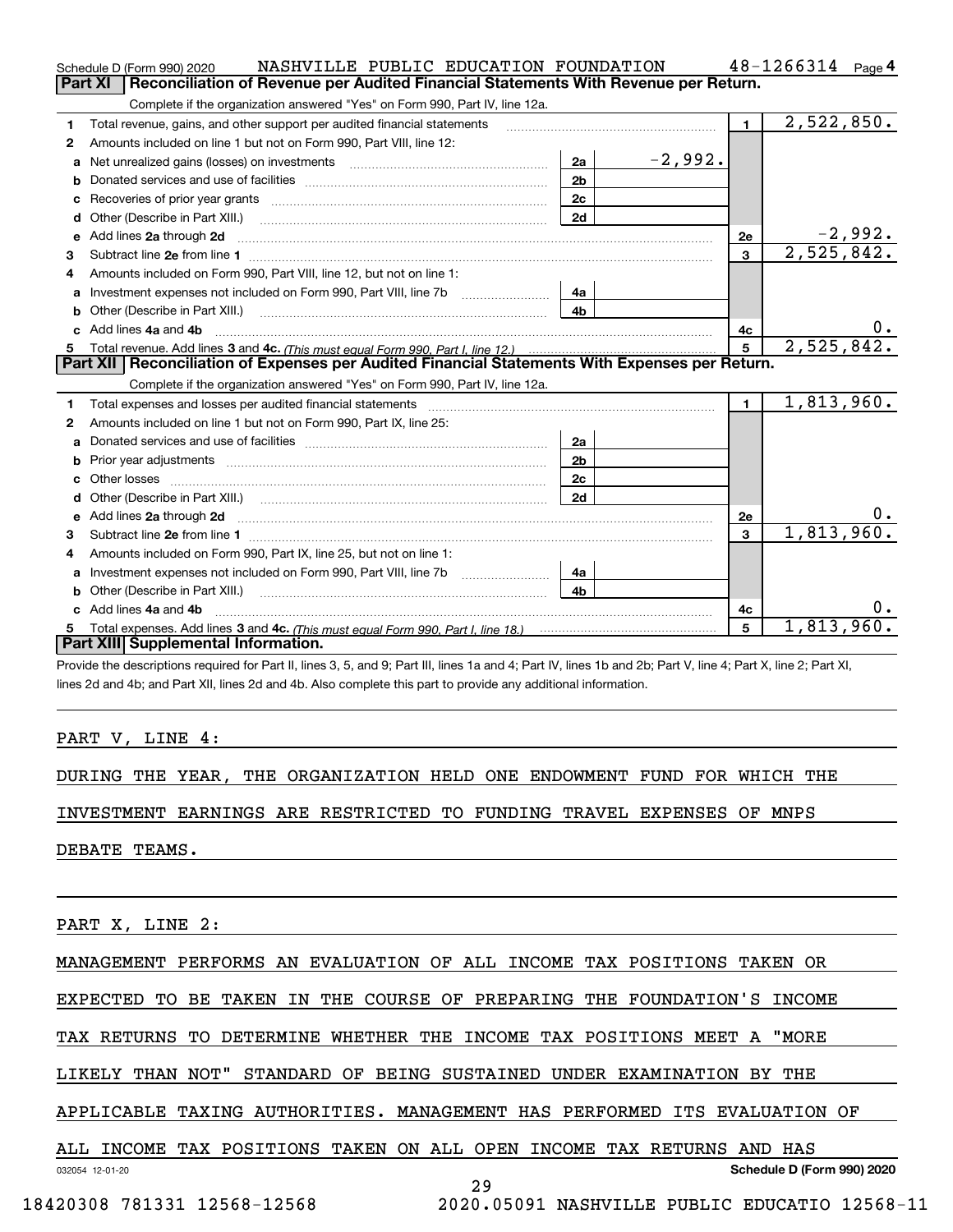| Schedule D (Form 990) 2020                            |  |  | NASHVILLE PUBLIC EDUCATION FOUNDATION                                      |  |  |  | $48 - 1266314$ Page 5 |  |
|-------------------------------------------------------|--|--|----------------------------------------------------------------------------|--|--|--|-----------------------|--|
| <b>Part XIII Supplemental Information</b> (continued) |  |  |                                                                            |  |  |  |                       |  |
|                                                       |  |  | DETERMINED THAT THERE WERE NO POSITIONS TAKEN THAT DO NOT MEET THE "MORE   |  |  |  |                       |  |
|                                                       |  |  | LIKELY THAN NOT" STANDARD. ACCORDINGLY, THERE ARE NO PROVISIONS FOR INCOME |  |  |  |                       |  |
|                                                       |  |  | TAXES. PENALTIES OR INTEREST RECEIVABLE OR PAYABLE RELATING TO UNCERTAIN   |  |  |  |                       |  |
|                                                       |  |  | INCOME TAX POSITIONS IN THE ACCOMPANYING FINANCIAL STATEMENTS.             |  |  |  |                       |  |
|                                                       |  |  |                                                                            |  |  |  |                       |  |
|                                                       |  |  |                                                                            |  |  |  |                       |  |
|                                                       |  |  |                                                                            |  |  |  |                       |  |
|                                                       |  |  |                                                                            |  |  |  |                       |  |
|                                                       |  |  |                                                                            |  |  |  |                       |  |

**Schedule D (Form 990) 2020**

032055 12-01-20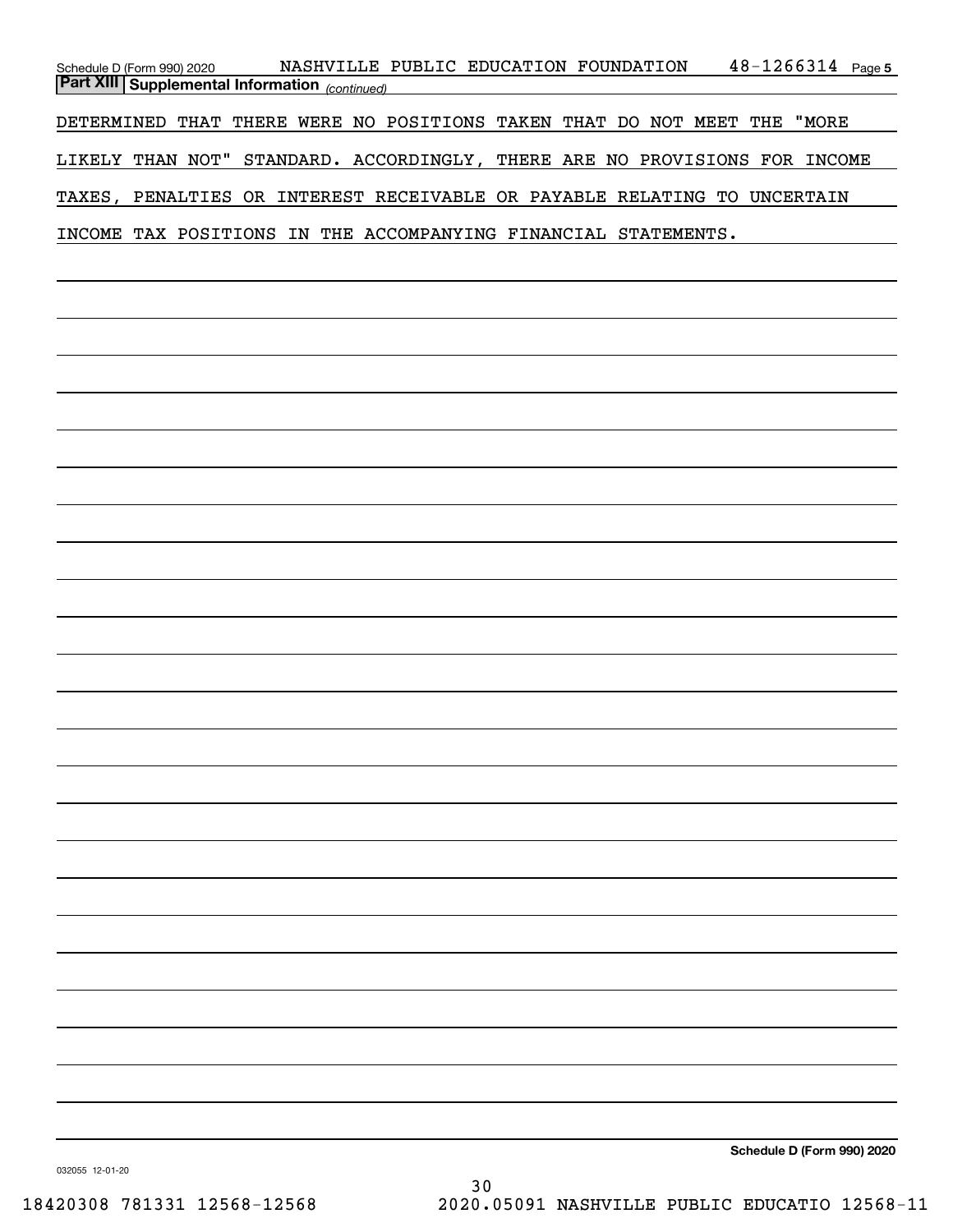| <b>SCHEDULE G</b>                                                                                                                                                                                                                                                                                                                                                                                                                                                                  |                                  |                                       |                                           |                                                                            |    | <b>Supplemental Information Regarding Fundraising or Gaming Activities</b>                                                                                                                |                                                                            | OMB No. 1545-0047                                       |
|------------------------------------------------------------------------------------------------------------------------------------------------------------------------------------------------------------------------------------------------------------------------------------------------------------------------------------------------------------------------------------------------------------------------------------------------------------------------------------|----------------------------------|---------------------------------------|-------------------------------------------|----------------------------------------------------------------------------|----|-------------------------------------------------------------------------------------------------------------------------------------------------------------------------------------------|----------------------------------------------------------------------------|---------------------------------------------------------|
| (Form 990 or 990-EZ)                                                                                                                                                                                                                                                                                                                                                                                                                                                               |                                  |                                       |                                           |                                                                            |    | Complete if the organization answered "Yes" on Form 990, Part IV, line 17, 18, or 19, or if the<br>organization entered more than \$15,000 on Form 990-EZ, line 6a.                       |                                                                            | 2020                                                    |
| Department of the Treasury                                                                                                                                                                                                                                                                                                                                                                                                                                                         |                                  |                                       | Attach to Form 990 or Form 990-EZ.        |                                                                            |    |                                                                                                                                                                                           |                                                                            | <b>Open to Public</b>                                   |
| Internal Revenue Service                                                                                                                                                                                                                                                                                                                                                                                                                                                           |                                  |                                       |                                           |                                                                            |    | ▶ Go to www.irs.gov/Form990 for instructions and the latest information.                                                                                                                  |                                                                            | Inspection                                              |
| Name of the organization                                                                                                                                                                                                                                                                                                                                                                                                                                                           |                                  | NASHVILLE PUBLIC EDUCATION FOUNDATION |                                           |                                                                            |    |                                                                                                                                                                                           | 48-1266314                                                                 | <b>Employer identification number</b>                   |
| Part I                                                                                                                                                                                                                                                                                                                                                                                                                                                                             |                                  |                                       |                                           |                                                                            |    | Fundraising Activities. Complete if the organization answered "Yes" on Form 990, Part IV, line 17. Form 990-EZ filers are not                                                             |                                                                            |                                                         |
|                                                                                                                                                                                                                                                                                                                                                                                                                                                                                    | required to complete this part.  |                                       |                                           |                                                                            |    |                                                                                                                                                                                           |                                                                            |                                                         |
| 1 Indicate whether the organization raised funds through any of the following activities. Check all that apply.<br>Mail solicitations<br>a<br>b<br>Phone solicitations<br>c<br>In-person solicitations<br>d<br>2 a Did the organization have a written or oral agreement with any individual (including officers, directors, trustees, or<br>b If "Yes," list the 10 highest paid individuals or entities (fundraisers) pursuant to agreements under which the fundraiser is to be | Internet and email solicitations |                                       | e<br>f<br>Special fundraising events<br>g |                                                                            |    | Solicitation of non-government grants<br>Solicitation of government grants<br>key employees listed in Form 990, Part VII) or entity in connection with professional fundraising services? | Yes                                                                        | No                                                      |
| compensated at least \$5,000 by the organization.                                                                                                                                                                                                                                                                                                                                                                                                                                  |                                  |                                       |                                           |                                                                            |    |                                                                                                                                                                                           |                                                                            |                                                         |
| (i) Name and address of individual<br>or entity (fundraiser)                                                                                                                                                                                                                                                                                                                                                                                                                       |                                  | (ii) Activity                         |                                           | (iii) Did<br>fundraiser<br>have custody<br>or control of<br>contributions? |    | (iv) Gross receipts<br>from activity                                                                                                                                                      | (v) Amount paid<br>to (or retained by)<br>fundraiser<br>listed in col. (i) | (vi) Amount paid<br>to (or retained by)<br>organization |
|                                                                                                                                                                                                                                                                                                                                                                                                                                                                                    |                                  |                                       |                                           | Yes                                                                        | No |                                                                                                                                                                                           |                                                                            |                                                         |
|                                                                                                                                                                                                                                                                                                                                                                                                                                                                                    |                                  |                                       |                                           |                                                                            |    |                                                                                                                                                                                           |                                                                            |                                                         |
|                                                                                                                                                                                                                                                                                                                                                                                                                                                                                    |                                  |                                       |                                           |                                                                            |    |                                                                                                                                                                                           |                                                                            |                                                         |
|                                                                                                                                                                                                                                                                                                                                                                                                                                                                                    |                                  |                                       |                                           |                                                                            |    |                                                                                                                                                                                           |                                                                            |                                                         |
|                                                                                                                                                                                                                                                                                                                                                                                                                                                                                    |                                  |                                       |                                           |                                                                            |    |                                                                                                                                                                                           |                                                                            |                                                         |
|                                                                                                                                                                                                                                                                                                                                                                                                                                                                                    |                                  |                                       |                                           |                                                                            |    |                                                                                                                                                                                           |                                                                            |                                                         |
|                                                                                                                                                                                                                                                                                                                                                                                                                                                                                    |                                  |                                       |                                           |                                                                            |    |                                                                                                                                                                                           |                                                                            |                                                         |
|                                                                                                                                                                                                                                                                                                                                                                                                                                                                                    |                                  |                                       |                                           |                                                                            |    |                                                                                                                                                                                           |                                                                            |                                                         |
|                                                                                                                                                                                                                                                                                                                                                                                                                                                                                    |                                  |                                       |                                           |                                                                            |    |                                                                                                                                                                                           |                                                                            |                                                         |
|                                                                                                                                                                                                                                                                                                                                                                                                                                                                                    |                                  |                                       |                                           |                                                                            |    |                                                                                                                                                                                           |                                                                            |                                                         |
|                                                                                                                                                                                                                                                                                                                                                                                                                                                                                    |                                  |                                       |                                           |                                                                            |    |                                                                                                                                                                                           |                                                                            |                                                         |
|                                                                                                                                                                                                                                                                                                                                                                                                                                                                                    |                                  |                                       |                                           |                                                                            |    |                                                                                                                                                                                           |                                                                            |                                                         |
|                                                                                                                                                                                                                                                                                                                                                                                                                                                                                    |                                  |                                       |                                           |                                                                            |    |                                                                                                                                                                                           |                                                                            |                                                         |
|                                                                                                                                                                                                                                                                                                                                                                                                                                                                                    |                                  |                                       |                                           |                                                                            |    |                                                                                                                                                                                           |                                                                            |                                                         |
|                                                                                                                                                                                                                                                                                                                                                                                                                                                                                    |                                  |                                       |                                           |                                                                            |    |                                                                                                                                                                                           |                                                                            |                                                         |
| Total<br>3 List all states in which the organization is registered or licensed to solicit contributions or has been notified it is exempt from registration                                                                                                                                                                                                                                                                                                                        |                                  |                                       |                                           |                                                                            |    |                                                                                                                                                                                           |                                                                            |                                                         |
| or licensing.                                                                                                                                                                                                                                                                                                                                                                                                                                                                      |                                  |                                       |                                           |                                                                            |    |                                                                                                                                                                                           |                                                                            |                                                         |
|                                                                                                                                                                                                                                                                                                                                                                                                                                                                                    |                                  |                                       |                                           |                                                                            |    |                                                                                                                                                                                           |                                                                            |                                                         |
|                                                                                                                                                                                                                                                                                                                                                                                                                                                                                    |                                  |                                       |                                           |                                                                            |    |                                                                                                                                                                                           |                                                                            |                                                         |
|                                                                                                                                                                                                                                                                                                                                                                                                                                                                                    |                                  |                                       |                                           |                                                                            |    |                                                                                                                                                                                           |                                                                            |                                                         |
|                                                                                                                                                                                                                                                                                                                                                                                                                                                                                    |                                  |                                       |                                           |                                                                            |    |                                                                                                                                                                                           |                                                                            |                                                         |
|                                                                                                                                                                                                                                                                                                                                                                                                                                                                                    |                                  |                                       |                                           |                                                                            |    |                                                                                                                                                                                           |                                                                            |                                                         |
|                                                                                                                                                                                                                                                                                                                                                                                                                                                                                    |                                  |                                       |                                           |                                                                            |    |                                                                                                                                                                                           |                                                                            |                                                         |
|                                                                                                                                                                                                                                                                                                                                                                                                                                                                                    |                                  |                                       |                                           |                                                                            |    |                                                                                                                                                                                           |                                                                            |                                                         |
|                                                                                                                                                                                                                                                                                                                                                                                                                                                                                    |                                  |                                       |                                           |                                                                            |    |                                                                                                                                                                                           |                                                                            |                                                         |
| LHA For Paperwork Reduction Act Notice, see the Instructions for Form 990 or 990-EZ.                                                                                                                                                                                                                                                                                                                                                                                               |                                  |                                       |                                           |                                                                            |    |                                                                                                                                                                                           |                                                                            | Schedule G (Form 990 or 990-EZ) 2020                    |

032081 11-25-20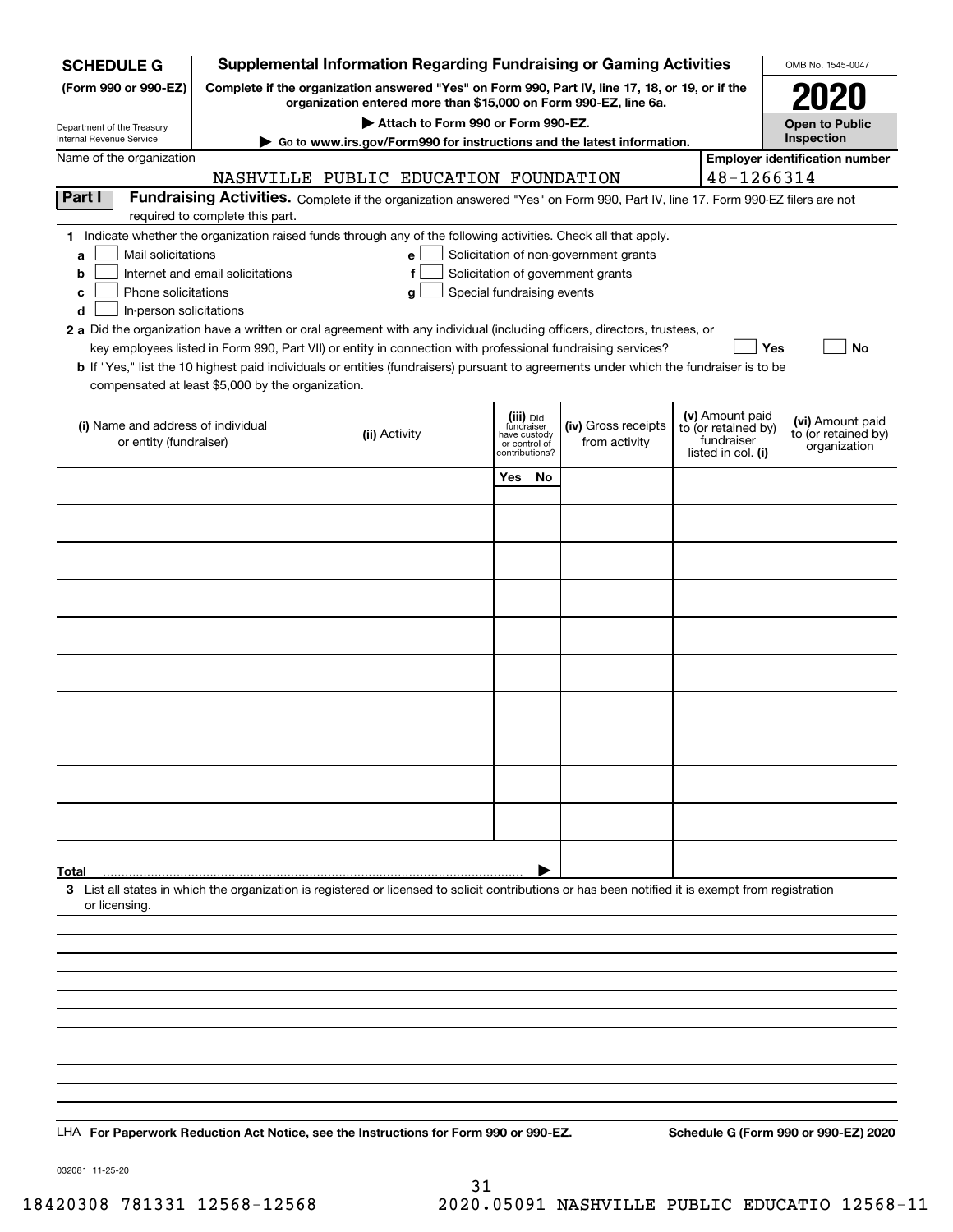**2** Schedule G (Form 990 or 990-EZ) 2020  $\,$  <code>NASHVILLE PUBLIC EDUCATION FOUNDATION</code>  $\,$  <code>48–1266314</code>  $\,$  <code>Page</code> **Part II** | Fundraising Events. Complete if the organization answered "Yes" on Form 990, Part IV, line 18, or reported more than \$15,000

of fundraising event contributions and gross income on Form 990-EZ, lines 1 and 6b. List events with gross receipts greater than \$5,000.

|                 |          | ו ומחמושוטות כלכות סטותוסמוטוס מחס קוססט וחסטותכ טורו טווח סטט בב, ווווטט רמווט טט. בוטג כלכותט אחנו קוססט וכסכוףנט קוסמכו מומח קט,טטט.             |                     |                         |                  |                                      |
|-----------------|----------|-----------------------------------------------------------------------------------------------------------------------------------------------------|---------------------|-------------------------|------------------|--------------------------------------|
|                 |          |                                                                                                                                                     | (a) Event $#1$      | (b) Event $#2$          | (c) Other events | (d) Total events                     |
|                 |          |                                                                                                                                                     | <b>HALL OF FAME</b> |                         | <b>NONE</b>      | (add col. (a) through                |
|                 |          |                                                                                                                                                     | LUNCHEON            |                         |                  | col. (c)                             |
|                 |          |                                                                                                                                                     | (event type)        | (event type)            | (total number)   |                                      |
|                 |          |                                                                                                                                                     |                     |                         |                  |                                      |
| Revenue         | 1        |                                                                                                                                                     | 345, 123.           |                         |                  | 345, 123.                            |
|                 |          |                                                                                                                                                     |                     |                         |                  |                                      |
|                 |          |                                                                                                                                                     | 345, 123.           |                         |                  | 345, 123.                            |
|                 |          |                                                                                                                                                     |                     |                         |                  |                                      |
|                 | 3        | Gross income (line 1 minus line 2)                                                                                                                  |                     |                         |                  |                                      |
|                 |          |                                                                                                                                                     |                     |                         |                  |                                      |
|                 |          |                                                                                                                                                     |                     |                         |                  |                                      |
|                 |          |                                                                                                                                                     |                     |                         |                  |                                      |
|                 | 5        |                                                                                                                                                     |                     |                         |                  |                                      |
|                 |          |                                                                                                                                                     |                     |                         |                  |                                      |
|                 | 6        |                                                                                                                                                     |                     |                         |                  |                                      |
|                 |          |                                                                                                                                                     |                     |                         |                  |                                      |
| Direct Expenses | 7        | Food and beverages                                                                                                                                  |                     |                         |                  |                                      |
|                 |          |                                                                                                                                                     |                     |                         |                  |                                      |
|                 | 8        |                                                                                                                                                     |                     |                         |                  |                                      |
|                 | 9        |                                                                                                                                                     | 34, 163.            |                         |                  | 34, 163.                             |
|                 | 10       | Direct expense summary. Add lines 4 through 9 in column (d)                                                                                         |                     |                         | ▶                | 34, 163.                             |
|                 | 11       |                                                                                                                                                     |                     |                         |                  | $-34, 163.$                          |
|                 | Part III | Gaming. Complete if the organization answered "Yes" on Form 990, Part IV, line 19, or reported more than                                            |                     |                         |                  |                                      |
|                 |          | \$15,000 on Form 990-EZ, line 6a.                                                                                                                   |                     |                         |                  |                                      |
|                 |          |                                                                                                                                                     | (a) Bingo           | (b) Pull tabs/instant   | (c) Other gaming | (d) Total gaming (add                |
|                 |          |                                                                                                                                                     |                     | bingo/progressive bingo |                  | col. (a) through col. (c))           |
| Revenue         |          |                                                                                                                                                     |                     |                         |                  |                                      |
|                 |          |                                                                                                                                                     |                     |                         |                  |                                      |
|                 |          |                                                                                                                                                     |                     |                         |                  |                                      |
|                 | 2        |                                                                                                                                                     |                     |                         |                  |                                      |
|                 |          |                                                                                                                                                     |                     |                         |                  |                                      |
|                 | 3        |                                                                                                                                                     |                     |                         |                  |                                      |
| Direct Expenses |          |                                                                                                                                                     |                     |                         |                  |                                      |
|                 | 4        |                                                                                                                                                     |                     |                         |                  |                                      |
|                 |          |                                                                                                                                                     |                     |                         |                  |                                      |
|                 |          |                                                                                                                                                     |                     |                         |                  |                                      |
|                 |          |                                                                                                                                                     | Yes<br>%            | Yes<br>%                | Yes<br>%         |                                      |
|                 | 6        | Volunteer labor                                                                                                                                     | No                  | No                      | No               |                                      |
|                 |          |                                                                                                                                                     |                     |                         |                  |                                      |
|                 | 7        | Direct expense summary. Add lines 2 through 5 in column (d)                                                                                         |                     |                         |                  |                                      |
|                 |          |                                                                                                                                                     |                     |                         |                  |                                      |
|                 | 8        |                                                                                                                                                     |                     |                         |                  |                                      |
|                 |          |                                                                                                                                                     |                     |                         |                  |                                      |
| 9               |          | Enter the state(s) in which the organization conducts gaming activities:                                                                            |                     |                         |                  |                                      |
|                 |          |                                                                                                                                                     |                     |                         |                  | Yes<br>No                            |
|                 |          | <b>b</b> If "No," explain:<br><u>and the state of the state of the state of the state of the state of the state of the state of the state of th</u> |                     |                         |                  |                                      |
|                 |          |                                                                                                                                                     |                     |                         |                  |                                      |
|                 |          |                                                                                                                                                     |                     |                         |                  |                                      |
|                 |          |                                                                                                                                                     |                     |                         |                  | <b>Yes</b><br>No                     |
|                 |          | <b>b</b> If "Yes," explain: <b>b</b> If "Yes," explain:                                                                                             |                     |                         |                  |                                      |
|                 |          |                                                                                                                                                     |                     |                         |                  |                                      |
|                 |          |                                                                                                                                                     |                     |                         |                  |                                      |
|                 |          |                                                                                                                                                     |                     |                         |                  | Schedule G (Form 990 or 990-EZ) 2020 |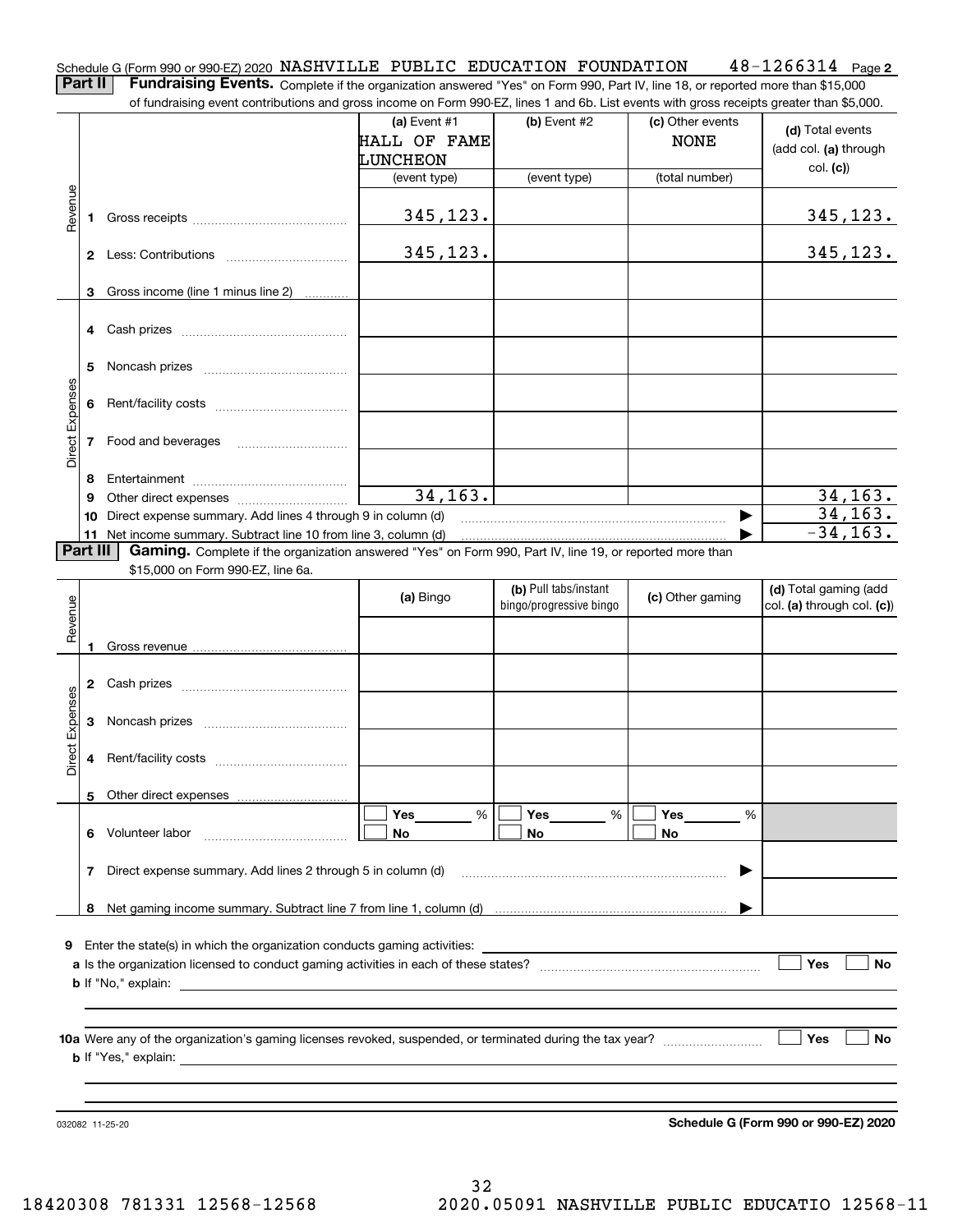|    | Schedule G (Form 990 or 990-EZ) 2020 NASHVILLE PUBLIC EDUCATION FOUNDATION                                                                                                                                                                                   | 48-1266314      | Page 3    |
|----|--------------------------------------------------------------------------------------------------------------------------------------------------------------------------------------------------------------------------------------------------------------|-----------------|-----------|
|    |                                                                                                                                                                                                                                                              | Yes             | No        |
|    | 12 Is the organization a grantor, beneficiary or trustee of a trust, or a member of a partnership or other entity formed                                                                                                                                     | Yes             | No        |
|    | 13 Indicate the percentage of gaming activity conducted in:                                                                                                                                                                                                  |                 |           |
|    |                                                                                                                                                                                                                                                              | 13а             | %         |
|    |                                                                                                                                                                                                                                                              | 13 <sub>b</sub> | %         |
|    | 14 Enter the name and address of the person who prepares the organization's gaming/special events books and records:                                                                                                                                         |                 |           |
|    |                                                                                                                                                                                                                                                              |                 |           |
|    |                                                                                                                                                                                                                                                              |                 |           |
|    |                                                                                                                                                                                                                                                              | Yes             | No        |
|    |                                                                                                                                                                                                                                                              |                 |           |
|    | of gaming revenue retained by the third party $\triangleright$ \$                                                                                                                                                                                            |                 |           |
|    | c If "Yes," enter name and address of the third party:                                                                                                                                                                                                       |                 |           |
|    | Name $\blacktriangleright$<br><u> 1989 - Johann Barbara, martin amerikan basal dan berasal dan berasal dalam basal dan berasal dan berasal dan</u>                                                                                                           |                 |           |
|    | Address >                                                                                                                                                                                                                                                    |                 |           |
| 16 | Gaming manager information:                                                                                                                                                                                                                                  |                 |           |
|    | $Name \rightarrow$                                                                                                                                                                                                                                           |                 |           |
|    |                                                                                                                                                                                                                                                              |                 |           |
|    | Gaming manager compensation > \$                                                                                                                                                                                                                             |                 |           |
|    |                                                                                                                                                                                                                                                              |                 |           |
|    |                                                                                                                                                                                                                                                              |                 |           |
|    |                                                                                                                                                                                                                                                              |                 |           |
|    | Director/officer<br>Employee<br>Independent contractor                                                                                                                                                                                                       |                 |           |
|    | <b>17</b> Mandatory distributions:                                                                                                                                                                                                                           |                 |           |
|    | a Is the organization required under state law to make charitable distributions from the gaming proceeds to                                                                                                                                                  |                 |           |
|    | retain the state gaming license?                                                                                                                                                                                                                             | $\Box$ Yes      | $\Box$ No |
|    | <b>b</b> Enter the amount of distributions required under state law to be distributed to other exempt organizations or spent in the                                                                                                                          |                 |           |
|    | organization's own exempt activities during the tax year $\triangleright$ \$                                                                                                                                                                                 |                 |           |
|    | <b>Part IV</b><br>Supplemental Information. Provide the explanations required by Part I, line 2b, columns (iii) and (v); and Part III, lines 9, 9b, 10b,<br>15b, 15c, 16, and 17b, as applicable. Also provide any additional information. See instructions. |                 |           |
|    |                                                                                                                                                                                                                                                              |                 |           |
|    |                                                                                                                                                                                                                                                              |                 |           |
|    |                                                                                                                                                                                                                                                              |                 |           |
|    |                                                                                                                                                                                                                                                              |                 |           |
|    |                                                                                                                                                                                                                                                              |                 |           |
|    |                                                                                                                                                                                                                                                              |                 |           |
|    |                                                                                                                                                                                                                                                              |                 |           |
|    |                                                                                                                                                                                                                                                              |                 |           |
|    |                                                                                                                                                                                                                                                              |                 |           |
|    |                                                                                                                                                                                                                                                              |                 |           |
|    | Schedule G (Form 990 or 990-EZ) 2020<br>032083 11-25-20                                                                                                                                                                                                      |                 |           |
|    | 33                                                                                                                                                                                                                                                           |                 |           |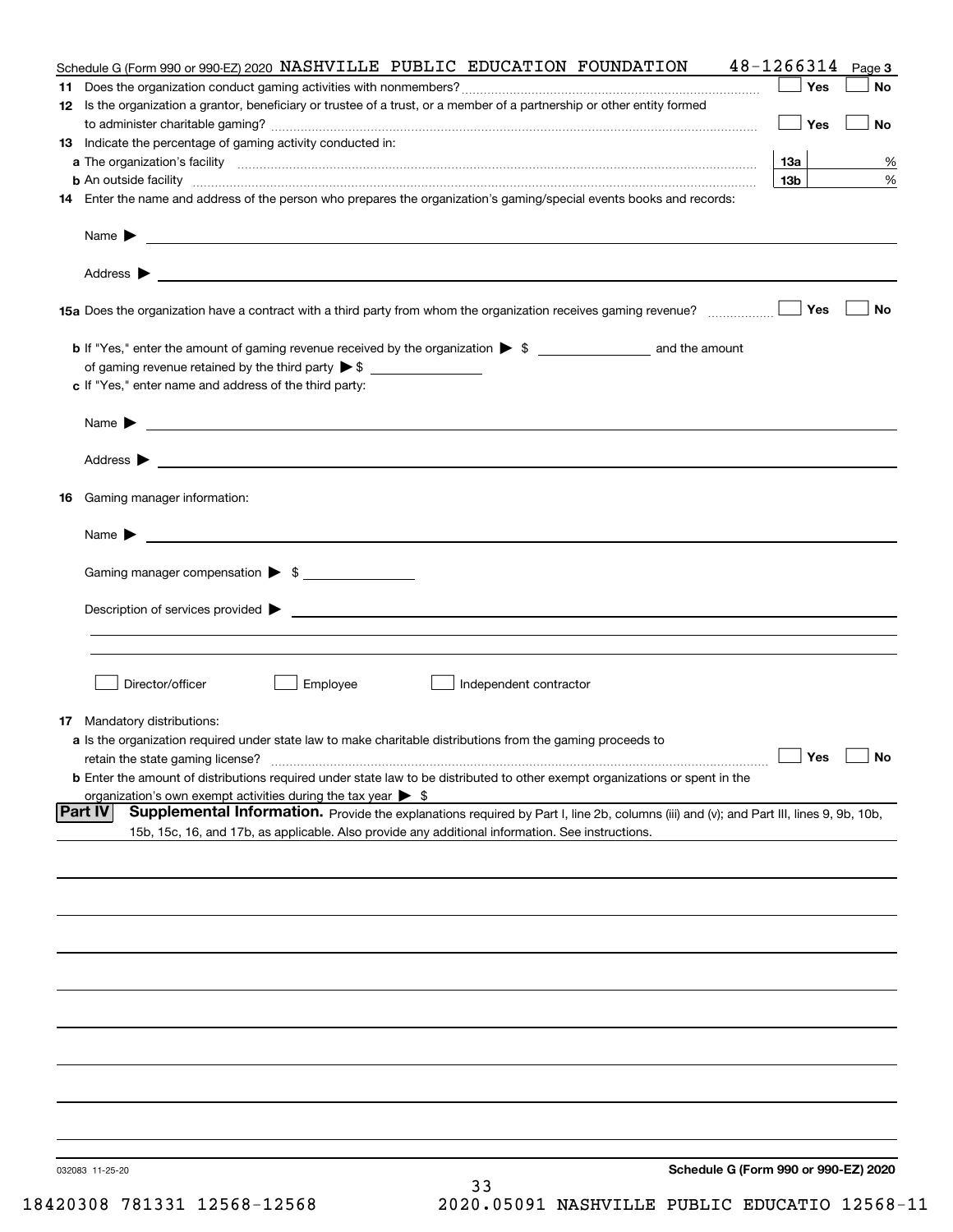|                                                                                               |  | NASHVILLE PUBLIC EDUCATION FOUNDATION | $48 - 1266314$ Page 4           |  |
|-----------------------------------------------------------------------------------------------|--|---------------------------------------|---------------------------------|--|
| Schedule G (Form 990 or 990-EZ) NASHVILLE :<br>Part IV   Supplemental Information (continued) |  |                                       |                                 |  |
|                                                                                               |  |                                       |                                 |  |
|                                                                                               |  |                                       |                                 |  |
|                                                                                               |  |                                       |                                 |  |
|                                                                                               |  |                                       |                                 |  |
|                                                                                               |  |                                       |                                 |  |
|                                                                                               |  |                                       |                                 |  |
|                                                                                               |  |                                       |                                 |  |
|                                                                                               |  |                                       |                                 |  |
|                                                                                               |  |                                       |                                 |  |
|                                                                                               |  |                                       |                                 |  |
|                                                                                               |  |                                       |                                 |  |
|                                                                                               |  |                                       |                                 |  |
|                                                                                               |  |                                       |                                 |  |
|                                                                                               |  |                                       |                                 |  |
|                                                                                               |  |                                       |                                 |  |
|                                                                                               |  |                                       |                                 |  |
|                                                                                               |  |                                       |                                 |  |
|                                                                                               |  |                                       |                                 |  |
|                                                                                               |  |                                       |                                 |  |
|                                                                                               |  |                                       |                                 |  |
|                                                                                               |  |                                       |                                 |  |
|                                                                                               |  |                                       |                                 |  |
|                                                                                               |  |                                       |                                 |  |
|                                                                                               |  |                                       |                                 |  |
|                                                                                               |  |                                       |                                 |  |
|                                                                                               |  |                                       |                                 |  |
|                                                                                               |  |                                       |                                 |  |
|                                                                                               |  |                                       |                                 |  |
|                                                                                               |  |                                       |                                 |  |
|                                                                                               |  |                                       |                                 |  |
|                                                                                               |  |                                       |                                 |  |
|                                                                                               |  |                                       |                                 |  |
|                                                                                               |  |                                       |                                 |  |
|                                                                                               |  |                                       |                                 |  |
|                                                                                               |  |                                       |                                 |  |
|                                                                                               |  |                                       |                                 |  |
|                                                                                               |  |                                       |                                 |  |
|                                                                                               |  |                                       |                                 |  |
|                                                                                               |  |                                       |                                 |  |
|                                                                                               |  |                                       |                                 |  |
|                                                                                               |  |                                       |                                 |  |
|                                                                                               |  |                                       |                                 |  |
|                                                                                               |  |                                       |                                 |  |
|                                                                                               |  |                                       |                                 |  |
|                                                                                               |  |                                       | Schedule G (Form 990 or 990-EZ) |  |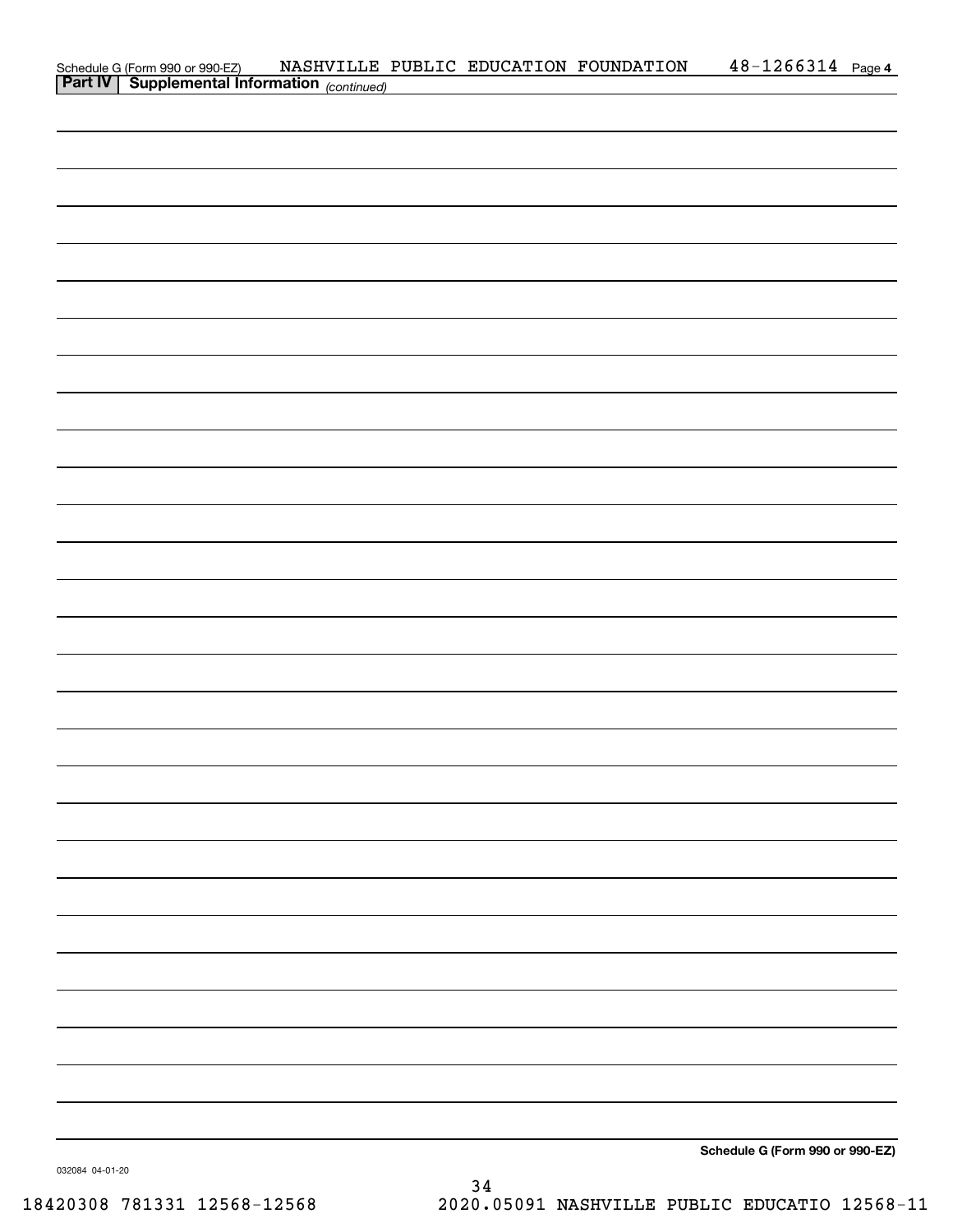| <b>SCHEDULE I</b>                                                                                                                                                              |                            | <b>Grants and Other Assistance to Organizations,</b> |                             |                                         |                                                                |                                          | OMB No. 1545-0047                                    |  |  |
|--------------------------------------------------------------------------------------------------------------------------------------------------------------------------------|----------------------------|------------------------------------------------------|-----------------------------|-----------------------------------------|----------------------------------------------------------------|------------------------------------------|------------------------------------------------------|--|--|
| (Form 990)                                                                                                                                                                     | 2020                       |                                                      |                             |                                         |                                                                |                                          |                                                      |  |  |
| Complete if the organization answered "Yes" on Form 990, Part IV, line 21 or 22.<br>Attach to Form 990.<br>Department of the Treasury                                          |                            |                                                      |                             |                                         |                                                                |                                          |                                                      |  |  |
| <b>Open to Public</b><br>Internal Revenue Service<br>Inspection<br>Go to www.irs.gov/Form990 for the latest information.                                                       |                            |                                                      |                             |                                         |                                                                |                                          |                                                      |  |  |
| Name of the organization                                                                                                                                                       |                            |                                                      |                             |                                         |                                                                |                                          | <b>Employer identification number</b>                |  |  |
|                                                                                                                                                                                |                            | NASHVILLE PUBLIC EDUCATION FOUNDATION                |                             |                                         |                                                                |                                          | 48-1266314                                           |  |  |
| Part I<br>General Information on Grants and Assistance                                                                                                                         |                            |                                                      |                             |                                         |                                                                |                                          |                                                      |  |  |
| Does the organization maintain records to substantiate the amount of the grants or assistance, the grantees' eligibility for the grants or assistance, and the selection<br>1. |                            |                                                      |                             |                                         |                                                                |                                          | $\boxed{\text{X}}$ Yes<br>$ $ No                     |  |  |
| Describe in Part IV the organization's procedures for monitoring the use of grant funds in the United States.<br>$\mathbf{2}$                                                  |                            |                                                      |                             |                                         |                                                                |                                          |                                                      |  |  |
| Part II<br>Grants and Other Assistance to Domestic Organizations and Domestic Governments. Complete if the organization answered "Yes" on Form 990, Part IV, line 21, for any  |                            |                                                      |                             |                                         |                                                                |                                          |                                                      |  |  |
| recipient that received more than \$5,000. Part II can be duplicated if additional space is needed.                                                                            |                            |                                                      |                             |                                         |                                                                |                                          |                                                      |  |  |
| 1 (a) Name and address of organization<br>or government                                                                                                                        | $(b)$ EIN                  | (c) IRC section<br>(if applicable)                   | (d) Amount of<br>cash grant | (e) Amount of<br>non-cash<br>assistance | (f) Method of<br>valuation (book,<br>FMV, appraisal,<br>other) | (g) Description of<br>noncash assistance | (h) Purpose of grant<br>or assistance                |  |  |
| METRO NASHVILLE PUBLIC SCHOOLS                                                                                                                                                 |                            |                                                      |                             |                                         |                                                                |                                          | TO PROVIDE SUPPORT OF                                |  |  |
| 2601 BRANSFORD AVENUE                                                                                                                                                          |                            |                                                      |                             |                                         |                                                                |                                          | SPECIFIED PROGRAMS IN                                |  |  |
| NASHVILLE, TN 37204                                                                                                                                                            | $62 - 0717138$ N/A         |                                                      | 304,110.                    | $\mathbf{0}$                            |                                                                |                                          | METRO SCHOOLS                                        |  |  |
|                                                                                                                                                                                |                            |                                                      |                             |                                         |                                                                |                                          | AWARD WINNER RECOGNIZING                             |  |  |
| GIDEON'S ARMY                                                                                                                                                                  |                            |                                                      |                             |                                         |                                                                |                                          | WORK ADDRESSING SYSTEMIC                             |  |  |
| 600 28TH AVENUE NORTH                                                                                                                                                          |                            |                                                      |                             |                                         |                                                                |                                          | RACIAL INEQUITIES THAT                               |  |  |
| NASHVILLE, TN 37209                                                                                                                                                            | 82-1741628 $501(C)(3)$     |                                                      | 10,000                      | 0.                                      |                                                                |                                          | CONTRIBUTE TO THE SCHOOL                             |  |  |
|                                                                                                                                                                                |                            |                                                      |                             |                                         |                                                                |                                          | MUSIC PROGRAMS PERSONAL                              |  |  |
| GIVE A NOTE FOUNDATION<br>4000 W. 106TH STREET, SUITE 125-164                                                                                                                  |                            |                                                      |                             |                                         |                                                                |                                          | PROTECTIVE EQUIPMENT<br>RELATED TO COVID             |  |  |
| CARMEL, IN 46032                                                                                                                                                               | $35 - 2379473$ $501(C)(3)$ |                                                      | 10,000                      | 0                                       |                                                                |                                          | PRECAUTIONS                                          |  |  |
|                                                                                                                                                                                |                            |                                                      |                             |                                         |                                                                |                                          |                                                      |  |  |
| DIVERSE LEARNERS COOPERATIVE                                                                                                                                                   |                            |                                                      |                             |                                         |                                                                |                                          | PROVIDING LEARNING                                   |  |  |
| 8011 BROOKS CHAPEL ROAD, UNIT 3083                                                                                                                                             |                            |                                                      |                             |                                         |                                                                |                                          | EXPERIENCES FOR MNPS                                 |  |  |
| BRENTWOOD, TN 37027                                                                                                                                                            | 83-2190296 $501(C)(3)$     |                                                      | 10,000                      | 0                                       |                                                                |                                          | TEACHERS                                             |  |  |
|                                                                                                                                                                                |                            |                                                      |                             |                                         |                                                                |                                          |                                                      |  |  |
| ANTIOCH HIGH SCHOOL<br>1900 HOBSON PIKE                                                                                                                                        |                            |                                                      |                             |                                         |                                                                |                                          | SUPPORT OF MUSIC PROGRAMS<br>AND UNITED WAY EMPLOYEE |  |  |
| ANTIOCH, TN 37013                                                                                                                                                              | $62 - 0717138$ N/A         |                                                      | 9,811                       | 0                                       |                                                                |                                          | GIVING GIFTS                                         |  |  |
|                                                                                                                                                                                |                            |                                                      |                             |                                         |                                                                |                                          |                                                      |  |  |
| TENNESSEE EDUCATORS OF COLOR                                                                                                                                                   |                            |                                                      |                             |                                         |                                                                |                                          | PROVIDING LEARNING                                   |  |  |
| ALLIANCE - 1161 BUGGY COVE -                                                                                                                                                   |                            |                                                      |                             |                                         |                                                                |                                          | EXPERIENCES FOR MNPS                                 |  |  |
| CLARKSVILLE, TN 37043                                                                                                                                                          | $81 - 4116061$ $501(C)(3)$ |                                                      | 8,100,                      | $\mathbf{0}$ .                          |                                                                |                                          | TEACHERS                                             |  |  |
| Enter total number of section 501(c)(3) and government organizations listed in the line 1 table<br>2.                                                                          |                            |                                                      |                             |                                         |                                                                |                                          | 9.                                                   |  |  |
| Enter total number of other organizations listed in the line 1 table<br>3                                                                                                      |                            |                                                      |                             |                                         |                                                                |                                          | 0.                                                   |  |  |
| For Paperwork Reduction Act Notice, see the Instructions for Form 990.<br>LHA.                                                                                                 |                            |                                                      |                             |                                         |                                                                |                                          | Schedule I (Form 990) 2020                           |  |  |

SEE PART IV FOR COLUMN (H) DESCRIPTIONS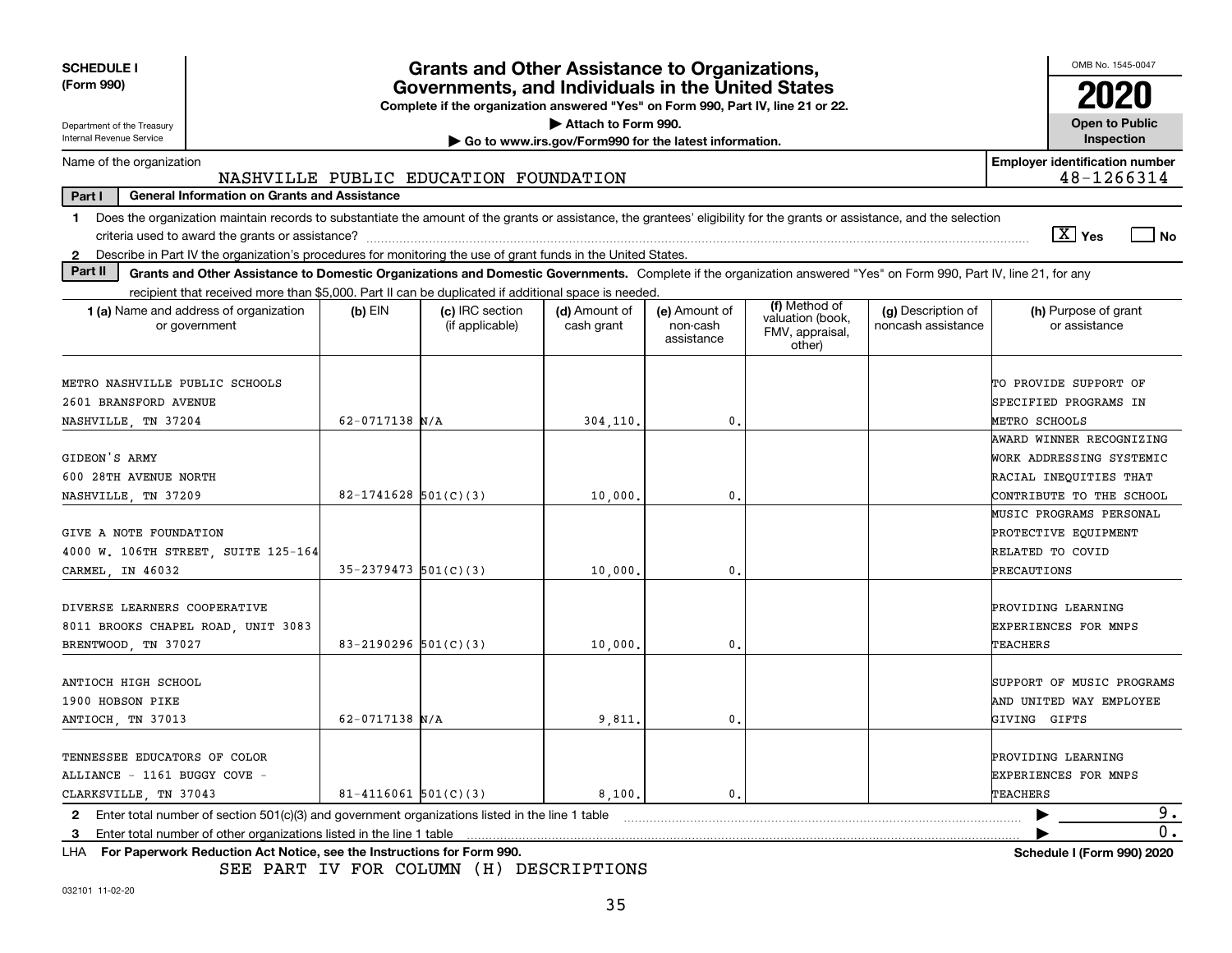#### Schedule I (Form 990) Page 1 NASHVILLE PUBLIC EDUCATION FOUNDATION

48-1266314

| Part II   Continuation of Grants and Other Assistance to Domestic Organizations and Domestic Governments (Schedule I (Form 990), Part II.) |                    |                                  |                             |                                         |                                                                |                                           |                                                                      |  |
|--------------------------------------------------------------------------------------------------------------------------------------------|--------------------|----------------------------------|-----------------------------|-----------------------------------------|----------------------------------------------------------------|-------------------------------------------|----------------------------------------------------------------------|--|
| (a) Name and address of<br>organization or government                                                                                      | $(b)$ EIN          | (c) IRC section<br>if applicable | (d) Amount of<br>cash grant | (e) Amount of<br>non-cash<br>assistance | (f) Method of<br>valuation<br>(book, FMV,<br>appraisal, other) | (g) Description of<br>non-cash assistance | (h) Purpose of grant<br>or assistance                                |  |
| ANTIOCH MIDDLE SCHOOL<br>5050 BLUE HOLE RD<br>ANTIOCH, TN 37013                                                                            | $62 - 0717138 N/A$ |                                  | 7,720.                      | $\mathsf{0}$ .                          |                                                                |                                           | SUPPORT OF MUSIC PROGRAMS<br>AND UNITED WAY EMPLOYEE<br>GIVING GIFTS |  |
| APOLLO MIDDLE SCHOOL<br>631 RICHARDS RD<br>ANTIOCH, TN 37013                                                                               | $62 - 0717138 N/A$ |                                  | 6,317.                      | $\mathfrak o$ .                         |                                                                |                                           | SUPPORT OF MUSIC PROGRAMS<br>AND UNITED WAY EMPLOYEE<br>GIVING GIFTS |  |
| BELLEVUE MIDDLE SCHOOL<br>655 COLICE - JEANNE ROAD<br>NASHVILLE, TN 37221                                                                  | $62 - 0717138$ N/A |                                  | 6,041.                      | $\mathbf{0}$ .                          |                                                                |                                           | SUPPORT OF MUSIC PROGRAMS<br>AND UNITED WAY EMPLOYEE<br>GIVING GIFTS |  |
|                                                                                                                                            |                    |                                  |                             |                                         |                                                                |                                           |                                                                      |  |
|                                                                                                                                            |                    |                                  |                             |                                         |                                                                |                                           |                                                                      |  |
|                                                                                                                                            |                    |                                  |                             |                                         |                                                                |                                           |                                                                      |  |
|                                                                                                                                            |                    |                                  |                             |                                         |                                                                |                                           |                                                                      |  |
|                                                                                                                                            |                    |                                  |                             |                                         |                                                                |                                           |                                                                      |  |
|                                                                                                                                            |                    |                                  |                             |                                         |                                                                |                                           |                                                                      |  |

**Schedule I (Form 990)**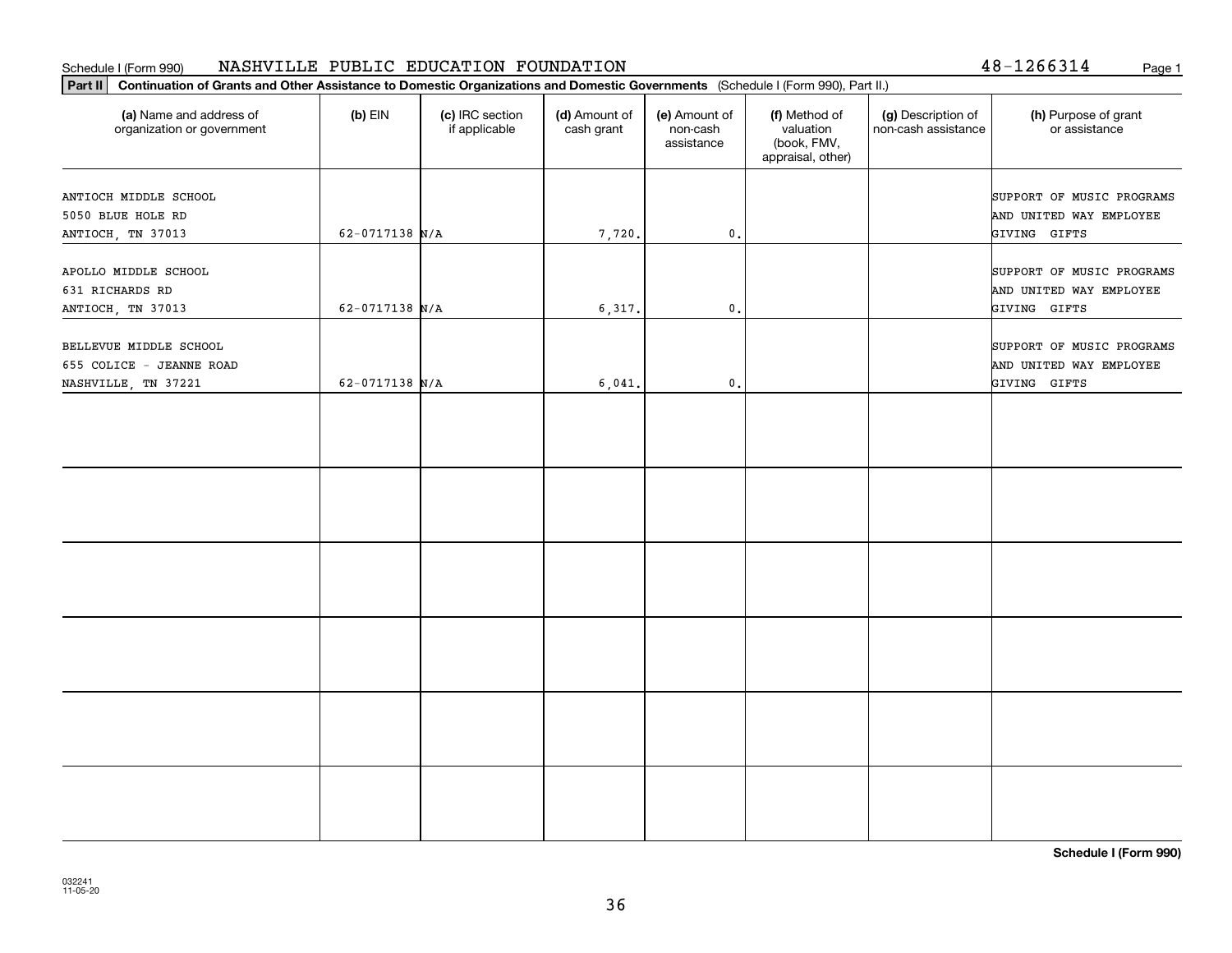#### Schedule I (Form 990) 2020 NASHVILLE PUBLIC EDUCATION FOUNDATION Page

**2**

**Part III | Grants and Other Assistance to Domestic Individuals. Complete if the organization answered "Yes" on Form 990, Part IV, line 22.** Part III can be duplicated if additional space is needed.

| (a) Type of grant or assistance                                                                                                                      | (b) Number of | (c) Amount of | (d) Amount of non- |                                                          | (f) Description of noncash assistance |  |  |  |  |  |
|------------------------------------------------------------------------------------------------------------------------------------------------------|---------------|---------------|--------------------|----------------------------------------------------------|---------------------------------------|--|--|--|--|--|
|                                                                                                                                                      | recipients    | cash grant    | cash assistance    | (e) Method of valuation<br>(book, FMV, appraisal, other) |                                       |  |  |  |  |  |
|                                                                                                                                                      |               |               |                    |                                                          |                                       |  |  |  |  |  |
|                                                                                                                                                      |               |               |                    |                                                          |                                       |  |  |  |  |  |
| HIGH DOSAGE TUTORING                                                                                                                                 | 41            | 13,854.       | 0.                 |                                                          |                                       |  |  |  |  |  |
|                                                                                                                                                      |               |               |                    |                                                          |                                       |  |  |  |  |  |
|                                                                                                                                                      |               |               |                    |                                                          |                                       |  |  |  |  |  |
|                                                                                                                                                      |               |               |                    |                                                          |                                       |  |  |  |  |  |
|                                                                                                                                                      |               |               |                    |                                                          |                                       |  |  |  |  |  |
|                                                                                                                                                      |               |               |                    |                                                          |                                       |  |  |  |  |  |
|                                                                                                                                                      |               |               |                    |                                                          |                                       |  |  |  |  |  |
|                                                                                                                                                      |               |               |                    |                                                          |                                       |  |  |  |  |  |
|                                                                                                                                                      |               |               |                    |                                                          |                                       |  |  |  |  |  |
|                                                                                                                                                      |               |               |                    |                                                          |                                       |  |  |  |  |  |
|                                                                                                                                                      |               |               |                    |                                                          |                                       |  |  |  |  |  |
|                                                                                                                                                      |               |               |                    |                                                          |                                       |  |  |  |  |  |
|                                                                                                                                                      |               |               |                    |                                                          |                                       |  |  |  |  |  |
| Supplemental Information. Provide the information required in Part I, line 2; Part III, column (b); and any other additional information.<br>Part IV |               |               |                    |                                                          |                                       |  |  |  |  |  |
|                                                                                                                                                      |               |               |                    |                                                          |                                       |  |  |  |  |  |
| PART I, LINE 2:                                                                                                                                      |               |               |                    |                                                          |                                       |  |  |  |  |  |
| THE FOUNDATION WORKS IN PARTNERSHIP WITH THE DIRECTOR OF METROPOLITAN                                                                                |               |               |                    |                                                          |                                       |  |  |  |  |  |
|                                                                                                                                                      |               |               |                    |                                                          |                                       |  |  |  |  |  |
| NASHVILLE PUBLIC SCHOOLS ("MNPS"), ELECTED OFFICIALS, AND COMMUNITY LEADERS                                                                          |               |               |                    |                                                          |                                       |  |  |  |  |  |
| TO IDENTIFY STRATEGIC INITIATIVES WITHIN THE SCHOOLS. ONCE THESE AREAS ARE                                                                           |               |               |                    |                                                          |                                       |  |  |  |  |  |
|                                                                                                                                                      |               |               |                    |                                                          |                                       |  |  |  |  |  |
| IDENTIFIED AND APPROVED, GRANTS ARE PROVIDED TO MNPS VIA CASH GRANTS. THE                                                                            |               |               |                    |                                                          |                                       |  |  |  |  |  |
| BOARD RECEIVES PERIODIC UPDATES ON PROGRESS OF THESE INITIATIVES FROM THE                                                                            |               |               |                    |                                                          |                                       |  |  |  |  |  |

MNPS DIRECTOR OF SCHOOLS AND IDENTIFIED RESPONSIBLE PARTIES WITHIN MNPS.

ADDITIONALLY, OTHER GRANTS ARE AWARDED WITH A MEMORANDUM OF UNDERSTANDING.

## THIS MOU REQUESTS SPECIFIC MILESTONES OR REPORTING NEEDS TO BE SUPPLIED BY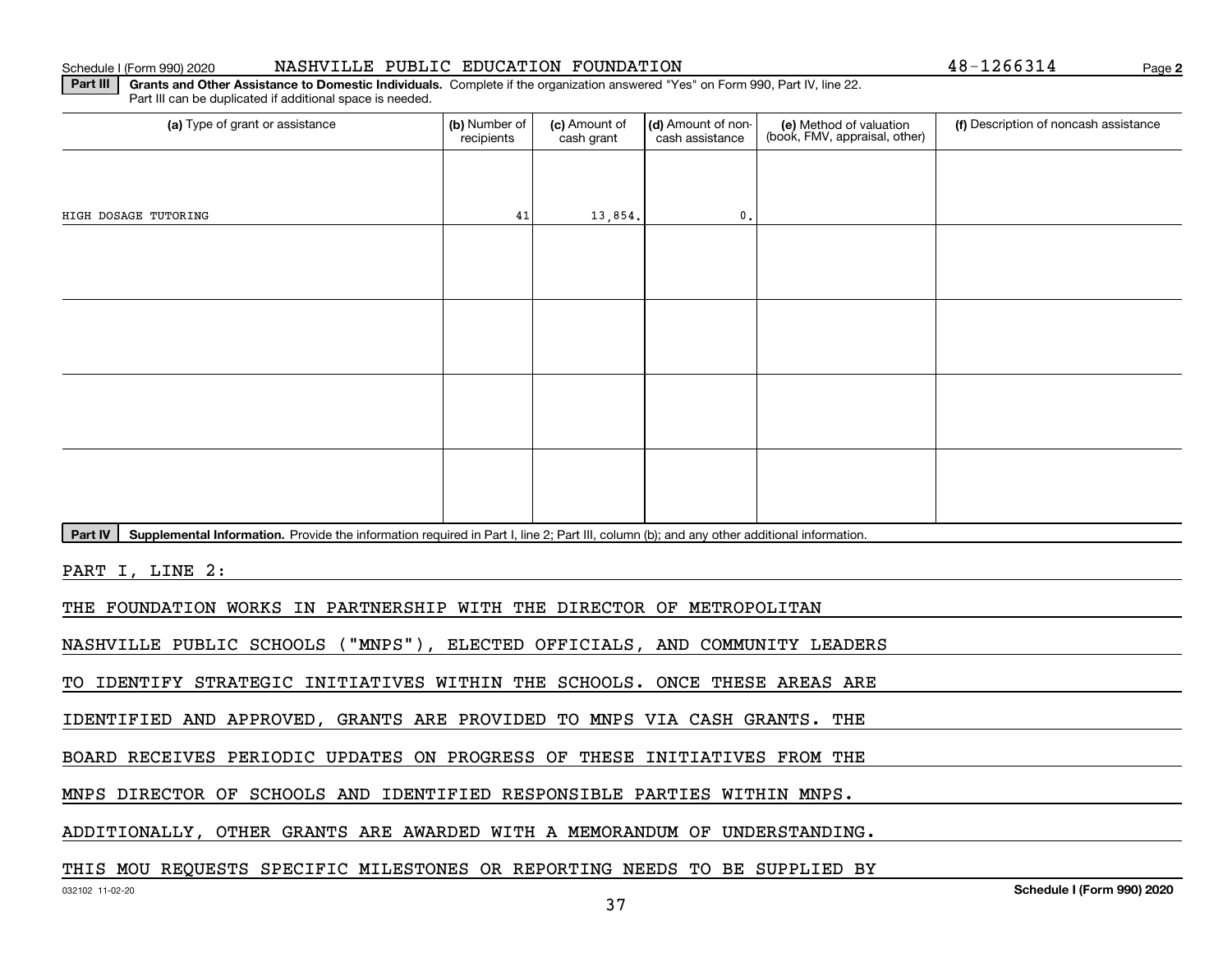| Schedule I (Form 990) |                                           |  | NASHVILLE PUBLIC EDUCATION FOUNDATION | $48 - 1266314$ Page 2 |  |
|-----------------------|-------------------------------------------|--|---------------------------------------|-----------------------|--|
|                       | <b>Part IV   Supplemental Information</b> |  |                                       |                       |  |

#### THE GRANTEE.

PART II, LINE 1, COLUMN (H):

NAME OF ORGANIZATION OR GOVERNMENT: GIDEON'S ARMY

(H) PURPOSE OF GRANT OR ASSISTANCE: AWARD WINNER RECOGNIZING WORK

ADDRESSING SYSTEMIC RACIAL INEQUITIES THAT CONTRIBUTE TO THE SCHOOL TO

### PRISON PIPELINE

**Schedule I (Form 990)**

032291 04-01-20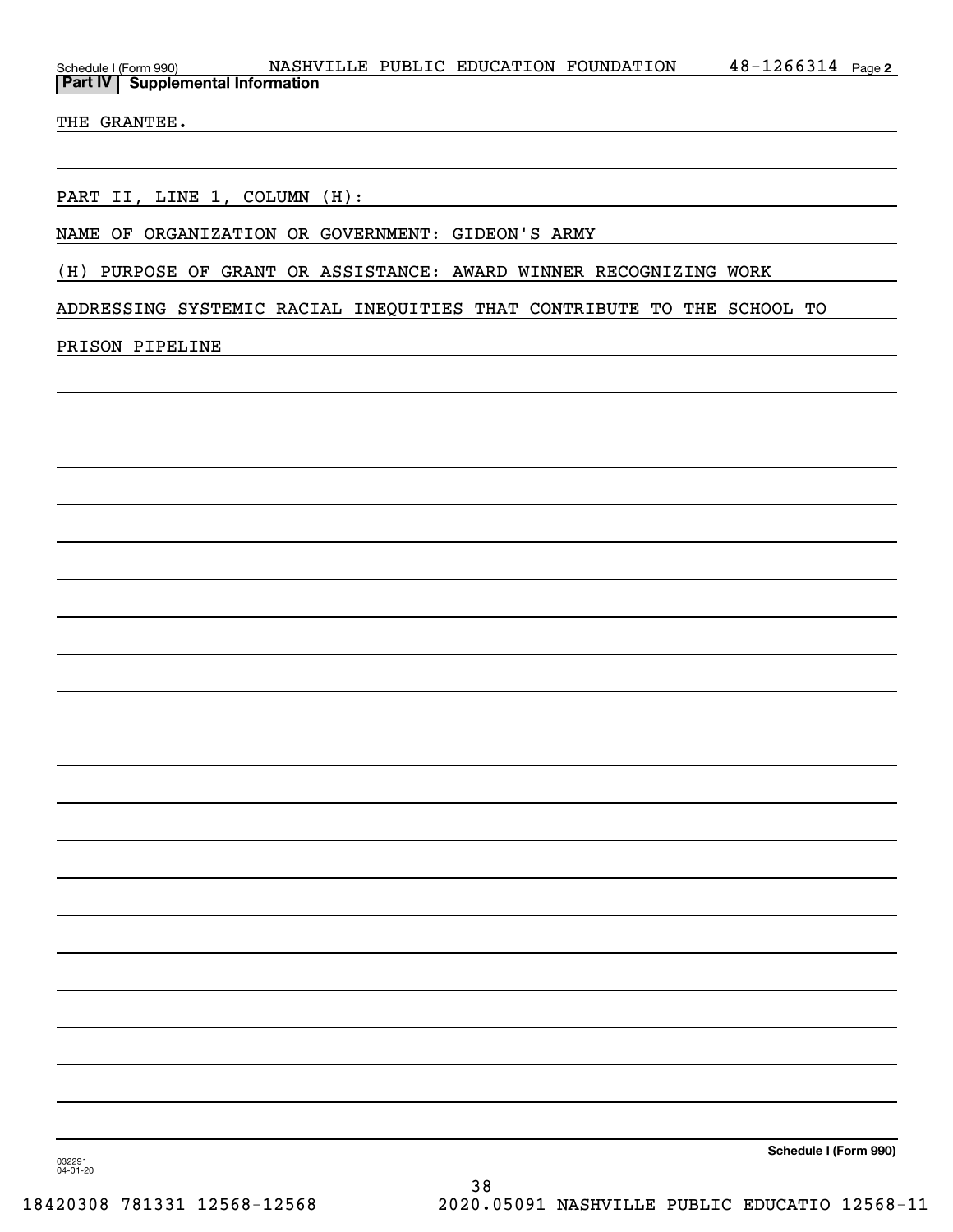## **SCHEDULE M (Form 990)**

# **Noncash Contributions**

OMB No. 1545-0047

| Department of the Treasury |
|----------------------------|
| Internal Revenue Service   |

**Complete if the organizations answered "Yes" on Form 990, Part IV, lines 29 or 30.** <sup>J</sup>**2020 Attach to Form 990.** J

**Open to Public Inspection**

|  | Name of the organization |
|--|--------------------------|
|--|--------------------------|

 **Go to www.irs.gov/Form990 for instructions and the latest information.** J

**Employer identification number** 48-1266314

|               |                          |  | NASHVILLE PUBLIC EDUCATION FOUNDATION |  |
|---------------|--------------------------|--|---------------------------------------|--|
| <b>Part I</b> | <b>Tynes of Property</b> |  |                                       |  |

|          |                                                                                                                                     | (a)<br>Check if<br>applicable | (b)<br>Number of<br>contributions or | (c)<br>Noncash contribution<br>amounts reported on<br>items contributed Form 990, Part VIII, line 1g | (d)<br>Method of determining<br>noncash contribution amounts |     |     |         |
|----------|-------------------------------------------------------------------------------------------------------------------------------------|-------------------------------|--------------------------------------|------------------------------------------------------------------------------------------------------|--------------------------------------------------------------|-----|-----|---------|
| 1.       |                                                                                                                                     |                               |                                      |                                                                                                      |                                                              |     |     |         |
| 2        |                                                                                                                                     |                               |                                      |                                                                                                      |                                                              |     |     |         |
| З        | Art - Fractional interests                                                                                                          |                               |                                      |                                                                                                      |                                                              |     |     |         |
| 4        |                                                                                                                                     |                               |                                      |                                                                                                      |                                                              |     |     |         |
| 5        | Clothing and household goods                                                                                                        |                               |                                      |                                                                                                      |                                                              |     |     |         |
| 6        |                                                                                                                                     |                               |                                      |                                                                                                      |                                                              |     |     |         |
| 7        |                                                                                                                                     |                               |                                      |                                                                                                      |                                                              |     |     |         |
| 8        | Intellectual property                                                                                                               |                               |                                      |                                                                                                      |                                                              |     |     |         |
| 9        | Securities - Publicly traded                                                                                                        | $\overline{\mathbf{x}}$       | 3                                    |                                                                                                      | 31,534. VALUE SOLD                                           |     |     |         |
| 10       | Securities - Closely held stock                                                                                                     |                               |                                      |                                                                                                      |                                                              |     |     |         |
| 11       | Securities - Partnership, LLC, or                                                                                                   |                               |                                      |                                                                                                      |                                                              |     |     |         |
|          | trust interests                                                                                                                     |                               |                                      |                                                                                                      |                                                              |     |     |         |
| 12       | Securities - Miscellaneous                                                                                                          |                               |                                      |                                                                                                      |                                                              |     |     |         |
| 13       | Qualified conservation contribution -                                                                                               |                               |                                      |                                                                                                      |                                                              |     |     |         |
|          | Historic structures                                                                                                                 |                               |                                      |                                                                                                      |                                                              |     |     |         |
| 14       | Qualified conservation contribution - Other                                                                                         |                               |                                      |                                                                                                      |                                                              |     |     |         |
| 15       | Real estate - Residential                                                                                                           |                               |                                      |                                                                                                      |                                                              |     |     |         |
| 16       | Real estate - Commercial                                                                                                            |                               |                                      |                                                                                                      |                                                              |     |     |         |
| 17       |                                                                                                                                     |                               |                                      |                                                                                                      |                                                              |     |     |         |
| 18       |                                                                                                                                     |                               |                                      |                                                                                                      |                                                              |     |     |         |
| 19       |                                                                                                                                     |                               |                                      |                                                                                                      |                                                              |     |     |         |
| 20       | Drugs and medical supplies                                                                                                          |                               |                                      |                                                                                                      |                                                              |     |     |         |
| 21       |                                                                                                                                     |                               |                                      |                                                                                                      |                                                              |     |     |         |
| 22       |                                                                                                                                     |                               |                                      |                                                                                                      |                                                              |     |     |         |
|          |                                                                                                                                     |                               |                                      |                                                                                                      |                                                              |     |     |         |
| 23       |                                                                                                                                     |                               |                                      |                                                                                                      |                                                              |     |     |         |
| 24       | Other $\blacktriangleright$                                                                                                         |                               |                                      |                                                                                                      |                                                              |     |     |         |
| 25<br>26 | $\left(\begin{array}{ccc}\n&\quad&\quad&\n\end{array}\right)$<br>Other $\blacktriangleright$                                        |                               |                                      |                                                                                                      |                                                              |     |     |         |
|          |                                                                                                                                     |                               |                                      |                                                                                                      |                                                              |     |     |         |
| 27       | Other $\blacktriangleright$<br><u> The Communication of the Communication</u>                                                       |                               |                                      |                                                                                                      |                                                              |     |     |         |
| 28       | Other<br>Number of Forms 8283 received by the organization during the tax year for contributions                                    |                               |                                      |                                                                                                      |                                                              |     |     |         |
| 29       | for which the organization completed Form 8283, Part V, Donee Acknowledgement                                                       |                               |                                      | 29                                                                                                   |                                                              |     |     |         |
|          |                                                                                                                                     |                               |                                      |                                                                                                      |                                                              |     |     |         |
|          | 30a During the year, did the organization receive by contribution any property reported in Part I, lines 1 through 28, that it      |                               |                                      |                                                                                                      |                                                              |     | Yes | No      |
|          | must hold for at least three years from the date of the initial contribution, and which isn't required to be used for               |                               |                                      |                                                                                                      |                                                              |     |     |         |
|          |                                                                                                                                     |                               |                                      |                                                                                                      |                                                              |     |     | х       |
|          | exempt purposes for the entire holding period?                                                                                      |                               |                                      |                                                                                                      |                                                              | 30a |     |         |
|          | <b>b</b> If "Yes," describe the arrangement in Part II.                                                                             |                               |                                      |                                                                                                      |                                                              |     | X   |         |
| 31       | Does the organization have a gift acceptance policy that requires the review of any nonstandard contributions?                      |                               |                                      |                                                                                                      |                                                              | 31  |     |         |
|          | 32a Does the organization hire or use third parties or related organizations to solicit, process, or sell noncash<br>contributions? |                               |                                      |                                                                                                      |                                                              | 32a |     | х       |
|          | <b>b</b> If "Yes," describe in Part II.                                                                                             |                               |                                      |                                                                                                      |                                                              |     |     |         |
| 33       | If the organization didn't report an amount in column (c) for a type of property for which column (a) is checked,                   |                               |                                      |                                                                                                      |                                                              |     |     |         |
|          | describe in Part II.                                                                                                                |                               |                                      |                                                                                                      |                                                              |     |     |         |
|          | ction. Ant Notice, and the Instructions for Form 000                                                                                |                               |                                      |                                                                                                      |                                                              |     |     | 0.00100 |

**For Paperwork Reduction Act Notice, see the Instructions for Form 990. Schedule M (Form 990) 2020** LHA

032141 11-23-20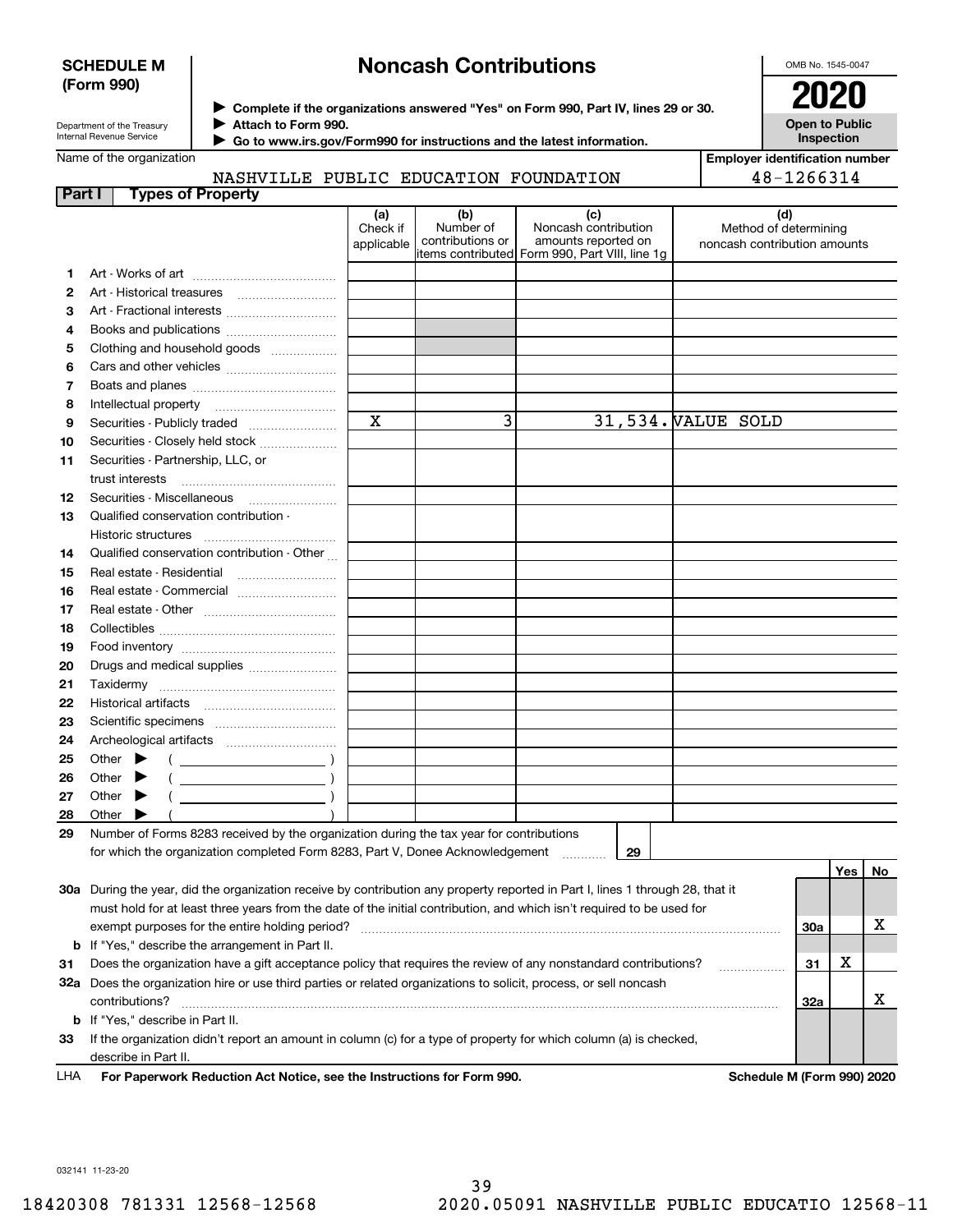|  | Schedule M (Form 990) 2020 |  |  |  | NASHVILLE PUBLIC EDUCATION FOUNDATION | -1266314<br>48– | Page |  |
|--|----------------------------|--|--|--|---------------------------------------|-----------------|------|--|
|--|----------------------------|--|--|--|---------------------------------------|-----------------|------|--|

**2**

Part II | Supplemental Information. Provide the information required by Part I, lines 30b, 32b, and 33, and whether the organization is reporting in Part I, column (b), the number of contributions, the number of items received, or a combination of both. Also complete this part for any additional information.

SCHEDULE M, PART I, COLUMN (B):

THE NUMBER IN COLUMN (B) REPRESENTS THE NUMBER OF CONTRIBUTORS.

**Schedule M (Form 990) 2020**

032142 11-23-20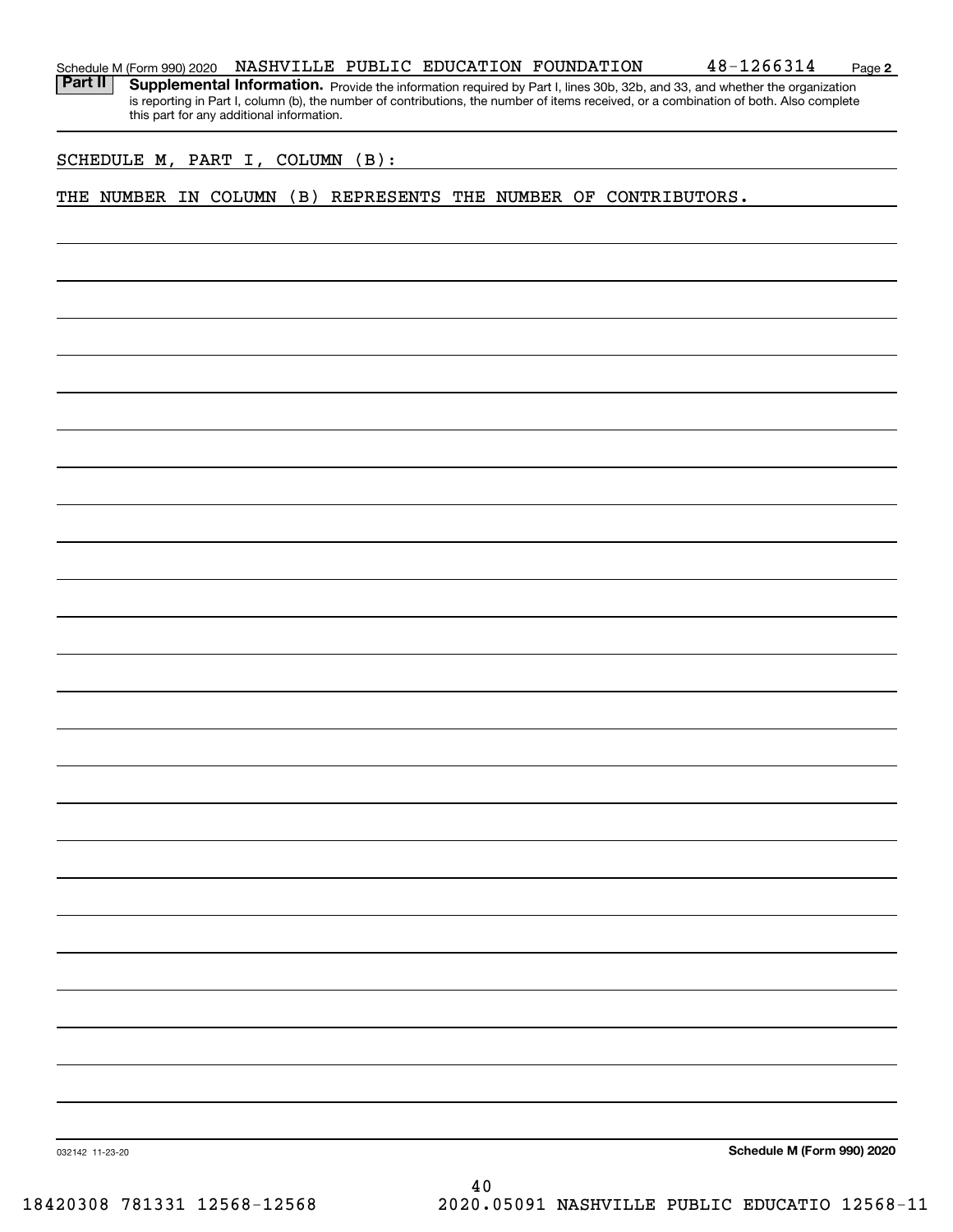**(Form 990 or 990-EZ)**

Department of the Treasury Internal Revenue Service Name of the organization

**Complete to provide information for responses to specific questions on SCHEDULE O Supplemental Information to Form 990 or 990-EZ**

**Form 990 or 990-EZ or to provide any additional information. | Attach to Form 990 or 990-EZ. | Go to www.irs.gov/Form990 for the latest information.**



NASHVILLE PUBLIC EDUCATION FOUNDATION 48-1266314

**Employer identification number**

FORM 990, PART I, LINE 5

TOTAL NUMBER OF INDIVIDUALS EMPLOYED: THE NASHVILLE PUBLIC EDUCATION

FOUNDATION DOES NOT DIRECTLY EMPLOY ANY INDIVIDUALS. THE FOUNDATION

UTILIZES A LEASING COMPANY WHICH DIRECTLY EMPLOYS THE FOUNDATION'S

STAFF.

FORM 990, PART III, LINE 1, DESCRIPTION OF ORGANIZATION MISSION:

DECISION-MAKING, BY SUPPORTING MNPS AS A CONSULTING PARTNER AND

CRITICAL FRIEND TO ADDRESS SOME OF OUR DISTRICT'S BIGGEST CHALLENGES,

WE PROMOTE EXCELLENCE AND INNOVATION BY RECOGNIZING PRACTICES,

STRATEGIES, AND SOLUTIONS, AND WE CONVENE STAKEHOLDERS TO DRIVE

COLLECTIVE ACTION TOWARD COMMUNITY-DRIVEN SOLUTIONS.

FORM 990, PART III, LINE 4A, PROGRAM SERVICE ACCOMPLISHMENTS:

PROGRAMS.

FORM 990, PART VI, SECTION B, LINE 11B:

DRAFT OF THE 990 IS REVIEWED AND APPROVED BY THE FINANCE COMMITTEE, THEN

PROVIDED TO THE BOARD OF DIRECTORS FOR REVIEW PRIOR TO FILING.

FORM 990, PART VI, SECTION B, LINE 12C:

CONFLICT OF INTEREST STATEMENTS ARE DISTRIBUTED ANNUALLY FOR SIGNATURE AND

DISCLOSURE BY ALL BOARD MEMBERS.

FORM 990, PART VI, SECTION B, LINE 15: